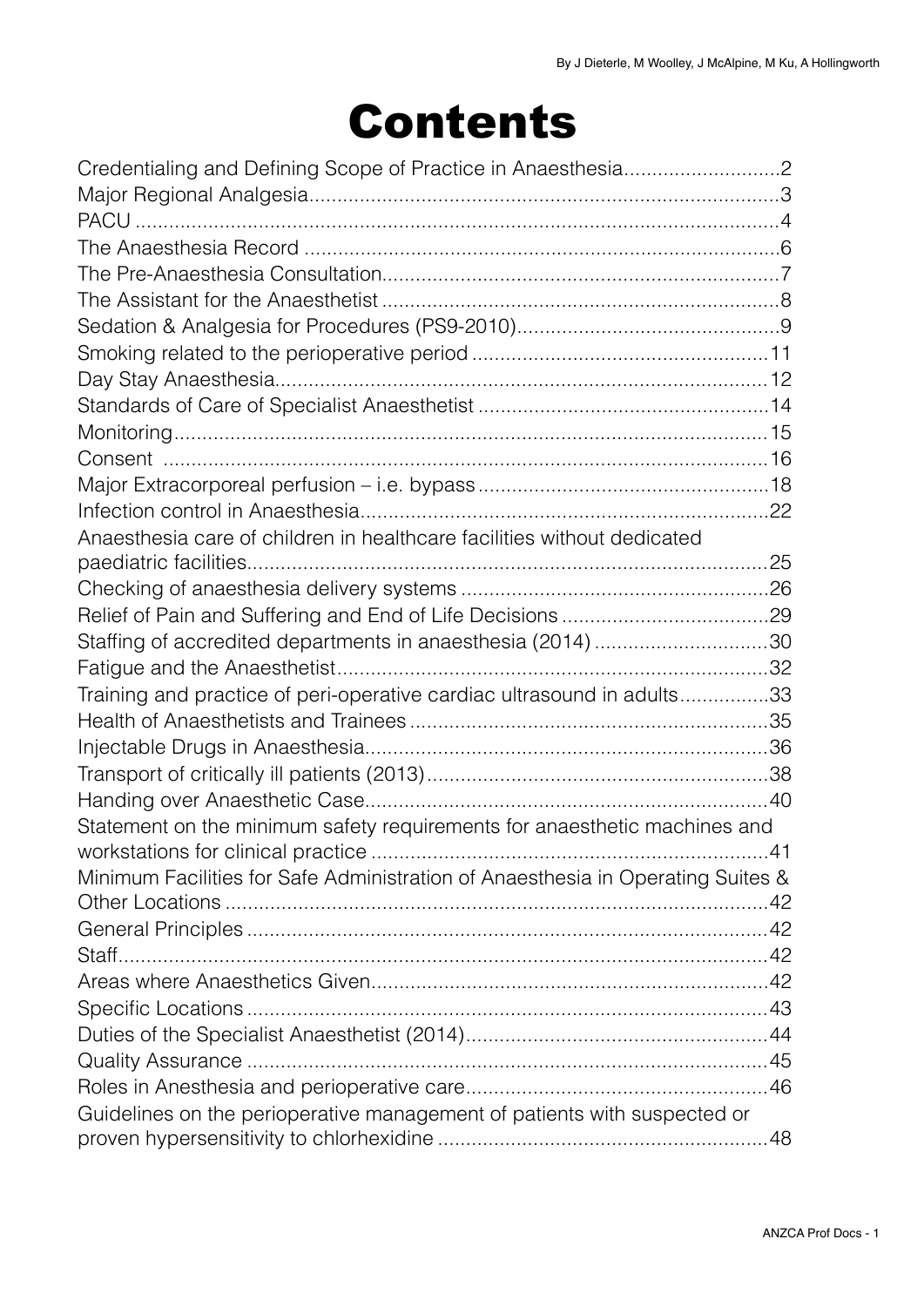## <span id="page-1-0"></span>Credentialing and Defining Scope of Practice in Anaesthesia

PS2 – 2006

Credentialing = verification of qualifications, experience and professional standing of anaesthetists in order to decide whether they are capable and safe to provide particular perioperative care within an organisation.

Scope of Practice = delineating the extent of an individuals clinical practice within an organisation.

Qualifications – only those with appropriate qualifications and experience should carry out anaesthesia

Credentialing Committee – should be set up to evaluate those practicing anaesthesia at there institution.

Credentialing Process:

- must be fair, transparent and legally robust
- unique to the granting institution
- prospective
- approved for specific time frames
- active participation in CPD
- written down process
- opporuntiy for anaesthetist to comment before final decision
- may include performance review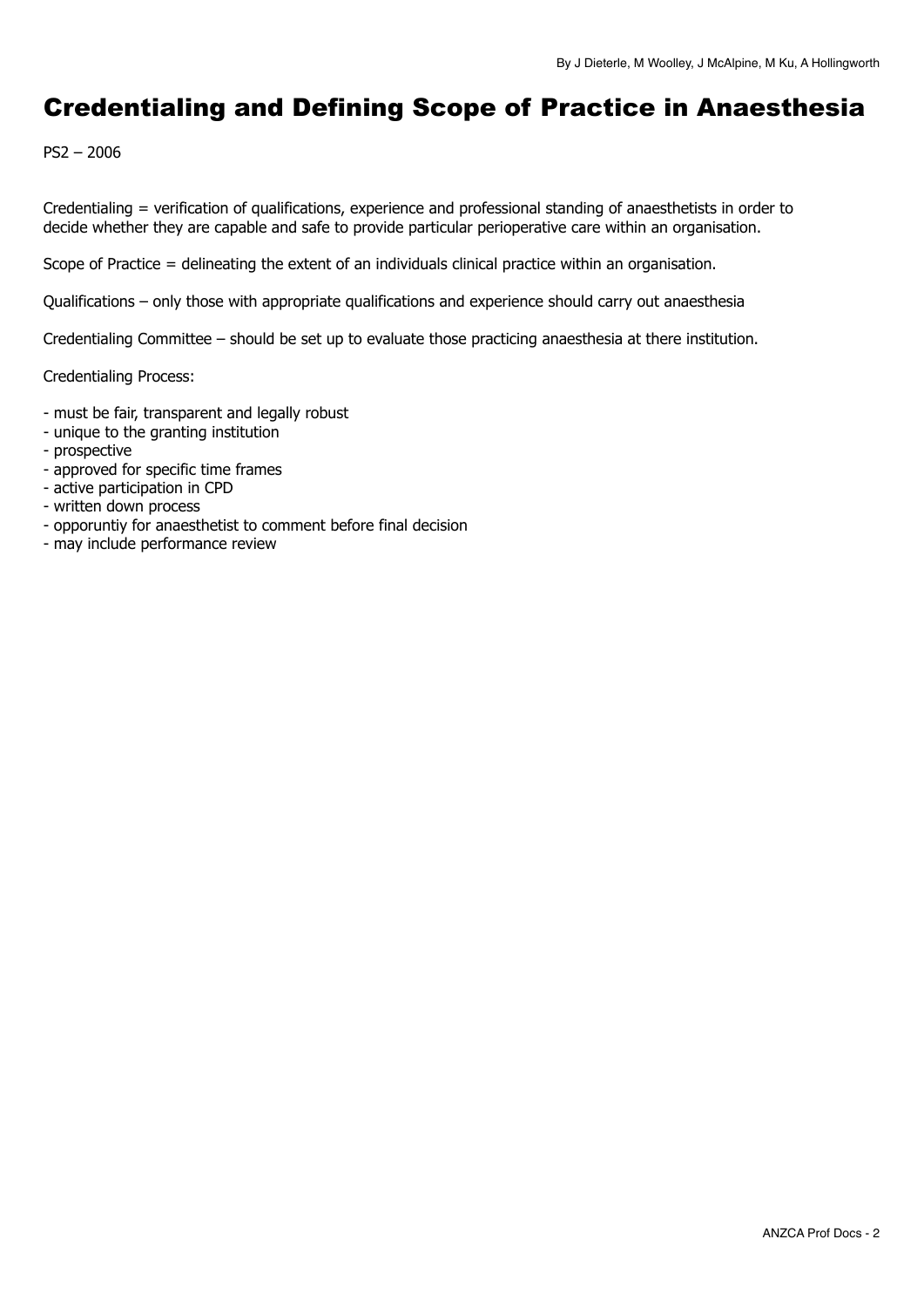## <span id="page-2-0"></span>Major Regional Analgesia

## PS3 2014

Applies to:

- central neuraxial blocks
- techniques where catheter is inserted and left in situ
- significant dose of LA is administered

## **General Principles**

- 1. suitably trained and experienced or under supervision of such pracitioner
- 2. have an understanding of anatomy, physiology, pharmacology and equipment
- 3. be able to manage complications (local and systemic)

- informed consent: should include nerve injury, drug toxicity, haemodynamic changes, bleeding or bruising, infection, failed or incomplete anaesthesia or post-dural puncture headache

- appropriate assistance
- suitable enviroment
- sterile technique (sterile field, gown, gloves, mask where appropriate)
- clinical assessment of patient's coagulation status and anticoagulation medications
- IV access
- appropriate monitoring: BP, RR, conscious state. ECG and sO2 available
- Block time out: verification of the site and side, identification of patient, consent check, identification
- surgical site mark, discussion with patient and mark close to blcok site to be visible during block performance
- anaesthetist must be immediately available to ensure patient stable
- if surgical procedure, then present throughout
- written record plus instructions for subsequent management
- handed over to appropriately trained staff
- formal institutional protocols/guidelines in place

## **Specific Principles**

- suitably trained staff
- clear labelling, unique tubing colour
- specific infusion pumps (max infusion rate and max bolus dose)

- observations (selection of): BP, HR, T, RR, pain scores, sedation score, SpO2, urinary output, sensory levels and motor function

- assess pain @ rest and activity
- Protocols for recognition and treatment of adverse effects and complications
- daily review by anaesthetic staff (infection, neurology, medications)
- after termination of major regional analgesia, follow-up assessment is desirable
- protcol for timing of removal of catheters and its documentation

- adequate transitional analgesia should be prescribed and pharmacological interaractions should be avoided (eg systemic opiods shortly after SA morphine)

### **Specific Obstetrics (in addition)**

- woman needs to be under obstetrician who can assess as necessary and rapidly deliver baby if needed

- proceduralist needs to ensure that woman has consented after having been informed about advantages, disadvantages including possible complications, and alternatives

- qualified interpreter (not family member) should be engaged whereever possible to assist with consent and communication during procedure and afterwards

- skilled staff and monitoring equipment thourghout labour to ensure care for woman and foetus
- monitoring following delivery until all effects of the block have subsided

### **Equipment and Staffing**

- desirable US and nerve stimulator available if appropriate

- consideration given to availability of lipid emulsion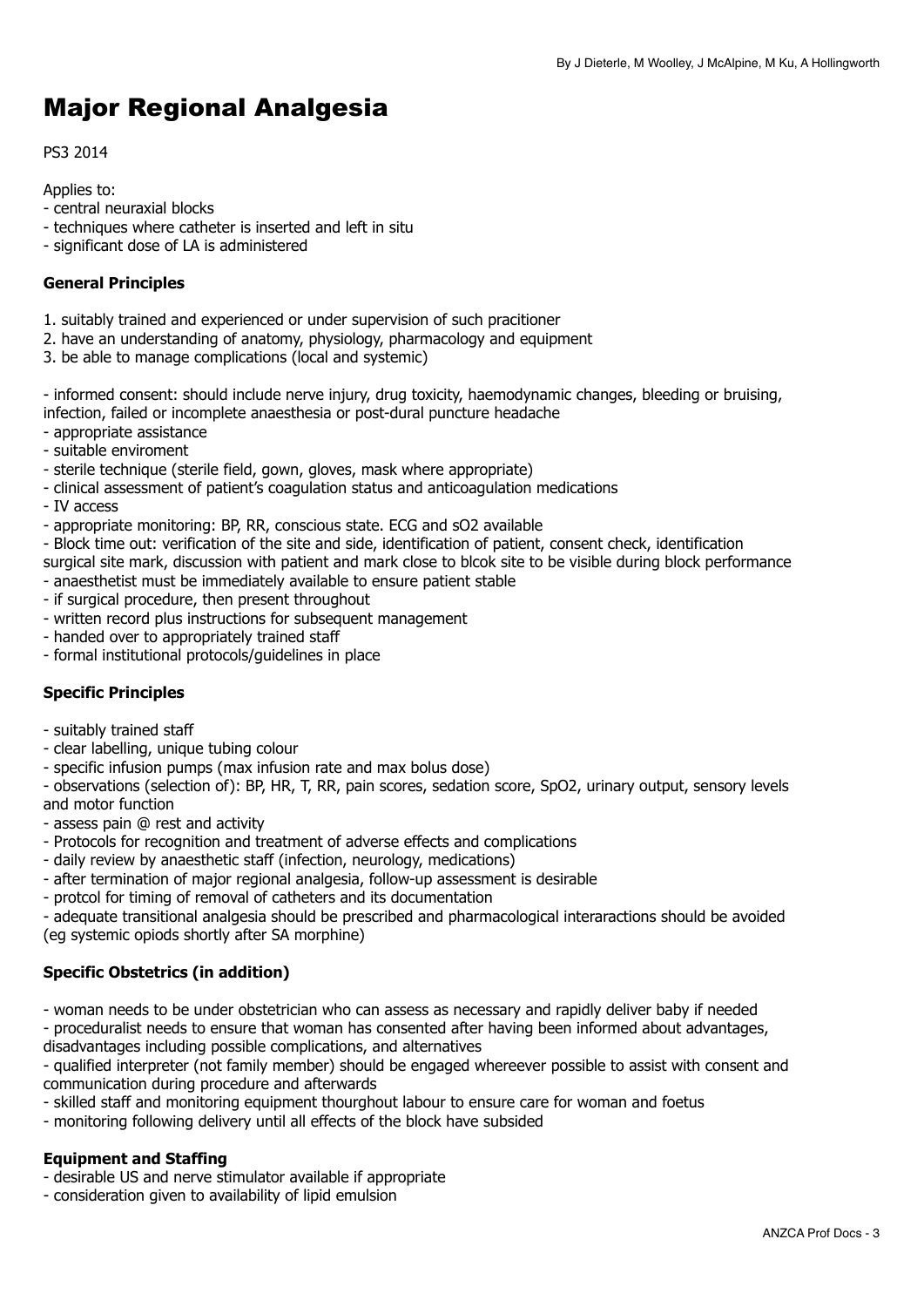## <span id="page-3-0"></span>PACU

PS4-2006

## **General**

- must be well-planned, well-equipped, well staffed and well-managed
- designated area
- close to where anaesthesia/sedation administered
- trained staff that is able to contact supervising medical staff promptly if needed

## **Design**

- part of operating/procedural suite
- easy access (street clothes access as well)
- adequate ventilation (OT standard)
- 9m2 for each bed space
- easy access to the patients head
- at least 1.5 spaces available per operating room
- should allow uninterrupted view of several patients at once
- bed space: O2 outlet, suction, power outlets, allow adequate skin colour assessment, emergency lighting, areas to mount equipment
- space for nursing station, utility room and storage
- scrub facilities
- wall clock
- emergency call system
- telephone with access to hospital paging system
- access for portable x-ray and viewing
- emergency power supply

### **Equipment and Drugs**

bed space:

- O2 flowmeter and delivery
- suction
- SpO2
- NIBP
- T

- stethscope

recovery area:

- bag-mask
- emergency airway trolley
- emergency drugs
- IV access and fluids
- analgesics
- needles and syringes
- warming devices
- ETCO2 measurement

Easy access:

- $-12$  lead ECG
- defibrillator
- PNS
- chest drains
- warming cupboard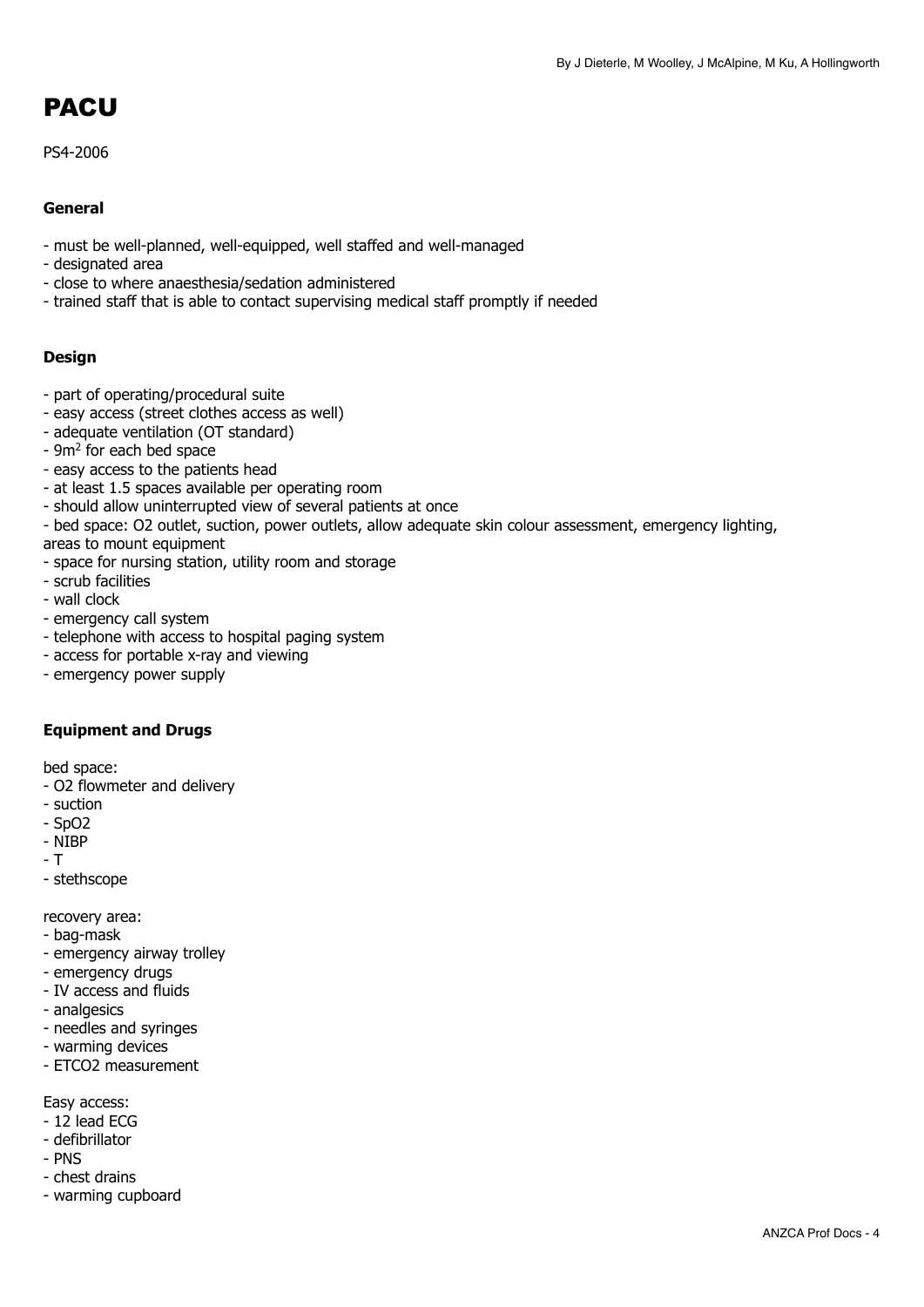- refrigerator for drugs and blood
- procedure light
- basic surgical tray
- ABG and Electolytes
- diagnostic imaging services
- apparatus for mechanical ventilation lungs
- IABP and CVL monitoring

bed:

- firmbase and mattress
- tiltable both ways
- easy to manoeuvre
- brakes
- able to sit patient up
- secure rails (that can be dropped or removed)
- IV pole
- able to mount equipment including O2

## **Staffing**

- trained and present at all times
- charge nurse
- supervision for trainees and unexperienced nurses
- one nurse to every patient who is unconscious
- one nurse to 3 patients who are conscious

### **Management and Supervision**

- protocols for management
- written routine checking of equipment and drugs
- minimum of 3 people for lifting/transferring anaesthetised patients
- anaesthetist always contactable
- recording of observations (LOC, SpO2, RR, P, BP, T)
- all patients should fulfill discharge criteria

anaesthetist:

- verbal and written instructions
- O2 therapy prescribed
- remain in vicinity until patient safe to be left with recovery staff
- supervise recovery period and authorise patietnt's discharge from recovery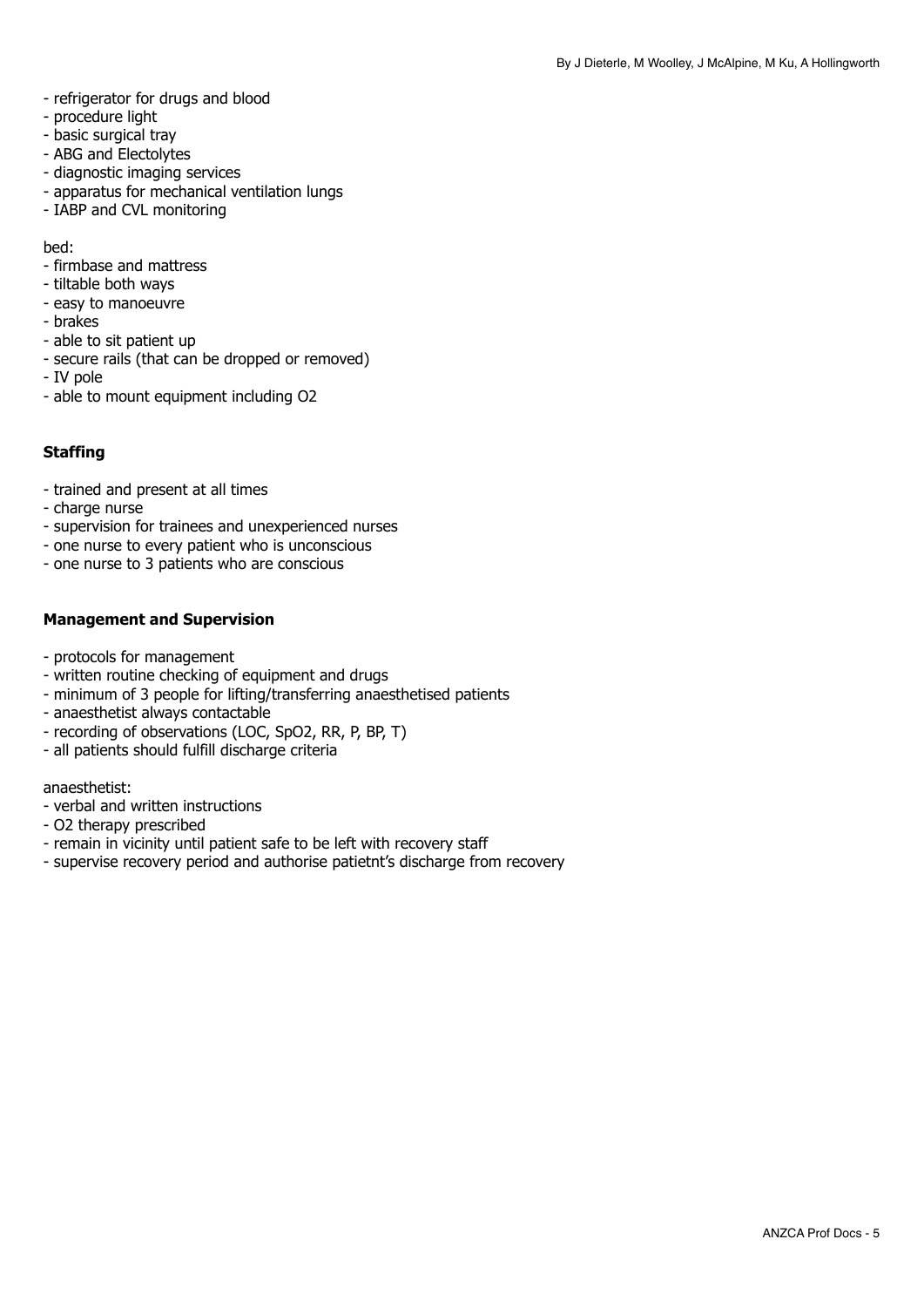## <span id="page-5-0"></span>The Anaesthesia Record

## PS6 (2006)

Essential part of patients record, allows to document all aspect of the anaesthesia management. Provides information that may assist other staff involved in patient care, and subsequent anaesthetists.

Medico-legal importance, can be used for QA and research.

## *Must be signed by Anaesthetist/s.*

Should include:

## **1. Basic info**

- 1. patient name/hospital no./age/gender/weight, hospital name
- 2. date of pre-anaesthesia consult and of anaesthesia
- 3. anaesthetist name
- 4. surgeon/proceduralist
- 5. brief description of procedure actually performed

## **2. Pre-anaesthesia consultation information;** normally includes:

- 1. general medical status summary
- 2. concurrent therapies, drug/other sensitivities
- 3. prev anaesthesia hx and relevant surgical hx
- 4. airway and dental condition assessment
- 5. relevant investigations
- 6. pre-medicant drugs administered (if not elsewhere)
- 7. outline of anaesthesia plan
- 8. documentation of discussion re plan/therapies/outcomes/risks

## **3. Anaesthesia Information**

- 1. technique
- 2. medications
- 3. airway size and type, problems encountered and method of resolution
- 4. breathing system circuit, gas flows, controlled ventilation technique
- 5. monitoring methods and regular documentation of information obtained
- 6. fluid and vascular access
- 7. blood loss
- 8. position and protective measures used
- 9. time
- 10. complications or problems

## **4. Post-anaesthesia information** (if not elsewhere)

- 1. resp/cvs/neurol status
- 2. incidents arising during this period and mx
- 3. plan for pain mx, fluid therapy, O2 therapy
- 4. time and d/c destination
- 5. space for documentation of post-anaesthesia visit
- 6. space for documentation of outcome data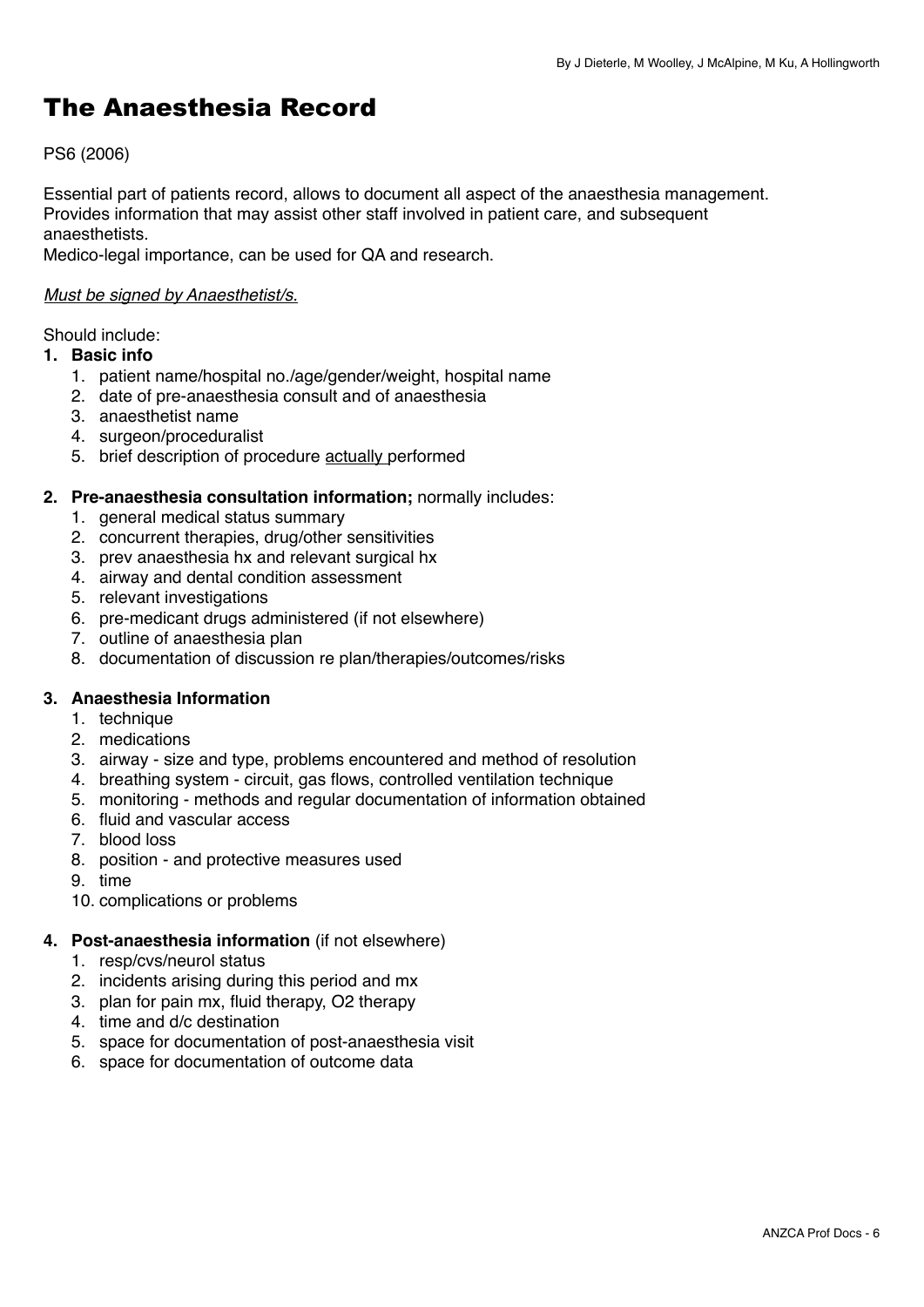## <span id="page-6-0"></span>The Pre-Anaesthesia Consultation

PS7-2008

## **Goals**

- assess and optimize patient
- plan management
- allow appropriate discussion
- obtain informed consent

## **General**

- even if pre-anaesthesia consultation has been performed by other person, practitioner performing anaesthesia must be satisfied that all elements of that consultation have been adequately addressed and if necessary repeat them

- information from questionnaires, telephone consults or nursing assessments may help in assessment

- appropriate time prior to anaesthesia, particulary if significant patient co-morbidity, major surgery or specific anaesthetic concerns

## **Facilities**

- appropriate equipment
- hand washing
- space for clinical assessment (privacy & sensitivity)
- not appropriate in operating theatre for elective procedures

## **Guidelines**

- ID self
- confirm patients ID, procedure, side and proceduralist
- appropriate clinical assessment (history, examination, investigations and management)
- this medical assessment my lead to delay, postponment or even cancellation of planned procedure
- consult with colleagues if required
- discussion of techniques & complications, pain management
- any questions?
- educational material (in timely manner)
- obtain consent
- order pre-medications
- document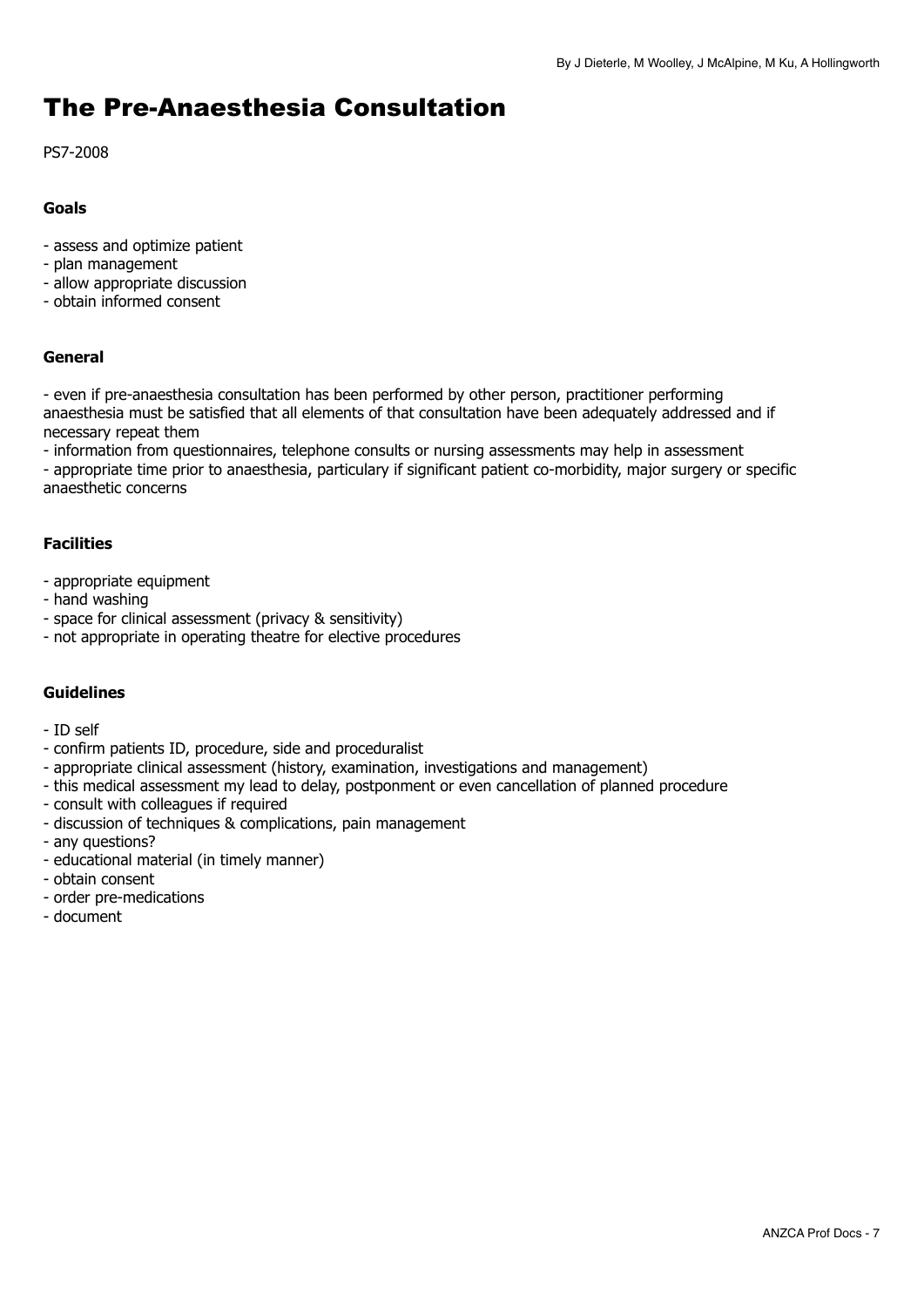## <span id="page-7-0"></span>The Assistant for the Anaesthetist

PS8-2012

## **General**

- it is important for patient safety
- apply to general anaesthesia, regional anaesthesia, local anaesthesia and/or sedation
- should be present for preparation and induction, during maintenance (at short notice) and conclusion of anaesthesia

- should remain under the immediate direction of the anaesthetist until instructed that this level of assissatance is no longer required

## **Deployment**

- all locations where anaesthesia administered
- every case where anaesthesia is administered
- duties specified in appropriate job description
- there needs to be a senior supervisor

- whilst assisting the anaesthesist, the assistant must be wholly and exclusisvley responsible to that anaesthetist

## **Educational requirements**

Completed a training course:

**Eligibility** 

- High school certificate or nursing certificate

#### **General**

- appropriate institute of learning
- full-time, part-time or combination
- continious employment during part time components of course

#### **Content**

- lectures and supervised practical experience
- successful completion of assignments and examinations
- input from anaesthetists

- Basic Sciences: Physics, Chemistry, Pharmacology, Anatomy, Physiology, Clinical measurement and **Microbiology** 

- Anaesthesia: Anaesthetic equipment, Safety, Anaesthetic techniques, regional and local anaesthesia, invasive techniques, ultrasound, therapeutics, emergency care, postoperative care

- Management: Rostering, budgets, Anaesthesia standarts and protocols, incident monitoring, workplace, occupational health and safety regulations, communication, privacy protection, interfaces with other healthcare workers, legal responsibilites and human resource management

Duration

- three years if no previous hospital experience
- two/one year if registered nurse division 2/1 qualification

### **Continuing Education**

Maintain and upgrade their knowledge and skills with regular continuing education activities Management must ensure that staff establishments and rostering practices allow for this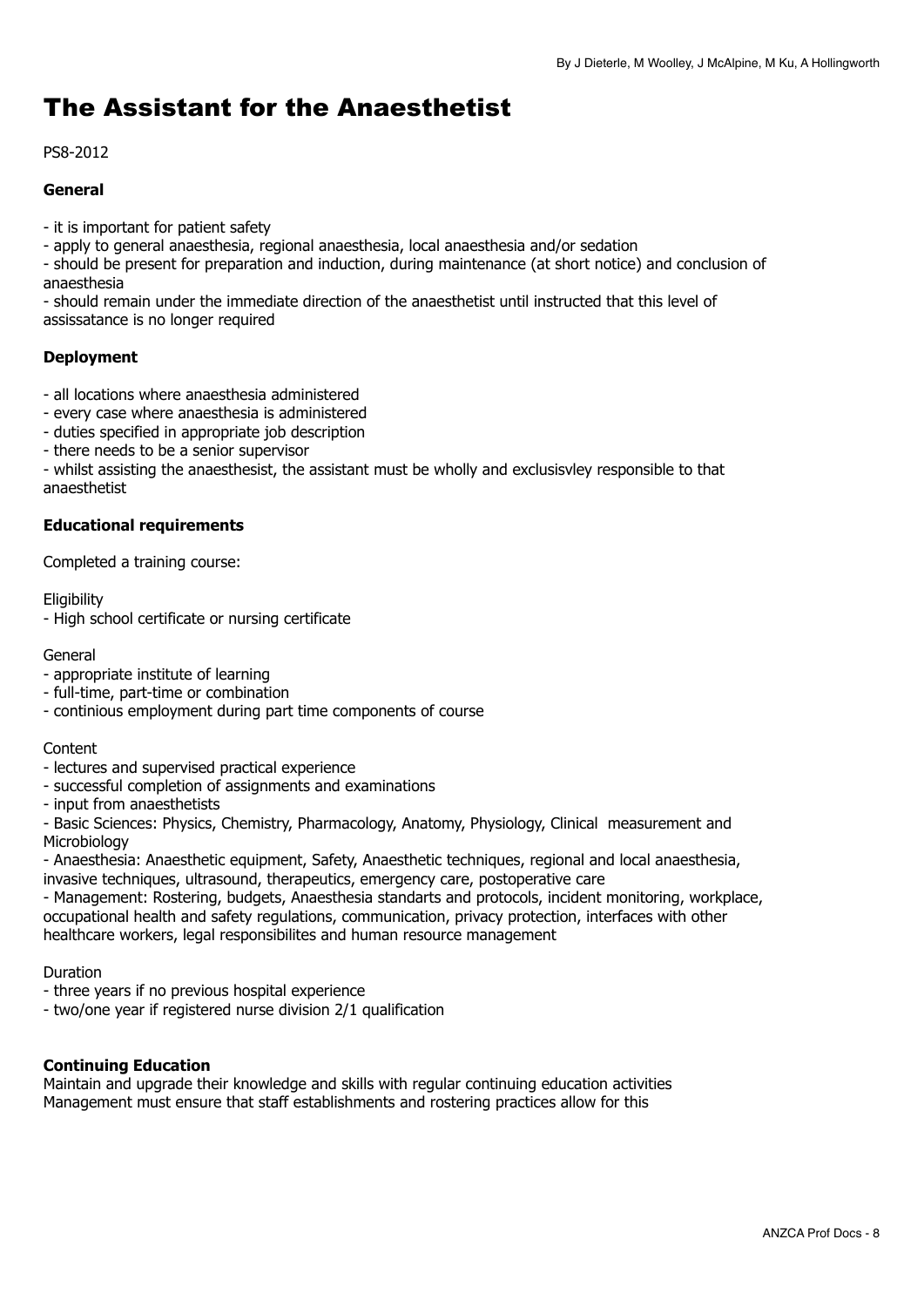## <span id="page-8-0"></span>Sedation & Analgesia for Procedures (PS9-2010)

Shared guideline with Gastroenterologists, Surgeons, ED, ICU, dental surgeons, Pain and radiologists

## **Definitions**

**A. Procecural sedation and/or analgesia** implies that the patient is in a state of drug-induced tolerance of uncomfortable or painful diagnostic or interventional medical, dental or surgical procedures. Lack of memory for distressing events and/or analgesia are desired outcomes, but a lack of response to painful stimulation is not assured.

**- Conscious sedation** – drug induced depression of consciousness in which a patient is able to respond to verbal command or light tactile stimulation. No interventions required to maintain airway, spontaneous ventilation or CVS function

**- Deep levels of sedation** – where consciousness is lost and patient only responds to painful stimuli. Unable to maintain on airway, inadequate SV and/or impaired CVS function. Similar risks to GA and may require equivalent level of care.

**- Analgesia** is reduction or elimination of pain perception usually by drugs, that act locally or centrally

**B. General anaesthesia** – drug induced state that is characterized by absence of purposeful response to any stimulus, loss of protective airway reflexes, depression of respiration and disturbance of circulatory reflexes

## **General**

- Transition from complete consciousness through the various depths of sedation to GA is a continuum and not a set of discrete stages.

- Margin of safety of drugs used for sedation varies widely between patients

## **Practictioner must be prepared to deal with:**

- depression of protective airway reflexes and loss of airway patency
- depression of respiration
- depression of CVS system
- adverse drug reactions (including anaphylaxis)
- individual variations in response to drugs (especially with elderly or children)
- possibility of deeper anaesthesia being required for inadequate analgesia or LA
- risks inherent to the procedure
- potential for high sensitivity to medications

### **Process**

- patient consent
- clinical assessment (any one sick -> an anaesthetist should be present)

### **Staffing**

Exept for very light conscious sedation and/or analgesic technique such as inhaled NO or low dose oral sedation:

- 3 people present (proceduralist, assistant and medical practitioner to administer sedation & monitor patient)
- assistant must be exclusively available to practitioner at induction/emergence and during procedureas required
- if GA intended, then fourth person to specifically assist anaesthetist is required

- Deep sedation or GA only if anaesthetist or appropriately trained medical specialist within their scope of practice

- If proceduralist only doctor, then he must have ALS training and have assistant to give drugs and monitor patient who is adequately trained. **Propofol, Thio and other anaesthetic agents must not be used** 

## **Facility**

- adequate facilities including equipment (O2, BMV, Suction, airway equipment)

- monitoring SpO2 and BP

- ready access to ECG and defibrillator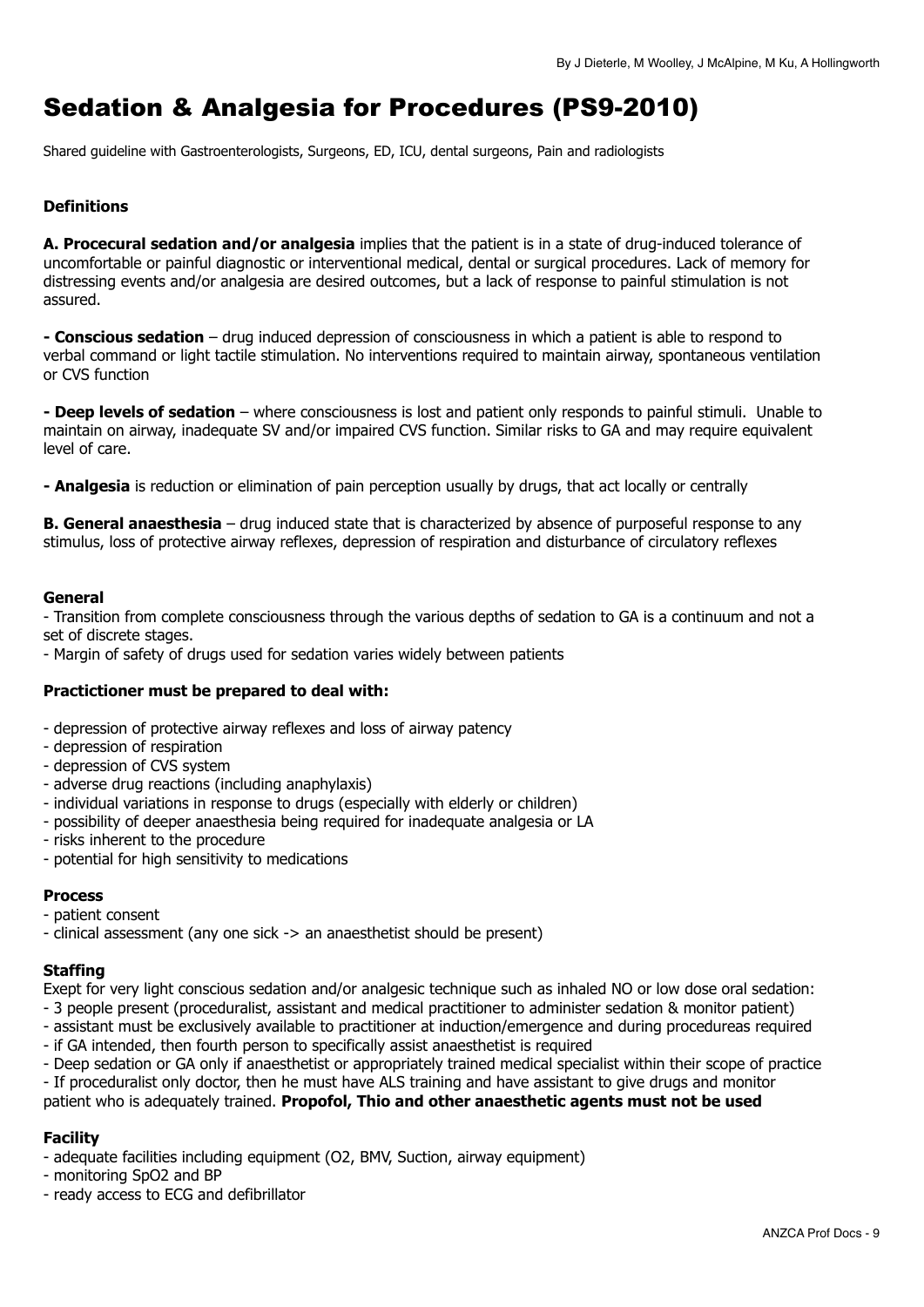- in facility ETCO2

- drugs: Adrenaline, Atropine, Dextrose 50%, Lignocaine, Naloxone, Flumazenil, portable O2

## **Techniqe and Monitoring**

- IV access (exception non-IV sedation small children or intellectually disabled patients)
- continious sO<sub>2</sub>
- must have O2 for as much of the procedure as possible
- midaz and fentanyl OK (no propofol unless administered by second trained medical practitioner)
- documentation sO<sub>2</sub>, HR, BP
- adequate recovery facility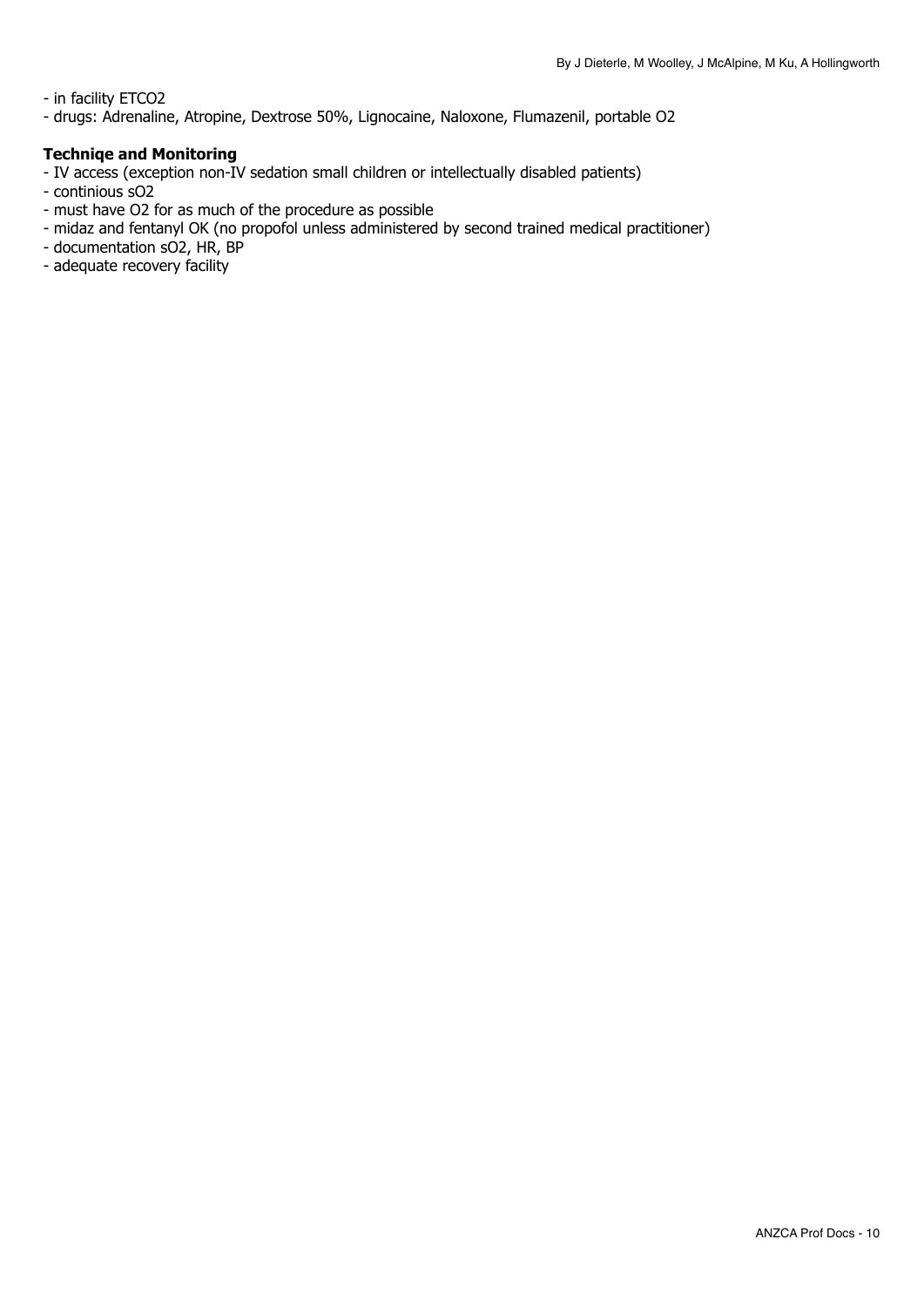## <span id="page-10-0"></span>Smoking related to the perioperative period

## PS12 (2014)

## **Introduction**

- Smoking is the biggest preventable cause of death and disease in Australasia
- Increases risk of peri-operative respiratory, cardiovascular and wound complications
- ANZCA is committed to its health advocacy role
- Each anaesthetic contact is a "teachable moment"

### **Issues**

- 15500 deaths in AU and 5000 deaths in NZ each year directly due to tobacco
- half of all smokers will eventually die as a result of their smoking
- Quitting before age 40 reduces the risk of death associated with smoking by about 90 % - Over 300 studies have shown smoking to have negative surgical outcomes
- Smoking cessation preoperatively is known to improve surgical outcome
- No agreed optimal time for cessation of smoking pre-operatively, all agree that the longer the better
- Poor rates of spontaneous cessation (2 % per annum)

## **Assisting patients to quit**

## **AAR**

Ask – always ask, even if the answer is known, as reinforces negativity

Advise – highlight specific peri-operative risks and benefits of quitting

Refer – Quitline increases cessation rates by up to 50%

Cessation can be assisted with pharmacological adjuncts – nictine replacement therapy, nicotine partial agonists, Nortriptyline and Clonidine

Cessation aided by non-pharmacological adjuncts – individual or group counseling, rapid smoking aversive therapy

## **Pharmacology:**

Harmful toxins are present in higher concentrations in side-stream smoke so passive smokers are still at high risk

Smoke induces CYP450 enzymes – CYP1A1, 1A2, 2E1

Induces phase 1 reactions in the liver – oxidation/hydroxylation

Smokers have higher opioid requirements and experience more post-operative pain

## **Positive effects of quitting**

1 day = lower carboxyhaemaglobin and nicotine levels, and improved oxygen delivery to tissues

3 Weeks = improved wound healing

6-8 weeks = reduced sputum volumes (back to non-smoking levels) and improved pulmonary function 6 Months = improved immune function

## **ABC of Intervention**

- $A = ask$
- $B = h$ rief advice
- $C = \text{cessation}$ :
	- Ouit card
	- Quit line
	- Quit drugs: patch, lozenge, gum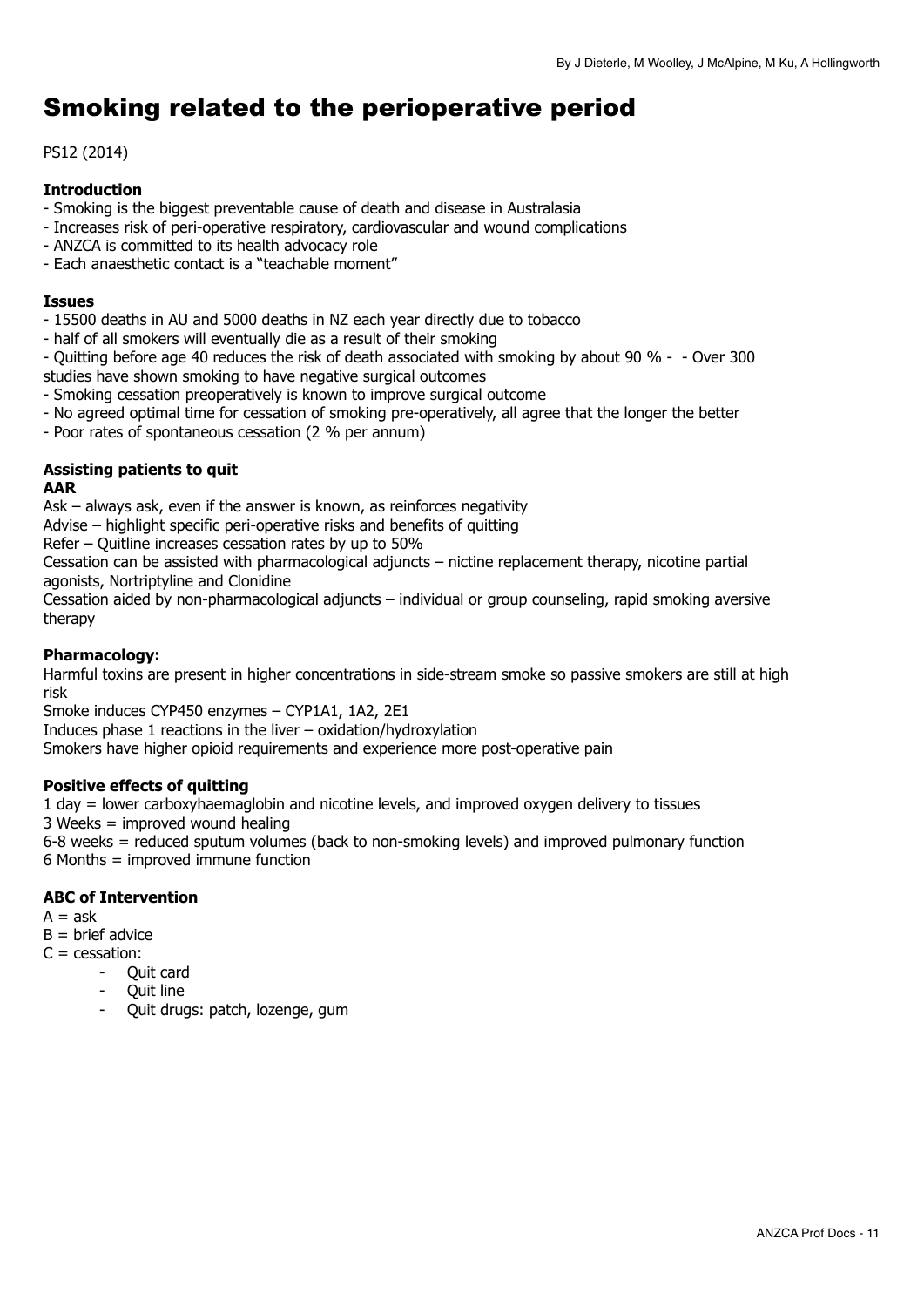## <span id="page-11-0"></span>Day Stay Anaesthesia

PS15-2010

Def: Patient will be discharged from the hospital or the unit later on the day of the procedure

## **Suitable Procedures**

- minimal risk of haemorrhage
- minimal risk of airway compromise
- pain controllable as an outpatient
- post op care able to managed by patient/responsible adult
- post op nursing requirements met by day surgery, home or district nurse
- rapid return to normal fluid and food intake
- organise list so procedures with long recovery periods happen early

## **Suitable Patients**

- willing & understand process
- ability to follow discharge instructions
- residence within 1 hours travelling time from appropriate medical attention
- ASA I, II or medically stable III or IV
- term infants over six weeks
- ex-premature infants (< 37 weeks gestation) over 52 weeks post-conceptual age
- younger infants may be accepted in units with particular paediatric experience

## **Suitable Social Requirements**

- responsible person
- transport (suitable vehicle)
- patient and/or responsible person undrstand the requirements and intend to comply
- within 1 hour of medical attention
- telephone
- advice regarding activities such as driving and decision making

## **Patient Preparation**

- standard clinical assessment
- written information about how day will go
- adequate fasting
- => adults:
	- food 6 hours,
	- clear fluids 200 ml/hour up to 2 hours
- $\Rightarrow$  Healthy children  $> 6$  months = adults
- $\Rightarrow$  Healthy infants  $\lt$  6 months =
	- 4 hr solids/cow milk
		- 3 hr breast milk
	- 2 hr clear fluid (incl clear fruit juice)

- chewing gums is **not** a contraindication to elective surgery at any time PPI for risk patients

## **Discharge Criteria**

- stable vital signs for  $> 1$  hour
- orientated
- adequate pain control
- controlled N+V
- adquate hydration
- minimal bleeding
- passed urine (it at risk of urinary retention)
- responsible adult
- adequate written and verbal instructions given (contact numbers)
- suitable analgesia for at least first day after discharge and clear written instructions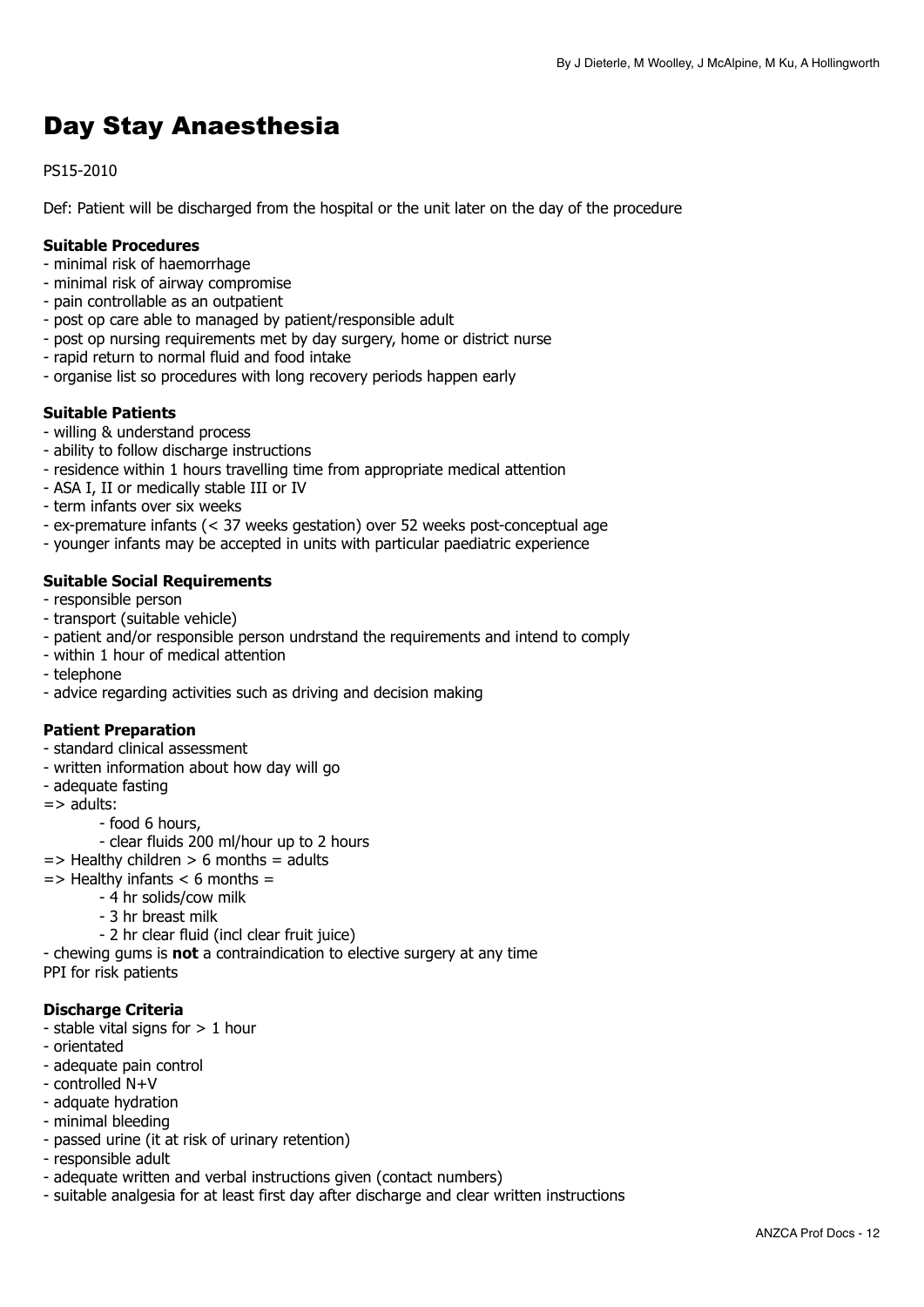- telephone follow up (ideally)

## **Quality Assurance**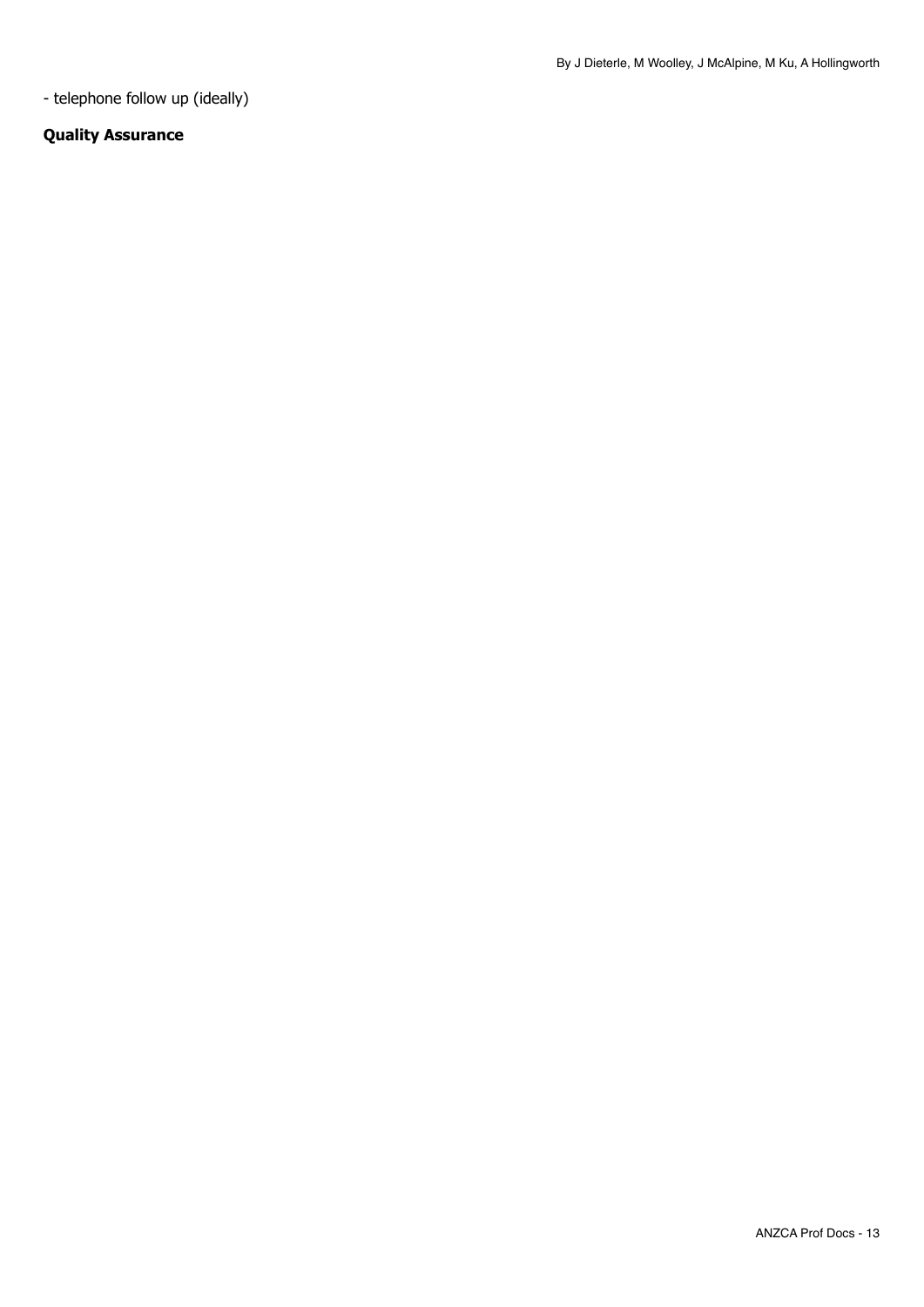## <span id="page-13-0"></span>Standards of Care of Specialist Anaesthetist

27/2/09 PS16 – 2008

The Specialist Anaesthetist

- Doctor + FANZCA (or equivalent)
- skilful & ethical in the practice of anaesthesia
- maintenance of skill through volume & complexity of work
- CPD commitment:
	- Peer review:
		- team room
		- mentor
		- MSF
		- Case conferences
		- M&M
		- critical inciden debriefing
		- ANZCA peer review
		- employer credentialing process
	- Audit
	- Cultural competence
- retraining required if been away for a period of time or in new area of practice
- are in good physical and emotional health
- free of chemical dependence
- as ages -> competence regularly assessed

The Work Environment

- balance between patient care, education, and quality assurance activities
- avoid professional isolation
- avoidance of fatigue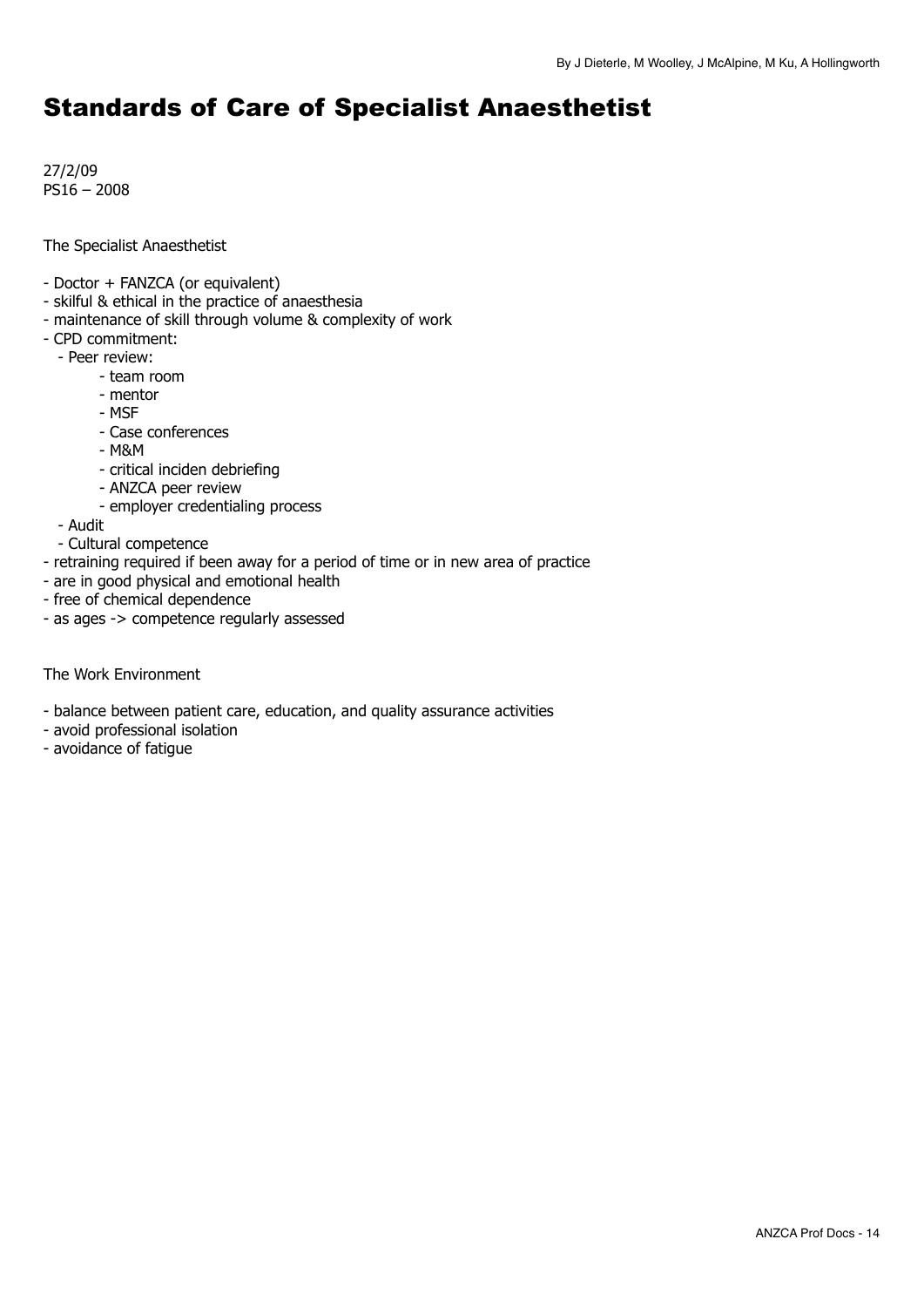## <span id="page-14-0"></span>Monitoring

PS18 - 2013

## **General principles**

- monitoring must take place in the context of careful clinical observation by the anaesthetist -> equipment is not enough sometimes

- visual and auditory alarms must be appropriate and enabled at the commencement of anaesthesia

## **Clinical Monitoring**

- monitoring must be done by someone not involved in procedure

- medical practioner solely responsible for provision of anaesthetic care must be constantly present from induction until safe transfer to revocery room staff or ICU

- appropriately qualified individual can briefly monitor patient in exeptional circumstances
- includes regular assessment and recording of circulation, ventilation and oxygenation

## **Monitoring Equipement**

Available to use on every patient When in use, alarms (visual and audible)must be enabled and appropriate

- O2 analyser (M when anaesthesia breathing system)
- breathing system disconnection or ventilator failure alarm (M with automatic ventilator)
- SpO2 with variable pulse tone and low threshold alarm (M GA/sedation)
- ECG (5 lead available) (A)
- NIBP (variety cuff sizes) (A)
- $-$  IBP  $(A)$
- CO2 monitor (M GA)
- Volatile anaesthetic monitor (M volatile GA)
- Temperature monitor (core) (A)
- Neuromuscular function monitor (A if NMB)
- Anaesthetic effect on brain monitor (A when clinically indicated for high risk awareness GA)
- Other EEG, CVP, TOE, cardiac output, respiratory mechanics (A when clinically indicated)
- (M) mandatory
- (A) Available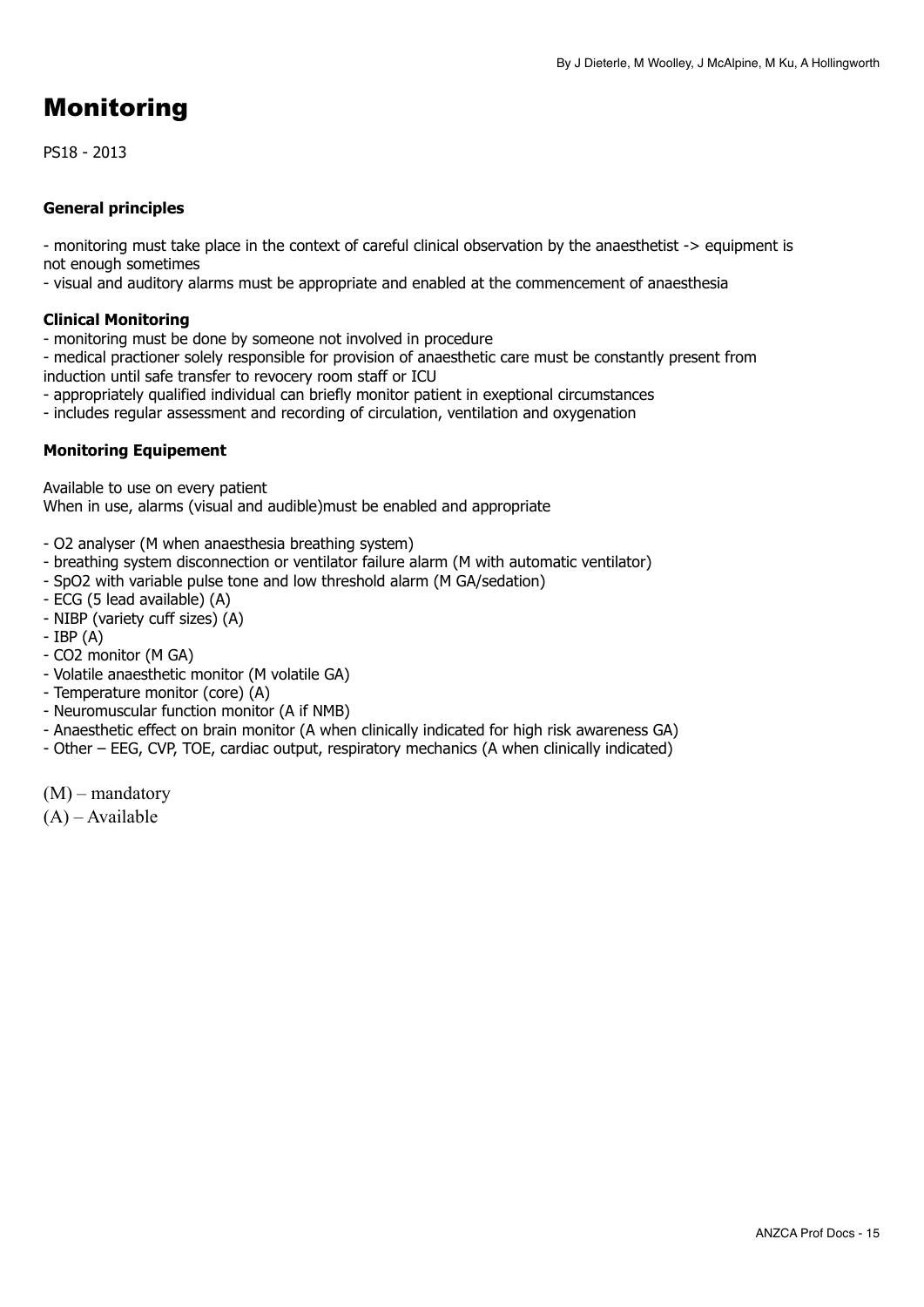## <span id="page-15-0"></span>Consent

## PS26-2005

The process by which a patient is informed and voluntarily allowing a procedure or investigation to be performed on themselves, having considered the risks and benefits.

## **General Principles**

AUS: common law NZ: Code of Health and Disability Services Consumers' Rights

Provision of information intergral part

Process involves discussion in which both the patient and the doctor participate actively, and which is open, honest and effective

## **Elements**

**- voluntary**  no coercion refusal or withdrawal must be a realistic option

### **- with capacity**

all persons are presumed to be competent to give consent unless there are reasonable grounds for believing otherwise

Minimum age depends on nature of proposed treatment and local legislative requirements. Young person should be able to understand the nature, purpose and possible consequences of the treatment, as well as the consequences of non-treatment.

Parents or legal guardian can give consent on behalf of patient in certain legally defined circumstances If not able to give consent, can only proceed if it in the patients best interest and reasonable steps have been taken to ascertain the view of the patient (might need appt. legal guardian)

Full consent might not be possible if urgent immediate intervention necessary to preserve life or prevent serious harm.

Patient can change his mind and withdraw consent

### **- informed**

Provided with all information that a reasonable patient might wish to know and to which he might attach significance.

Information to all material risks inherent in any proposed Tx

Basic information even if patient requests no information

Discussion of risks and benefits should include those associated with the proposed treatment, alternative treatments and no treatment at all.

Known risks should be explained when an adverse outcome is rare, but the detriment severe, and an adverse outcome common, but the detriment slight

Opportunity must be given to discuss the nature and the risks of the treatment and the alternative treatment and to have questions answered

Information should be in a form that the patient is likely to understand

### **Documentation**

Highly recommended that detailed notes of the discussion and all risks considered are kept by the provider

### **Standard Consent forms and information sheets**

Can help understanding, but are not a substitute for the required discussion with the patient Signed form not conclusive proof that valid consent has been obtained

### **Personnel**

Best performed by the anaesthetist who will be conducting the treatment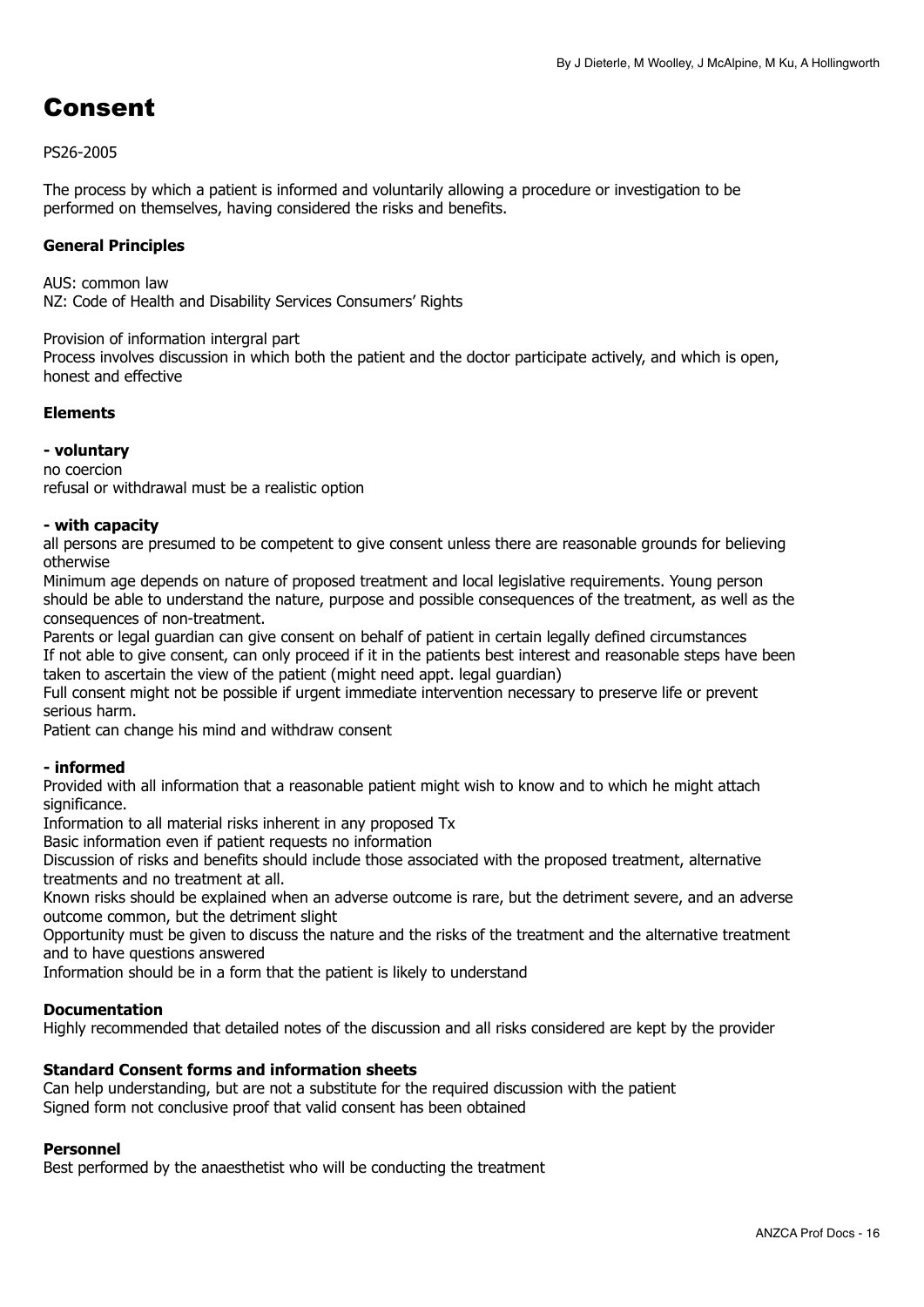If proceduralist can only see the patient immediately prior to the procedure, the discussion of risks etc. should have been done previously eg in PAC

Those involved with consent process are individually responsible for appropriate documentation A qualified interpreter (not a family member) should be used wherever necessary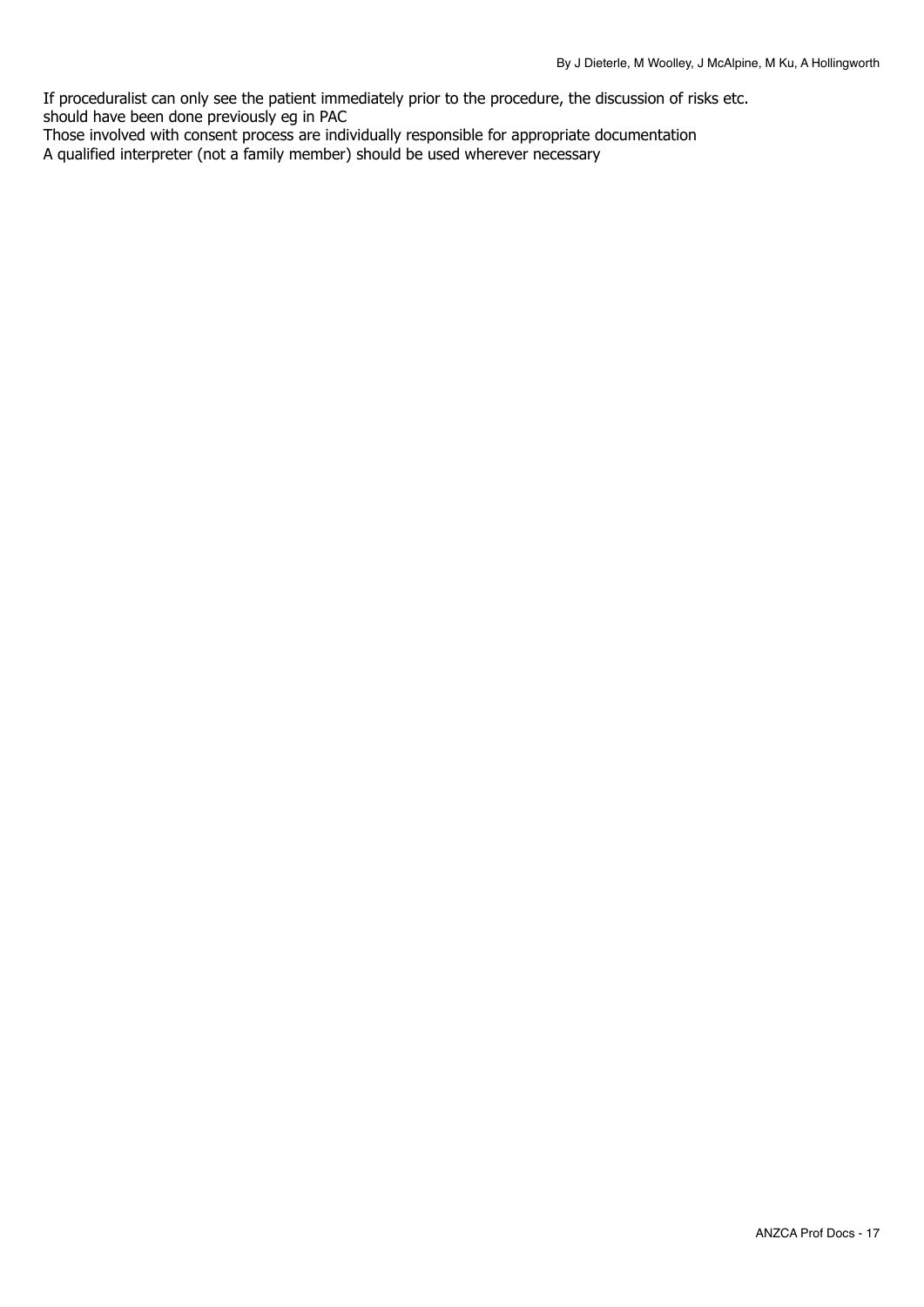## <span id="page-17-0"></span>Major Extracorporeal perfusion – i.e. bypass

#### **Organisation of ECP service:**

- **1) Hospital based service with adequate trained personnel**
- **2) Head of ECP service to be a physician or reportable to a physician**
- **3) Head to guide all policies on drugs to be used**
- **4) Staff to ensure…** 
	- **a. Enough cover for 24 hour care inc emergencies**
	- **b. All equipment standards maintained**
	- **c. Inventory of all disposable equipment supplies**
	- **d. Ongoing assessment of cost-effectiveness of equipment**
	- **e. Ongoing research into ECP**

#### **5) Facilities…**

- **a. Close to theatre and PACU**
- **b. Storage of disposables and hardware**
- **c. Storage of perfusion records and data for QA purposes**

#### **Training and CPD:**

- **1) Training in all areas of ECP inc anaesthesia, bypass machine and drugs**
- **2) Knowledge of principles of equipment and ability to operate it during surgery**
- **3) Knowledge of associated devices such as IABP, cell-savers, haemofiltration, ECMO, ventricular assist devices**
- **4) Prior to training in medical perfusion trainees must have a background in physiology and pharmacology, e.g. FANZCA**
- **5) Training period of at least 12 months and covering at least 75 cases of perfusion (first 50 under close supervision)**
- **6) Must involve ability to assemble ECP equipment**
- **7) Last 25 cases of training period can be independent with a qualified practitioner immediately available**
- **8) Must cover simulated scenarios of pump head failure, gas in the circuit, oxygenator changeout**
- **9) Logbook to be maintained recording at least 40 ECPs per year, at least 20 of which the medical perfusionist operating the heart-lung machine**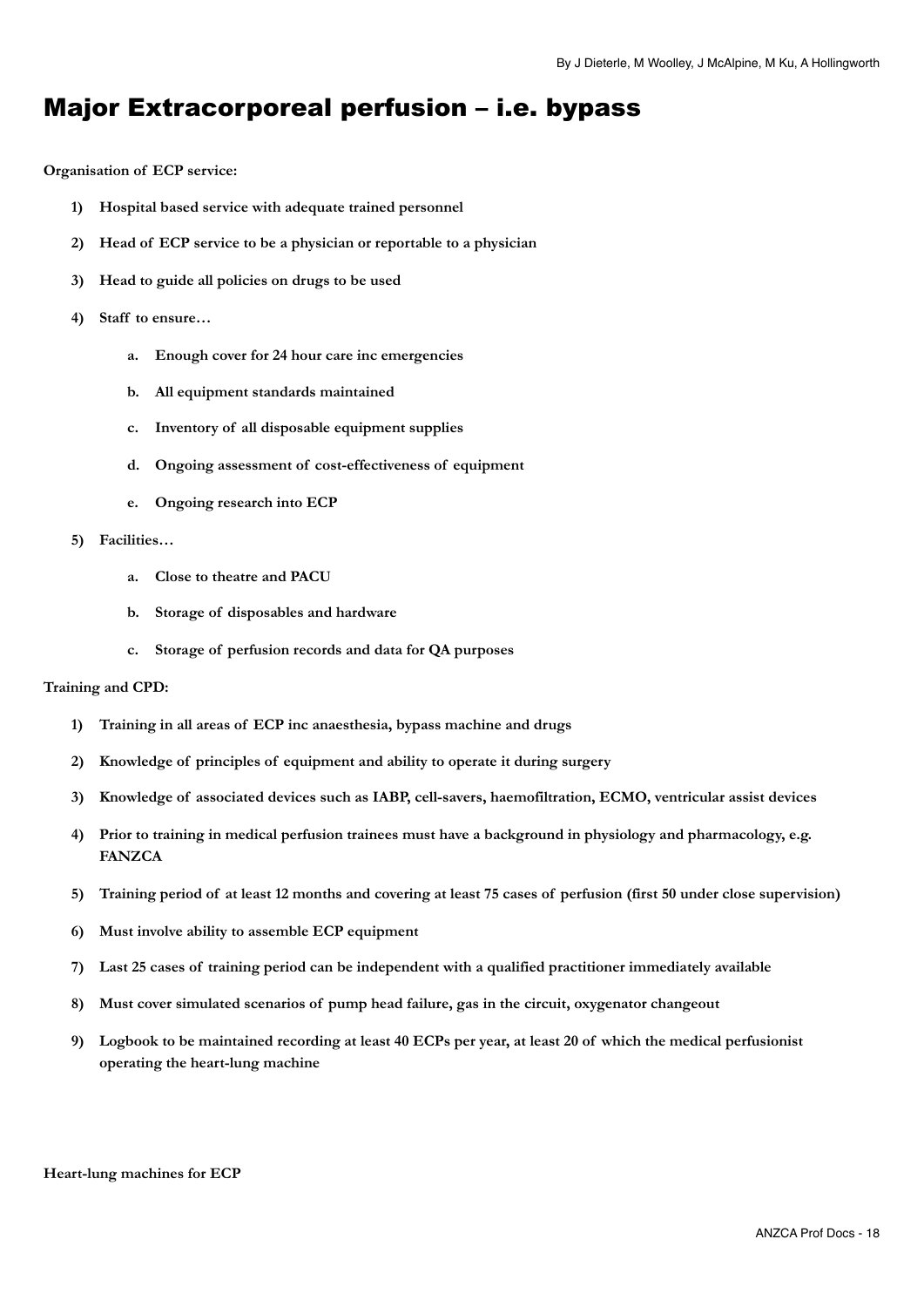#### **1) Compliance/Standards/Maintenance**

- **a. As per NZ electromedical standards**
- **b. Regular biomedical inspection and maintenance**

#### **2) Components**

- **a. Pump heads** 
	- **i. Manual overdrive function with cranking mechanism immediately available**
	- **ii. At least 3pump heads**
	- **iii. Alarms for low reservoir detection/high arterial pressure/bubbles**

**iv. Runaway circuit control circuitry** 

**v. Display pump flow in l/min or rpm** 

**vi. Lockable so that reverse flow requires 2 actions** 

#### **b. Gas supply, ECP machine connected to**

- **i. Pin-index gas supply**
- **ii. Emergency O2**
- **iii. Gas flow blenders**
- **iv. Gas filter and oxygen analyser**
- **v. Scavenging**
- **c. Heat exchange source** 
	- **i. Hot and cold water from an external piped system**
	- **ii. Self container electronic heater/cooler 4-42 degrees**
	- **iii. Water temperature/volume/flow alarms**

**iv. Back-up heat exchanger available** 

- **d. Low level detection** 
	- **i. Mandatory**
	- **ii. Attached to the blood reservoir/oxygenator**
	- **iii. Audible and visual alarms**

#### **e. Arterial line pressure monitor**

- **i. Continuous display of patients BP**
- **ii. Measured pre and post membrane oxygenator measures trans-membrane gradient**
- **iii. Audible and visual alarms with manual over-ride facility**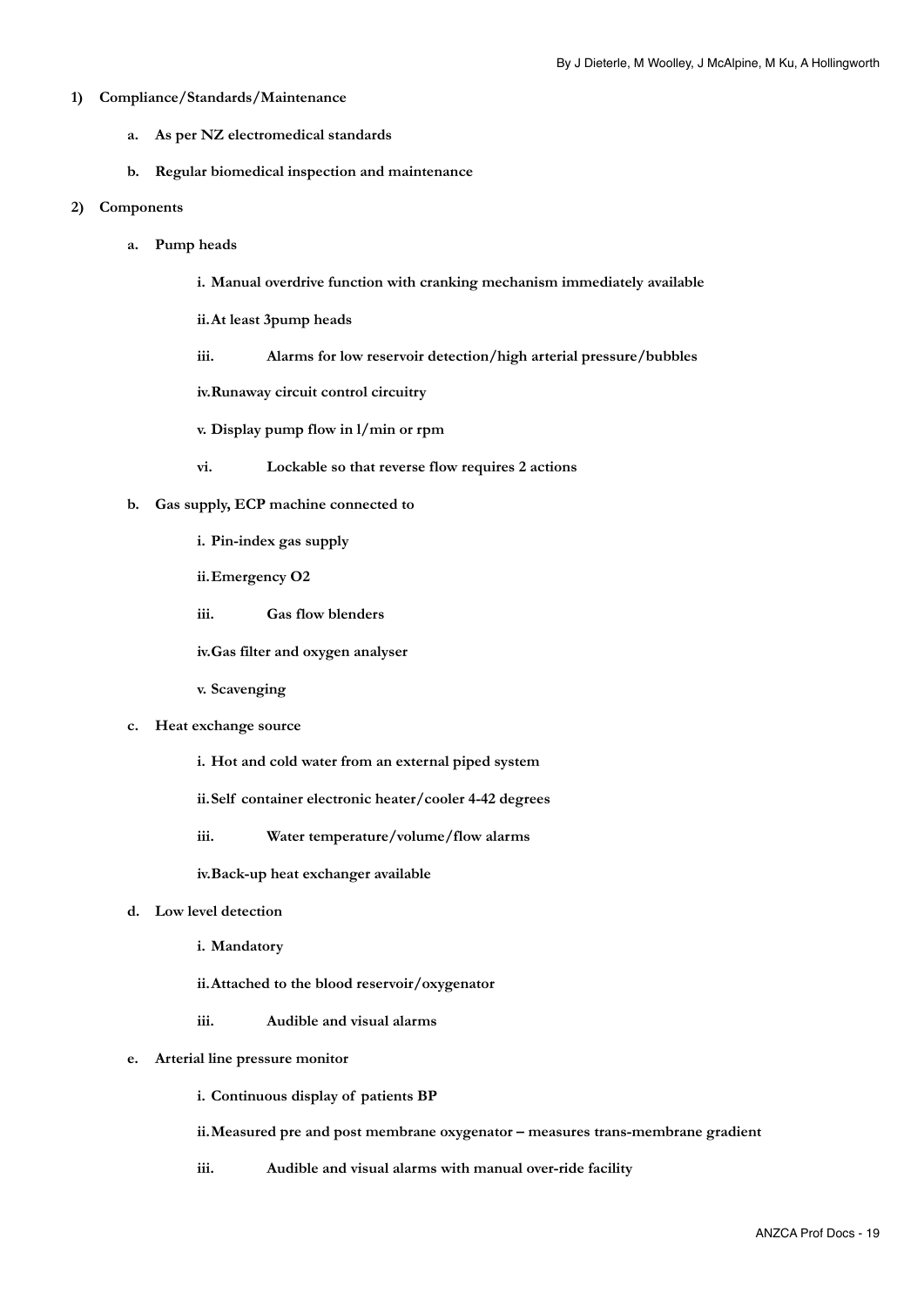- **f. Gas emboli detector** 
	- **i. Mandatory**
	- **ii. Monitors arterial line for bubbles**
	- **iii. Audible and visual alarms with manual over-ride facility**
- **g. Venous Hb sats monitor** 
	- **i. Mandatory**
	- **ii. In the venous line at the point most distal from the patient**
- **h. Other equipment** 
	- **i. Electrical source incorporated into the UPS system**
	- **ii. Light source for reservoir**
	- **iii. Arterial and venous thermometers**
	- **iv. Cardioplegia delivery device, e.g. syringe driver**

#### **Clinical management of ECP**

- **1) Pre-op assessment** 
	- **a. Assess risks and consent patient for by-pass, unless emergency**
- **2) Circuit assembly & priming** 
	- **a. According to institute protocols covering priming solutions, sterile practices and safety checks**
	- **b. Checklist should be available**
	- **c. Drugs adding during priming should be checked and recorded**
- **3) Initiation of ECP** 
	- **a. Perfusionist to be immediately and exclusively available for one patient**
	- **b. Anticoagulation status to be checked and recorded**
- **4) Maintenance of ECP** 
	- **a. Continuous, vigilant monitoring of all physiological and machine parameters and coagulation status**
	- **b. Maintenance of appropriate cardiovascular flows and pressures, taking into account patient comorbidities**
	- **c. Good communication between perfusionist, anaesthetist and surgeon**
- **5) Cessation of ECP** 
	- **a. Resume normal cardiac and pulmonary functions**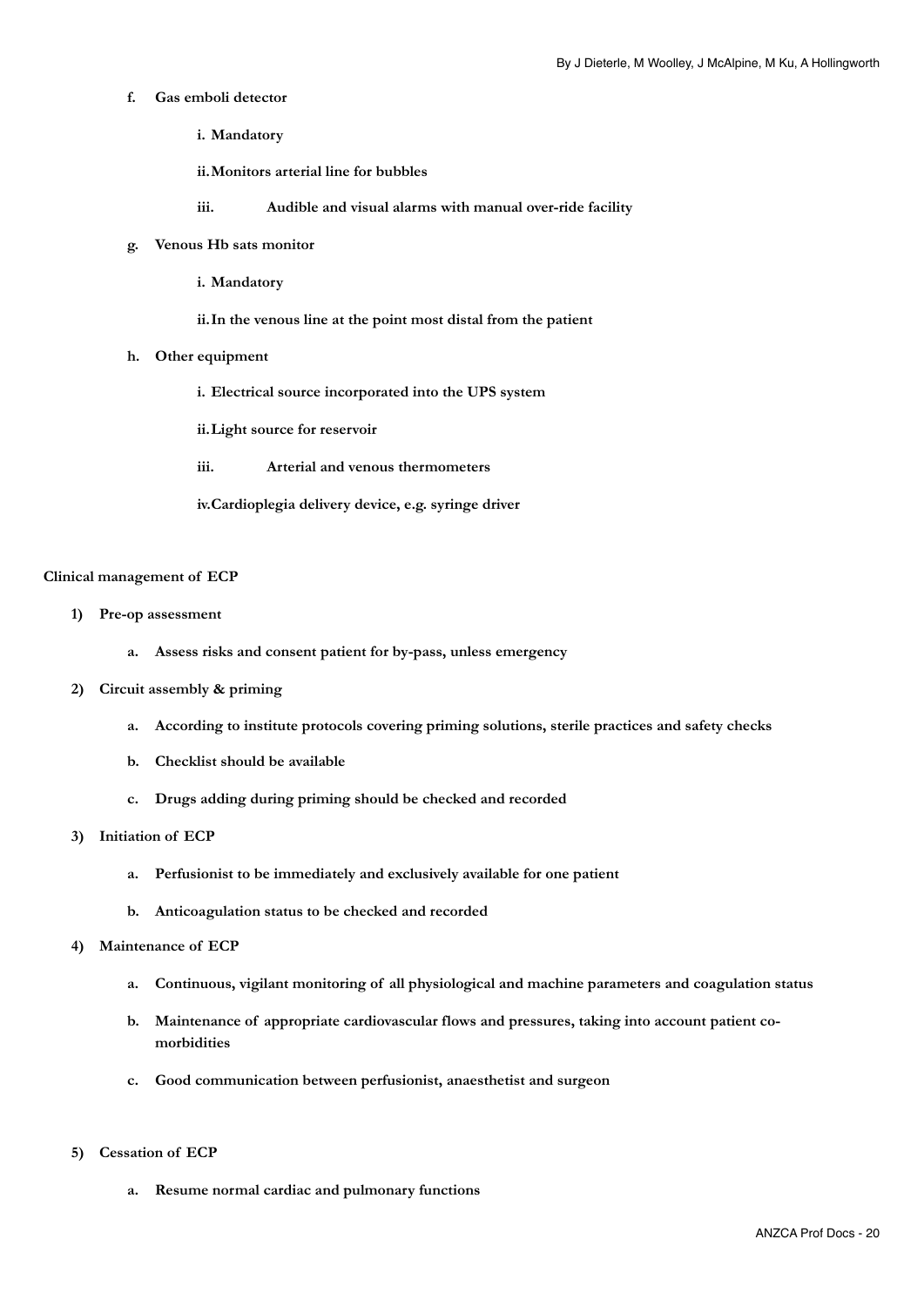- **b. ECP to remain in function state until surgeon, anaesthetist and perfusionist all agree it is no longer needed**
- **6) Patient records** 
	- **a. Patient details and procedure undertaken**
	- **b. Staff names**
	- **c. Equipment used inc serial number of disposable items**
	- **d. Completed, signed pre-bypass checklist**
	- **e. Machine and physiological parameters**
	- **f. Fluids and drugs administered, including priming agents**
	- **g. Cardioplegia type, volume and route**
	- **h. Fluid balance**
	- **i. Notable events**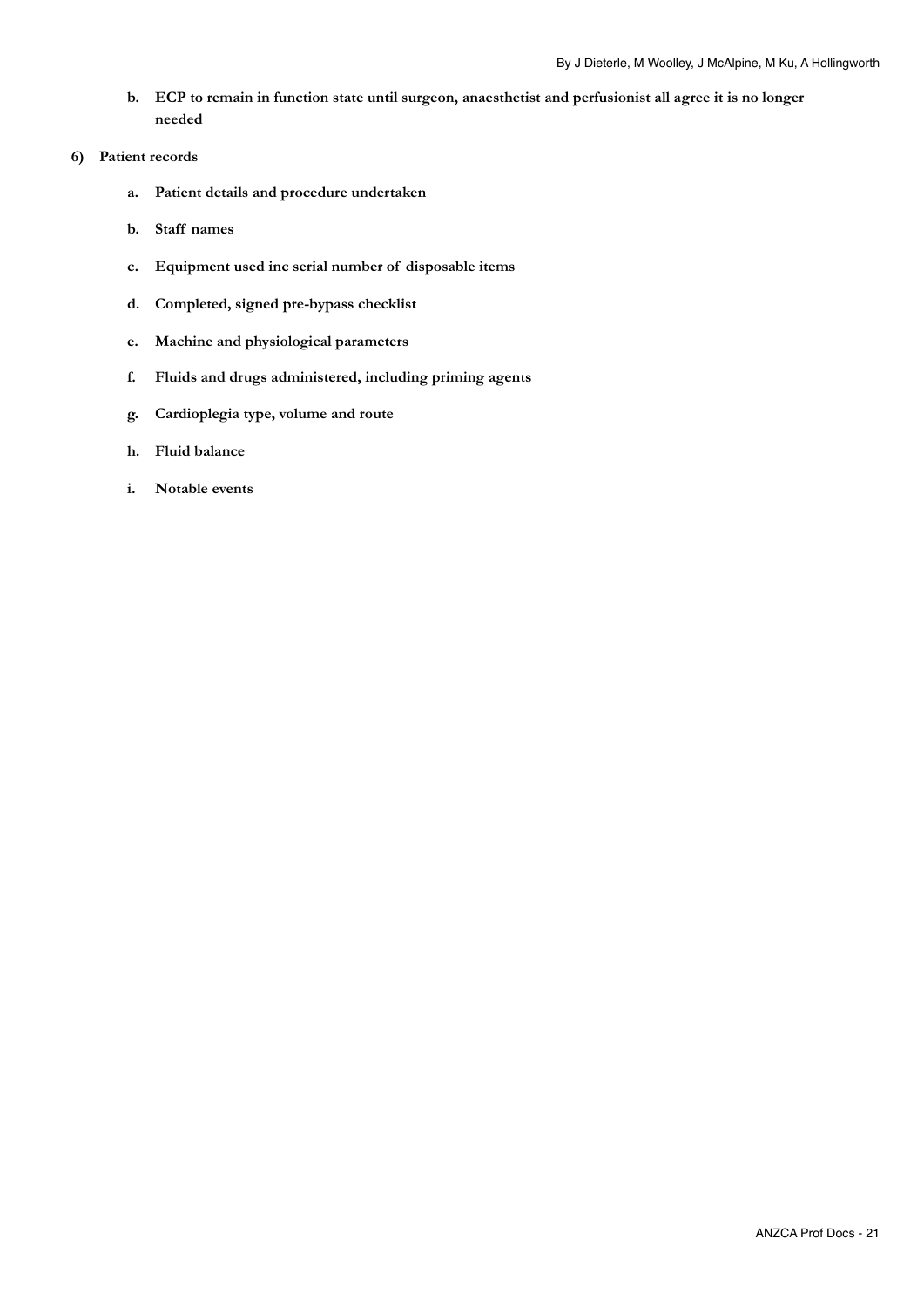## <span id="page-21-0"></span>Infection control in Anaesthesia

## PS28 (2013)

## **Definitions:**

### **Asepsis**

prevention of microbial contamination of living tissues or sterile materials

### **Decontamination**

removal of micro-organisms and unwanted matter from contaminated materials or living tissue

### **Disinfection**

inactivation of non-sporing organisms using thermal or chemical means.

## **Sterilisation**

complete destruction of all micro-organisms including spores.

Thorough decontamination must precede disinfection or sterilisation

## **Equipment**

Critical - device that penetrates the skin or mucous membranes, enter a vascular system or sterile space. These require sterilisation

Semi-critical - devices in contact with intact mucous membranes or that may be contaminated with readily transmissible organisms. These require high level disinfection or sterilization

Non-critical - devices contacts intact skin or does not contact the patient directly. These require low level disinfection or cleaning only

## **Infection prevention**

Standard precautions Applies to all patients where there is a risk of body fluid splash/spray Includes gloves, eyewear or face shields, masks, gowns and/or plastic aprons

Hand hygiene

- Most important infection control measure
- Hand hygiene encompasses use of soap/solution or alcohol gel
- Performed before and after each patient contact
- Alcohol solutions disinfect, anti-septics slow bacterial re-growth
- Best alcohol concentration is 60% as protein denaturisation process is water dependent
- Best chlorhexidine concentration is 2-4%

### **HGM**

Wear non-sterile gloves for anticipated contact with blood or bodily fluids

Perform hand hygiene before and after wearing non-sterile gloves.

Take care not to contaminate the patient care environment after patient contact

Insufficient evidence for wearing masks in all theatres for all procedures. Should be worn in accordance with local policy. Should cover the nose and mouth completely. Should not be worn around the neck. Should be removed immediately after use. Perform hand hygiene after mask removal Hair should be covered completely by a disposable/laundered lint free hat

Theatre attire

Freshly laundered suits, gowns and overshoes Changed daily and during the shift if visibly soiled Dedicated theatre footwear to meet occ health standards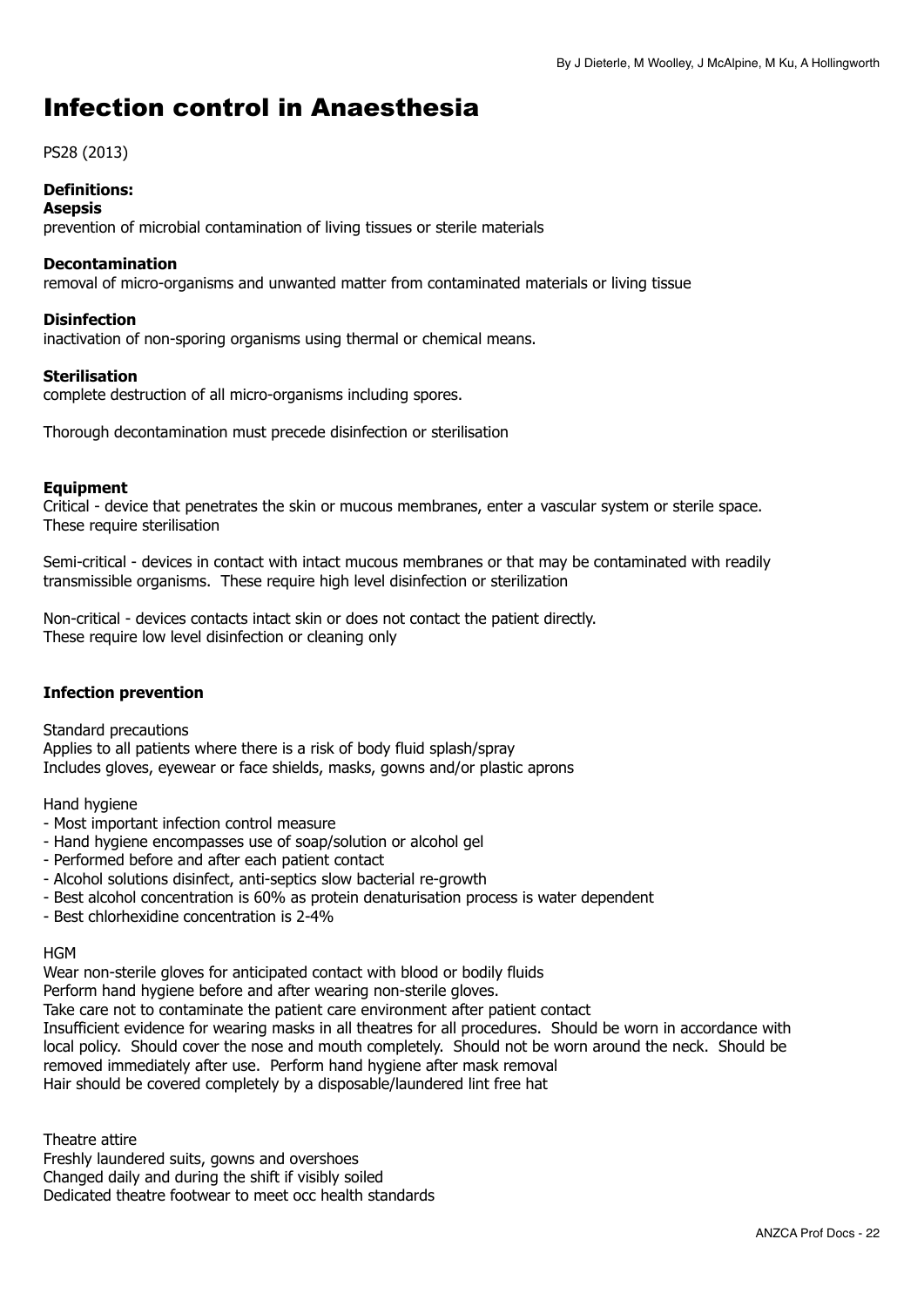Overshoes not necessary for clean/dedicated shoes

Theatre flow Minimal flow through theatre. Doors to remain closed

**Sharps** Safe disposal immediately after use Don't resheath, bent or manipulate Encourage needle free injection systems and needle protection systems Hospital protocol for needle-stick injury/bodily fluid exposure Medical evaluation and post-exposure prophylaxis as per National Health Medical Research Council guidelines

Antibiotic chemoprophylaxis Agent choice to follow local surgical prophylaxis guidelines Important to administer timely

Vaccination of healthcare workers Institute to provide screening and vaccination programmes for workers Practitioners responsibility to ensure they are up to date with immunisations

### **Anaesthetic equipment**

Disposable items Universal condemnation of re-use of single use item

Upper airway devices Face-masks are semi-critical Laryngoscope are critical Laryngoscope handles are non-critical unless contaminated with blood and are then semi-critical Bougies are associated with spread of infection so should be disposable

Anaesthetic breathing systems Can be re-used if a filter has been used Should be changed if visibly contaminated or used in high risk patients, e.g. TB Breathing bags are non-critical and should be decontaminated between each patient

Gas sampling lines Do not need to be sterilized Should always be used with a 0.2micrometre mesh viral filter

Anaesthetic machines Periodic cleaning and disinfection as per local policy

Anaesthetic surfaces and monitors Cleaned/disinfected between patients Includes bp cuffs, ecg lines, pulse ox probes, monitors

Bronchoscopes Semi-critical, includes attention to the suction port

Ultrasound probes Non-critical if used for non-invasive procedures – disinfect Semi-critical if used for invasive procedures (CV lines) – cover probe with sterile sheath, disinfect afterwards as non-critical Cleaning involves the whole cable not just the probe head Any probe contaminated with blood should be treated as critical

TOE probes

Semi-critical – cleaning to include all external surfaces not just the probe cable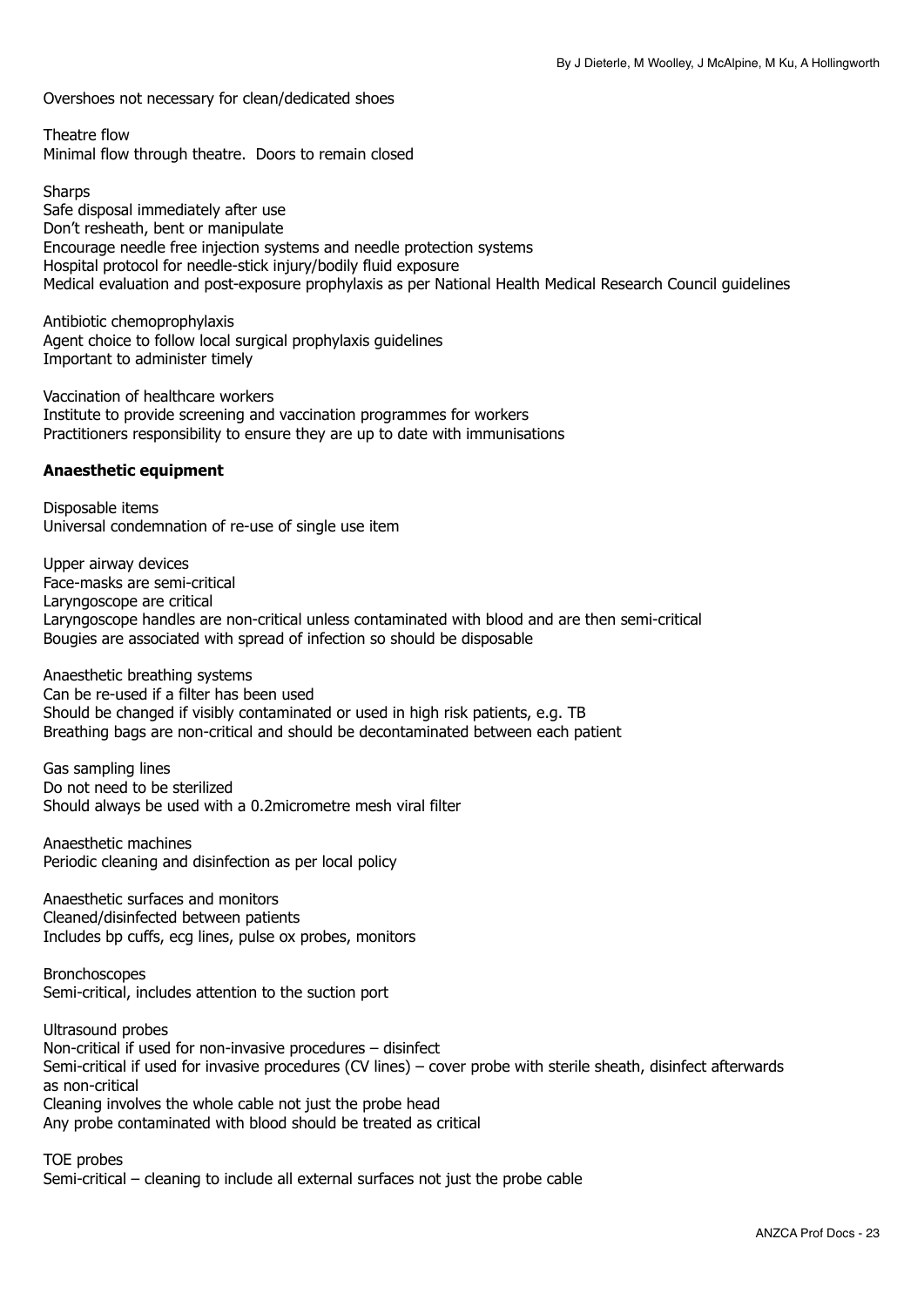### **Invasive procedures:**

Peripheral IV cannulation observe strict hand hygiene and wear gloves Use 70% alcohol/chlorhex swab first No evidence for routine replacement of peripheral IV cannulae

Central IV cannulation Aseptic technique using .5 or 2% chlorhex/70% alcohol. CLAB precautions Maximal barrier precautions, including full body draping and hat/facemask/gown/gloves Checklist recommended

Regional anaesthesia Single-shot = treat minimum as per IV cannula aseptic precautions Neuraxial block/Catheter technique = treat as per CV cannula insertion precautions

Chlorhexidine Gluconate Free alternatives should be stocked for patients with known or suspected allergy

### **Drugs for injection**

Avoid contamination especially if preservative free preparation One ampoule – one patient Take care with glass ampoules Filter needles need to have 0.2 micron filter to be effective.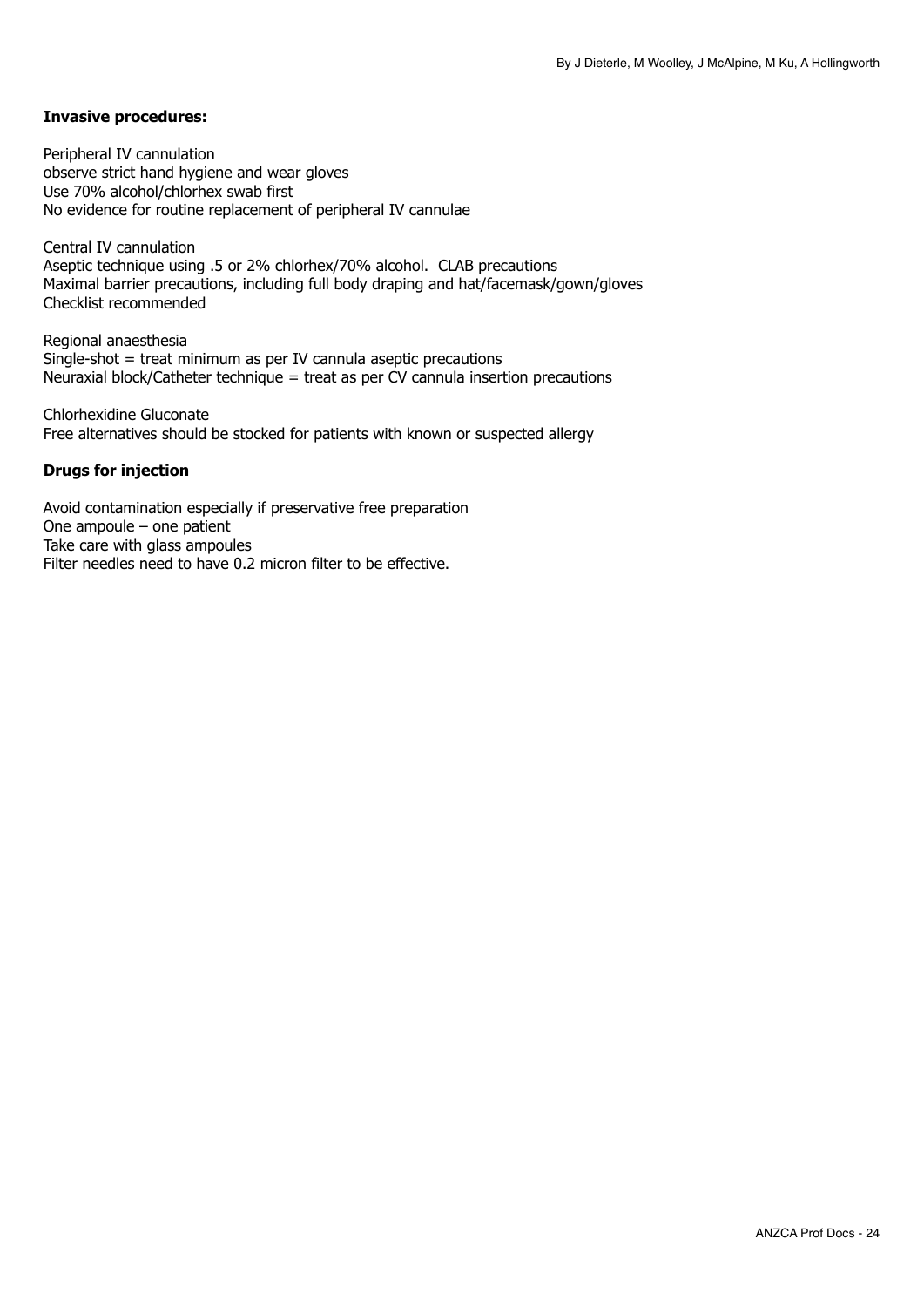## <span id="page-24-0"></span>Anaesthesia care of children in healthcare facilities without dedicated paediatric facilities

PS29-2008

### **Local Policy**

- details criteria for management of anaesthesia, surgery and nursing care
- developed and documented jointly by representatives of the anaesthesia, surgery and nursing staffs
- reviewed at least every 5 years

## **Factors to be considered**

#### **Age**

Infants < 12 months Neonates < 28 days

## **Staff training and experience**

- individual anaesthetists should not be required to provide anaesthesia are without regular clinical exposure to an extent necessary to maintain and be comfortable with their competence

- of benefit to have second anaesthestist for care of infants and children classified as ASA 3 or greater
- anaesthesia assistants and nursing staff must be trained in the care of children
- liaison with specialist paediatric facility so that authorative advice available at all times

## **Equipment and Facilities**

- appropriate equipment for the needs of children and infants
- climate control and equipment to maintain body temperature
- monitoring equipment suitable for children and infants
- separate ward area in the facility
- area where parents and child can be seen privately in the perioperative phase

## **Consider for transfer to Specialist Children's Hospital**

- Neonates
- Infants born < 37 weeks gestation with postconceptual age < 52 weeks
- infants with history of apnoeic episodes
- infants or children with unusual and/or complex medical or surgical problems classified as ASA 3 or greater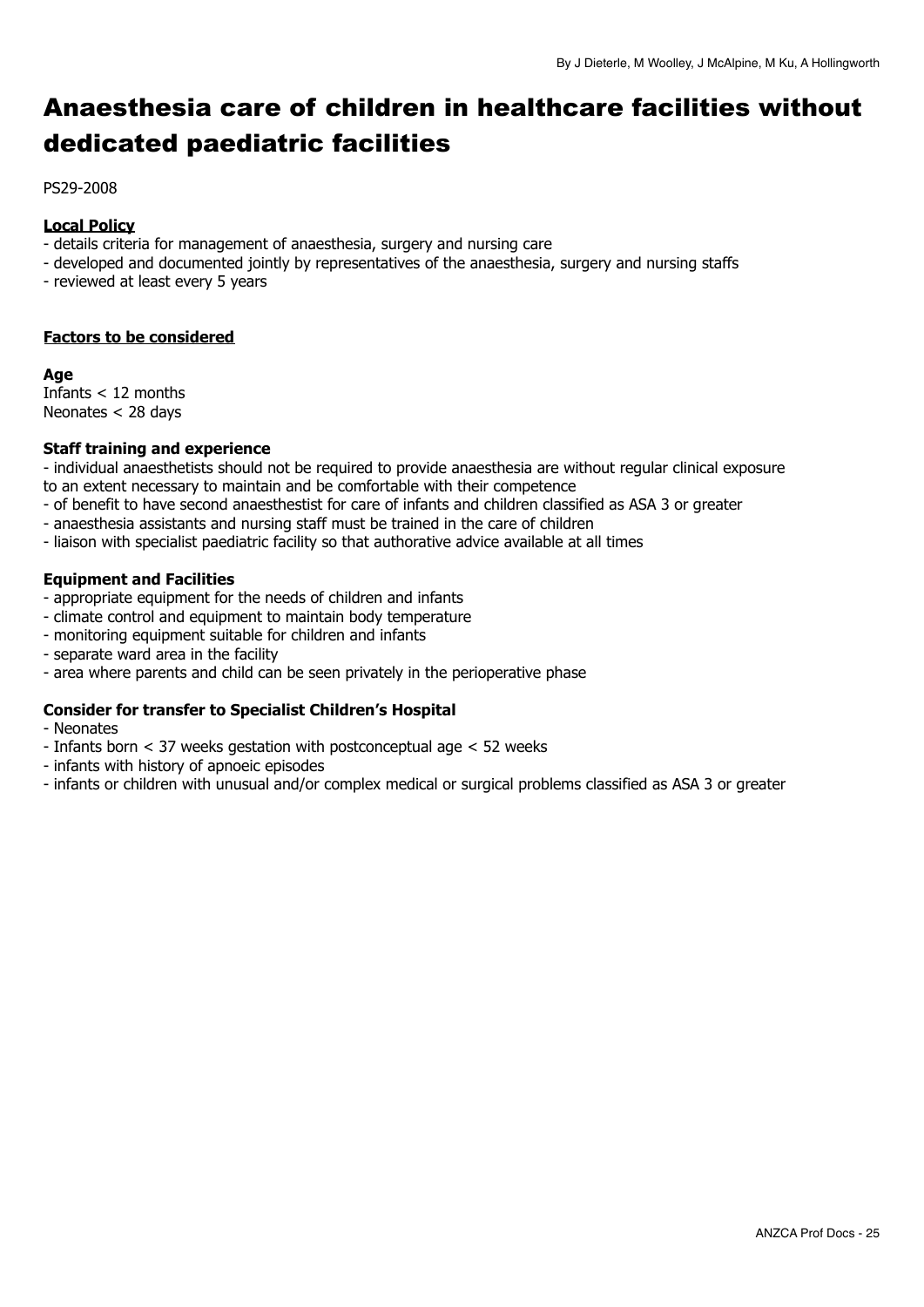## <span id="page-25-0"></span>Checking of anaesthesia delivery systems

#### **(2014)**

#### **Principles:**

- **1) Responsibilities…** 
	- **a. Designated person to service and maintain equipment**
	- **b. Train personnel in use of and checking of machines**
	- **c. Maintaining an up-to-date machine specific protocol**
- **2) Servicing** 
	- **a. Regular intervals as specified by the manufacturer**
	- **b. Detailed records kept**
	- **c. Date of most recent service and date of due service to be stickered on the machine**
- **3) Compliance with relevant college documents**
- **4) Immediately available secondary means of oxygenation and ventilation**

#### **Levels of checks:**

**Designated person in each dept to organize machine checks and train personnel into to check the machine** 

- **1) 1 detailed check of all systems. Performed by trained personnel before use/after service/after repair**
- **2) 2 performed by technician/anaesthetist at the start of each list (checklist on the machine)**
- **3) 3 performed before each patient by technician/anaesthetist (checklist on the machine)**

#### **Protocols:**

#### **LEVEL 1 check**

- **1) Gas delivery devices; checklists to cover…** 
	- **a. Leaks**
	- **b. Gas pipeline connections**
	- **c. Non-return valves**
	- **d. Oxygen failure warning and gas (nitrous) shutoff**
	- **e. Delivered gas flow rates and composition**
	- **f. Battery performance**
	- **g. Electrical safety**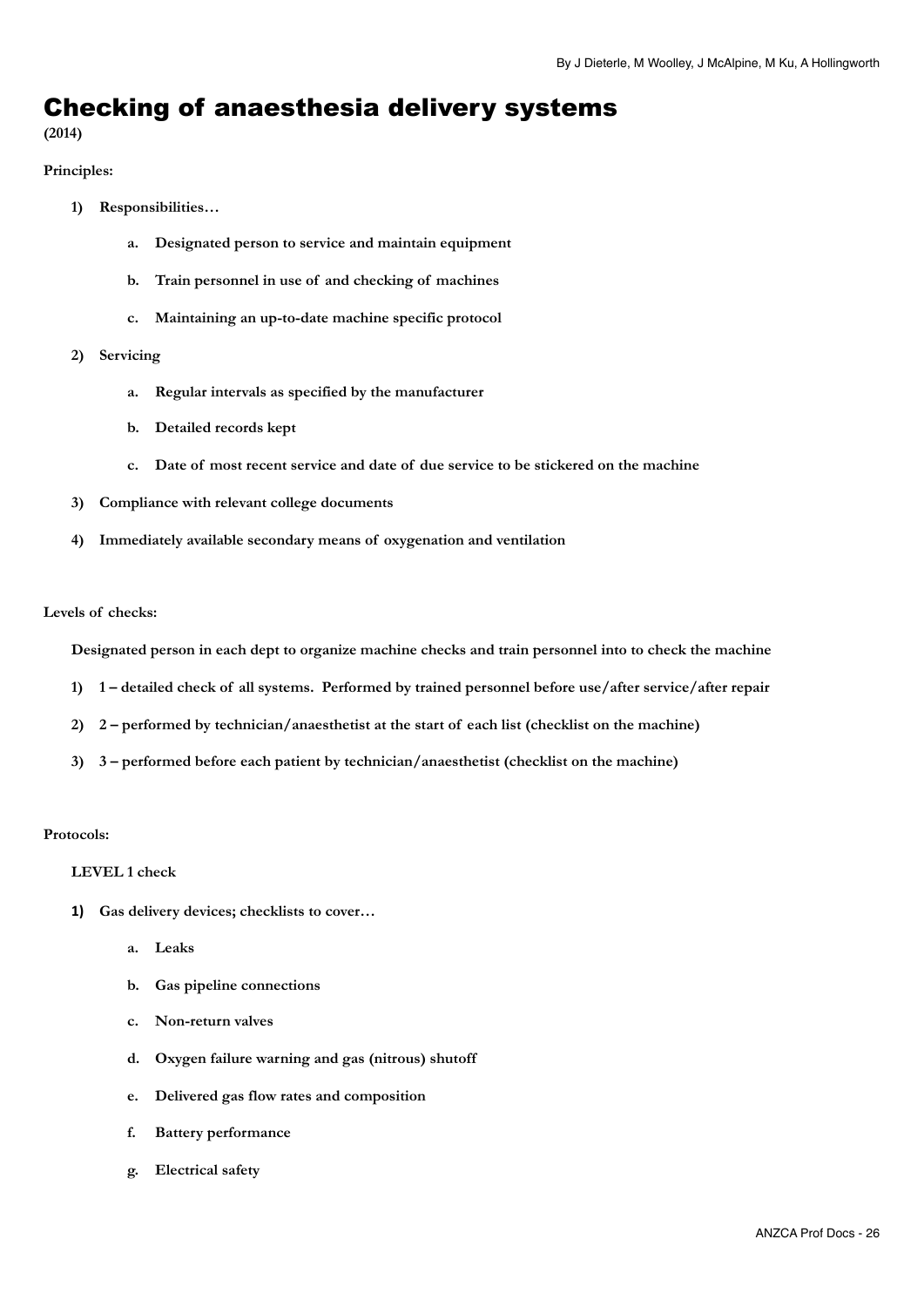#### **2) Inhalational delivery devices**

- **a. No leaks when on or off**
- **b. Thermostat**
- **c. Concentration of vapour delivered**
- **d. Batteries and electrical safety**

#### **3) Ventilators**

- **a. Mechanical integrity**
- **b. Pressure and volume delivery**
- **c. Alarms**
- **d. Batteries and electrical safety**

#### **4) IV infusion pumps**

- **a. Mechanical integrity**
- **b. Output accuracy**
- **c. Occlusion pressure**
- **d. Alarms**
- **e. Battery and electrical safety**

#### **5) Other equipment**

**a. Scavenging and suction checks** 

#### **LEVEL 2 check**

- **1) Service label confirm presence and date**
- **2) High pressure system** 
	- **a. Reserve oxygen content. pressure and leaks**
	- **b. Gas supply lines**
- **3) Low pressure system** 
	- **a. Flow controls check oxygen delivery alarm and anti-hypoxic device**
	- **b. Inhalational devices check electricity supply, fluid level, circuit leaks**
	- **c. Breathing systems manual inspection, CO2 absorber colour, leak test, unidirectional valves,**
- **4) Ventilation as per manufacturer guidelines, check O2 disconnect/high pressure alarms**
- **5) Scavenging scavenging flow connected to scavenging system**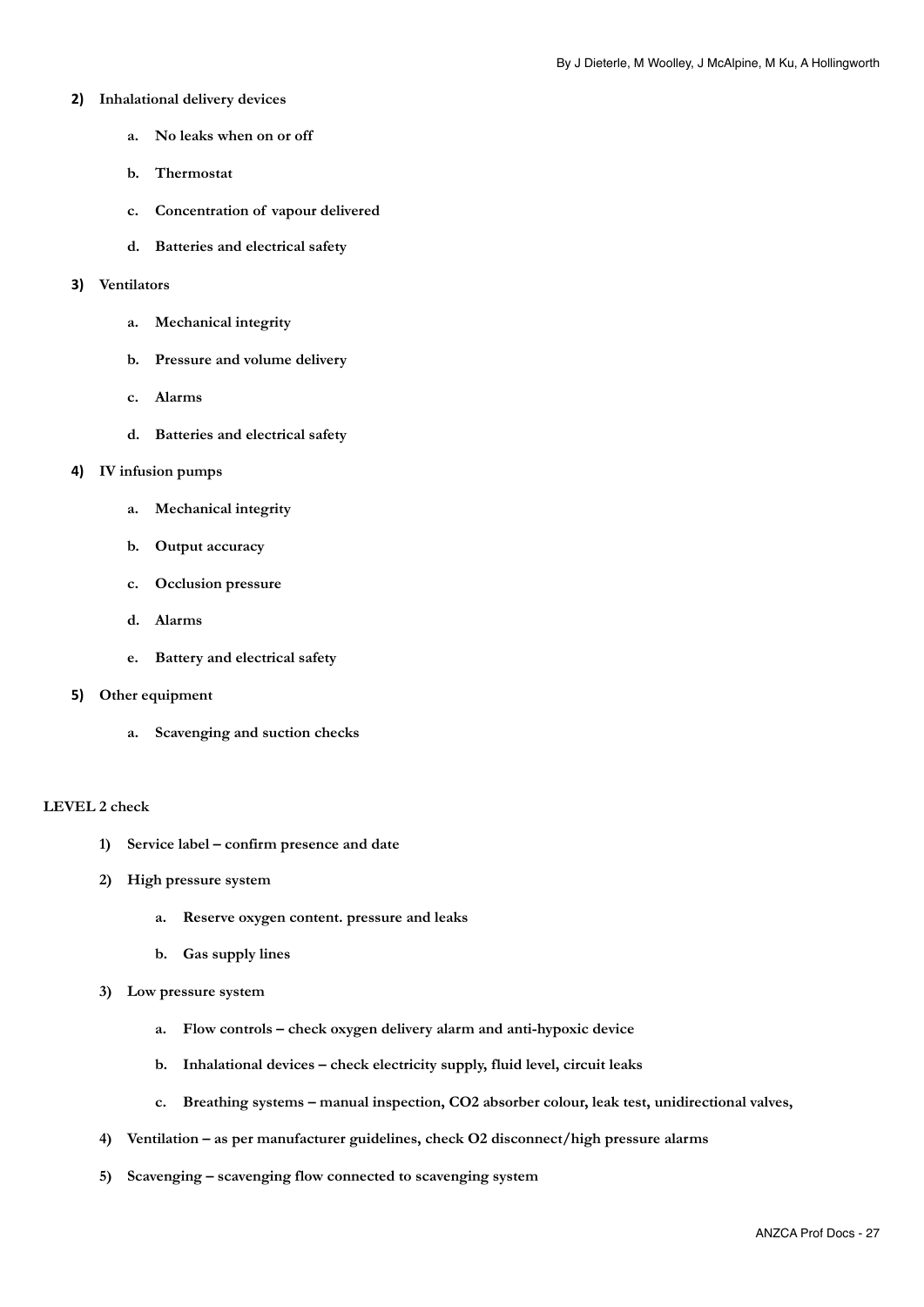- **6) Emergency ventilation alternative method of ventilating and oxygenation mandatory**
- **7) IV infusion pumps no leaks, anti-reflux valves, calibrated**
- **8) Other suction, filters, airway equipment**
- **9) Turn off vapours and purge system with air or oxygen**
- **10) Document check performed**

#### **LEVEL 3 check**

- **1) Check vapour delivery device if changed**
- **2) Check breathing system if changed**
- **3) Check IV infusion pumps**
- **4) Check other apparatus**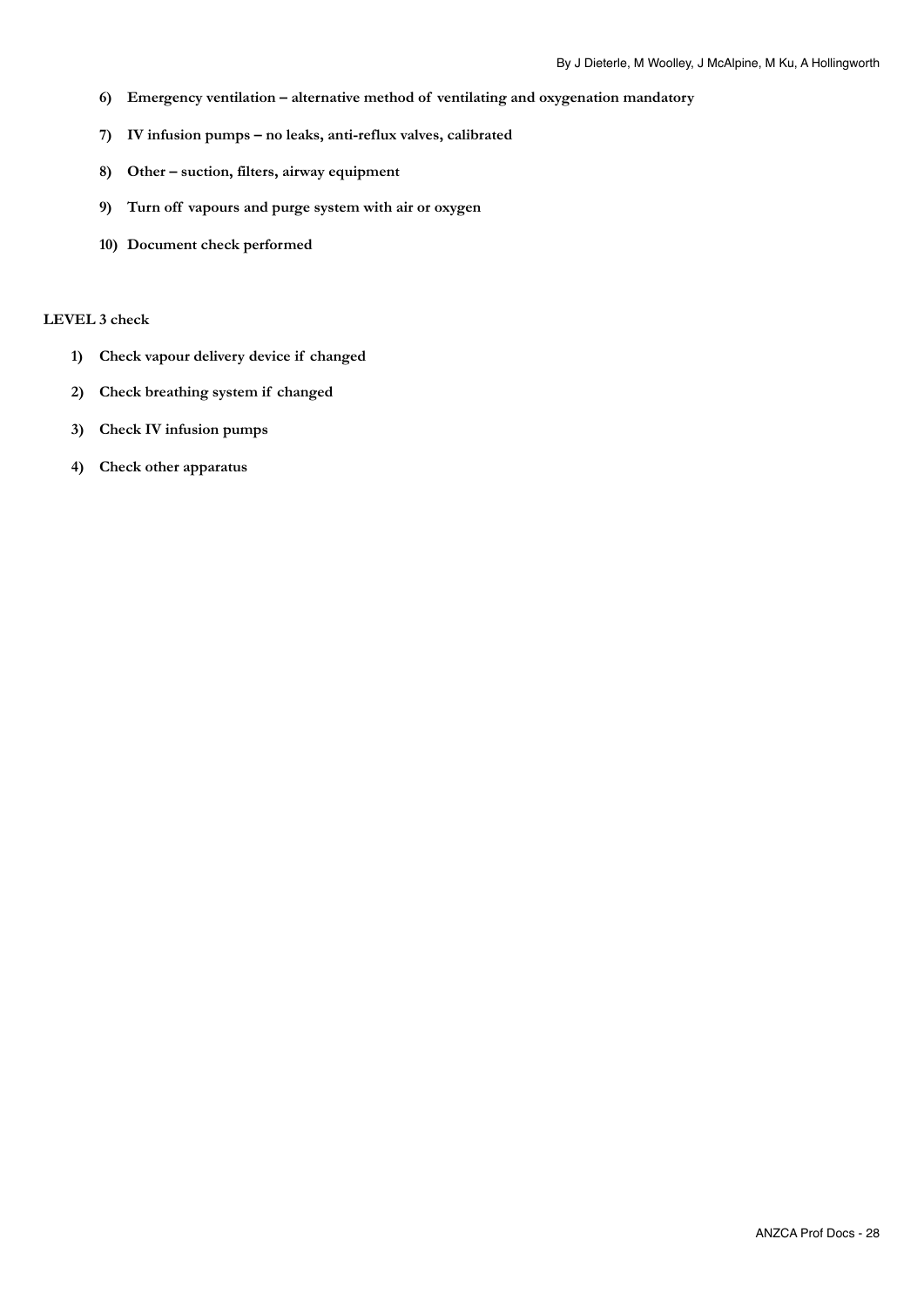## <span id="page-28-0"></span>Relief of Pain and Suffering and End of Life Decisions

PS38 (2010)

ANZCA supports

- the concept of death with dignity and comfort

- access to expert palliative care
- Relief of pain and suffering and not the death is the primary intent
- respect the right of the mentally competent patients to decline treatment or request treatment withdrawal even if such treatment may be life saving
- do not support medical interventions which offer no benefit to the patient
- do not support medical intervention in which the intent is to end life
- to respect individual beliefs and rights of Fellows and patients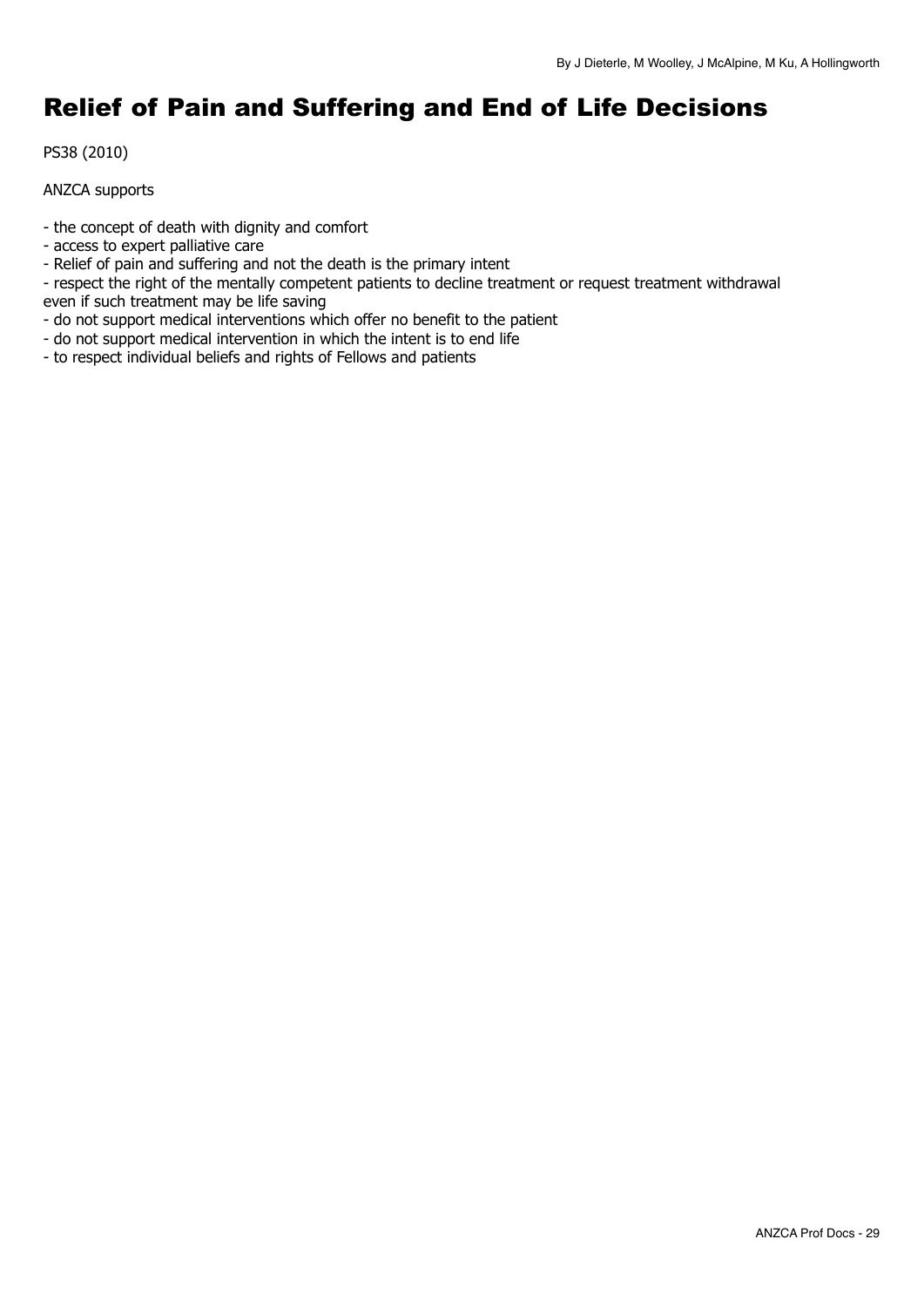## <span id="page-29-0"></span>Staffing of accredited departments in anaesthesia (2014)

#### **Staffing:**

**Process of acquiring, retaining and deploying a workforce of sufficient quality and quantity to perform effectively**

#### **Clinical support time:**

**Time spent performing duties other than direct patient care** 

**30% of specialist time should be non-clinical, minimum of 1 session per week** 

**Includes teaching, QA, research, CPD, managerial roles** 

**Logbook of non-clinical activities to be kept** 

**Course/conference leave count towards non-clinical time (excluding 1 session/wk)** 

**Non-clinical time is usually averaged over a long period** 

#### **Director…**

**Clinical support duties allocated by the Director** 

**Time allocated needs to reflect level of non-clinical work** 

**Ensures department functions safely and efficiently** 

#### **Deputy director…**

 **Assistant to the director** 

 **May be responsible for delegated tasks/areas** 

#### **Supervisor of training**

**The on-site college representatives** 

**Liaison person between college and trainees** 

#### **Trainee**

**Specialist in training** 

**Degree of service provision dictated by level or experience, rostering, subspecialty training needs** 

**Should be assigned QA duties according to level of experience – non-clinical time for this to be provided** 

#### **Minimum Staff numbers:**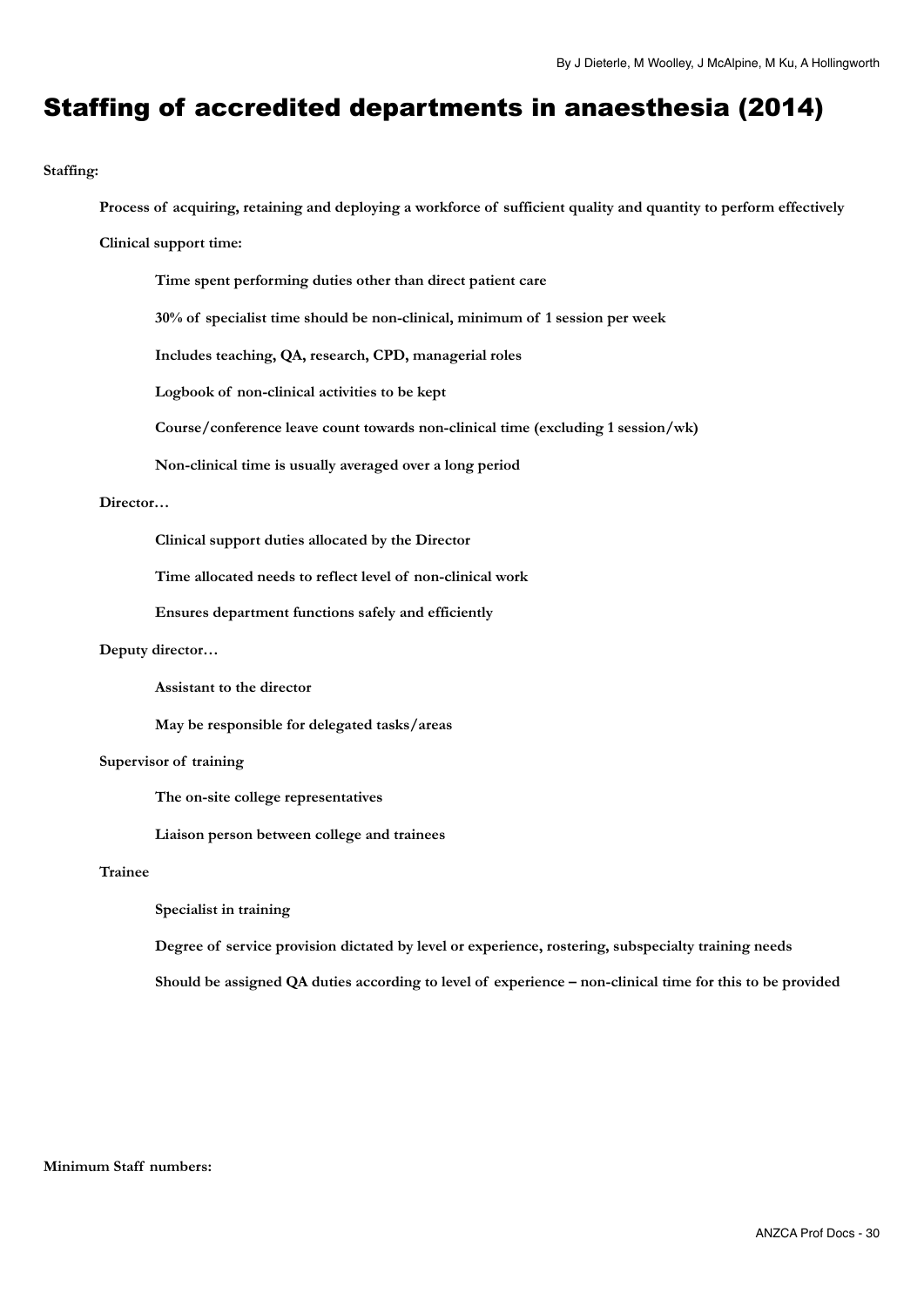#### **One FANZCA Specialist**

**2 FTE non-FANZCA specialists with equivalent training** 

**1 FTE specialist per trainee** 

**No more than 2 non-specialists (inc trainees) per FTE specialist** 

#### **Calculating staff numbers:**

**Complex** 

**Primary aim is the need to provide minimum number of specialists to supervise trainees** 

**Unit of measure for work load calculation is the "session"** 

**Recommended maximum for each FTE is 7 clinical session per week** 

**SOTs allocated further session for non-clinical role** 

**Introductory/Basic Trainees sessions are not to count towards departments staffing (i.e. supernumerary)** 

**Advanced Trainees may have 3 sessions per week counted towards departments staffing – supervised at level 2-3** 

**Provisional fellows may have 6 sessions per week counted** 

**Calculate the number of weeks a staff member will be away for annual leave, courses, conferences** 

**Department should be at full working capacity for 50 weeks per year**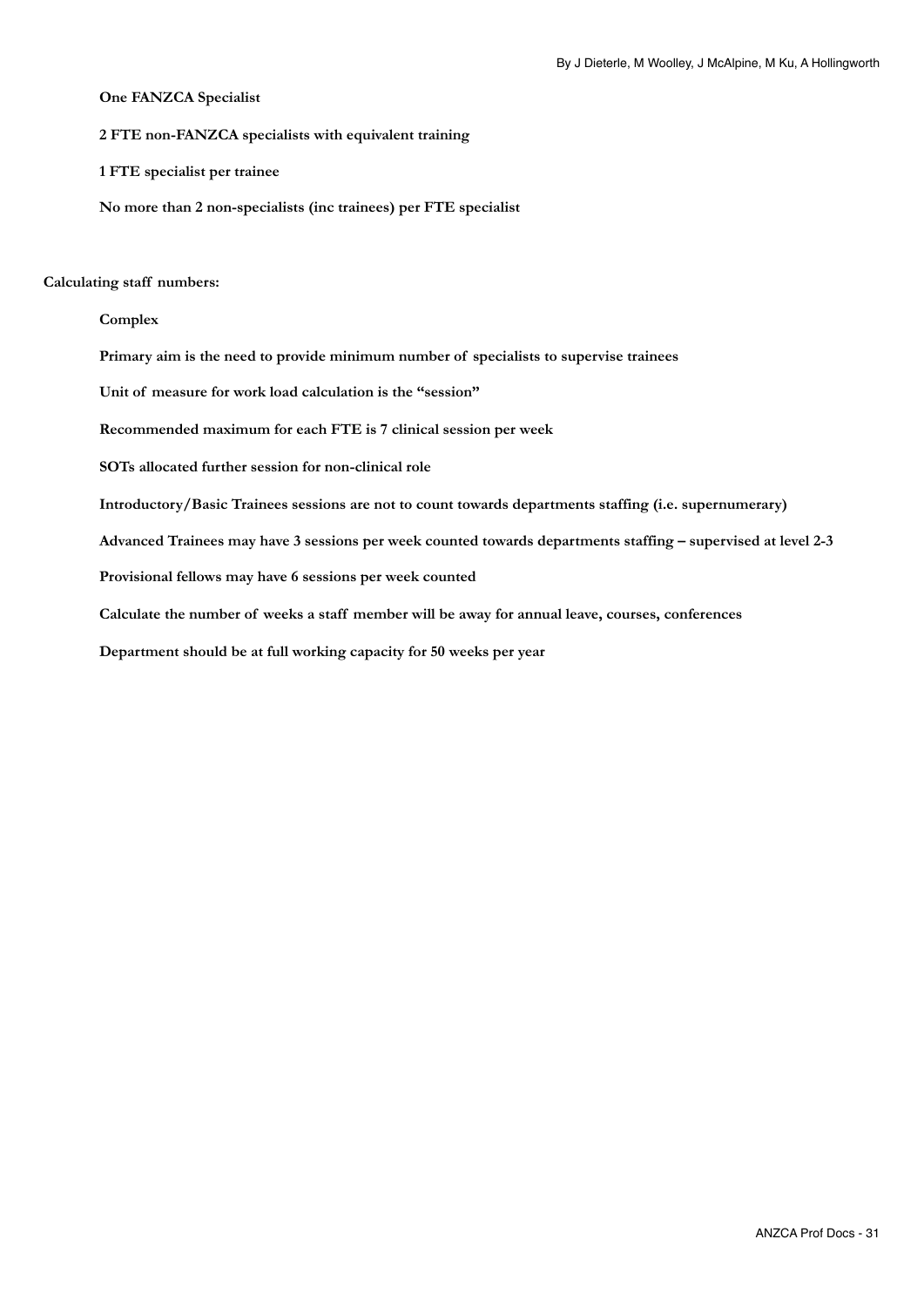## <span id="page-31-0"></span>Fatigue and the Anaesthetist

27/2/09 PS43 (2007)

Introduction

Fatigue = sleep and rest deprivation that negatively impacts on performance

Fatigue impairs:

- vigilance
- responsiveness
- judgement
- 17 hours of wakefulness = blood alcohol of 0.05%
- 24 hours of wakefulness = blood alcohol of 0.1%
- high risk times: 0300 -> 0700 and 1300 -> 1600

Things to Do

- get adequate sleep regularly
- eat well
- sleep during afternoon before nights
- nap on nights
- don't use coffee or stimulants
- when woken don't rush -> need 15-30min to wake up
- have descent rostering
- don't continue working if fatigued
- call for assistance if fatigued
- have some leisure activities
- take breaks during work
- have holidays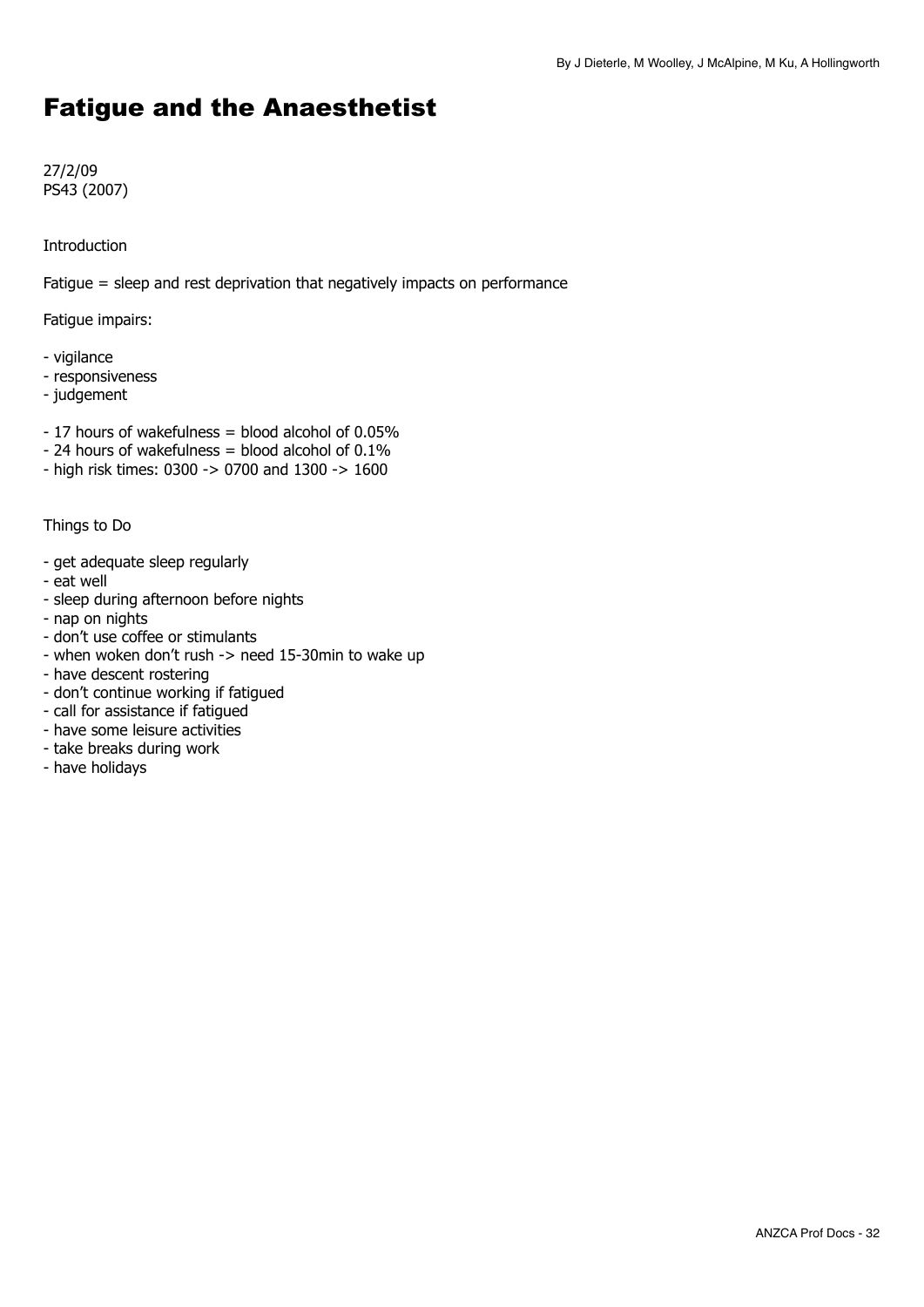## <span id="page-32-0"></span>Training and practice of peri-operative cardiac ultrasound in adults

**(2014)** 

**Only practitioners who have completed or are undertaking supervised training should perform cardiac ultrasound** 

**Only practitioners who have completed the training requirements should provide written formal reports without supervision** 

#### **Goal directed studies:**

- **1) Point of care investigation that can be integrated with other clinical information to guide patient management**
- **2) Typically qualitative in nature and address systolic function, filling volumes and pressures, valve function and other notable abnormalities (e.g. pericardial effusion)**
- **3) Usually more limited that full comprehensive echocardiograms**
- **4) An electronic record should be made and include patient demographics and time and date of the echo**
- **5) A formal, written report should be provided by the proceduralist and entered into the clinical notes**

#### **Comprehensive studies**

- **1) A standardized full echo study performed irrespective of the indication that provides quantitative data**
- **2) 2D imaging through at least two windows and utilizes spectral and colour Doppler analysis**
- **3) TOE and TTE examinations should follow published international guidelines**
- **4) Should be performed pre and post procedure when performed in the setting of cardiac surgery**
- **5) Formal report should include…date/time/patient ID/indications/findings and be in the notes and archived**

#### **Safety**

- **1) TOE has potentially fatal complications. Follow safe practices of TOE insertion and manipulation to avoid harm. Avoid if contraindicated.**
- **2) Second clinician to monitor patients anaesthetic (may be required)**
- **3) Institution must have adequate services to disinfect the probe after use. Must follow institutes published cleaning protocol**

#### **Training**

**1) Should cover cardiac anatomy, physiology and echo interpretation skills**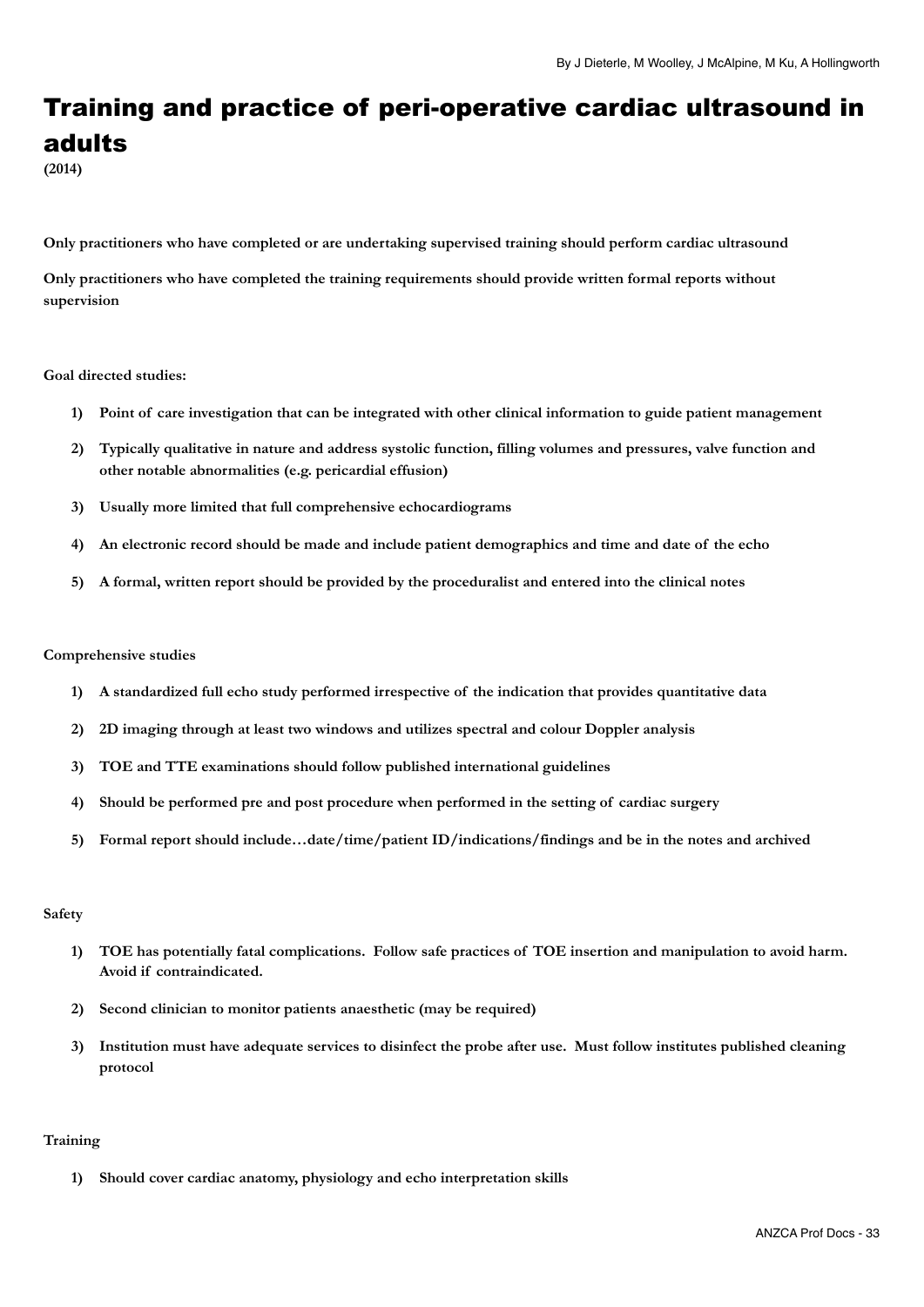- **2) Need to have experience conducting and reporting studies**
- **3) At least 20 supervised goal directed studies**
- **4) At least 20 unsupervised goal directed studies, later reviewed by supervisor**
- **5) At least 50 further GDS with review as requested by trainee**
- **6) 50 comprehensive TTE or 50 TOEs or 30 TOEs and 30 TTEs**
- **7) At least 50 more comprehensive unsupervised echos with later review**
- **8) At least 100 more comprehensive studies with review on request**
- **9) If training for TOE in cardiac anaesthesia then at least 50 of the TOEs should be intra-operative**
- **10) 50 TOEs/TTEs per year after training completed to maintain CPD requirements**

#### **Knowledge base**

- **1) For Goal directed studies a university certificate in echo or a fellowship in cardiac ultrasound for 6 months or equivalent** 
	- **a. Course should cover USS physics, cardiac anatomy, physiology and pathology**
- 2) For comprehensive studies a university diploma in echo <u>or a</u> fellowship in cardiac ultrasound for 12 months or **US/British equivalent** 
	- **a. As above and interpretation/communication of findings**

#### **Documentation**

- **1) Trainee to maintain a log book** 
	- **a. Case number and case mix**
	- **b. Level of involvement of each echo**
	- **c. Case reviews/QA sessions**
	- **d. Courses and conferences attended**

#### **Assessment**

- **1) Depends on form of training undertaken**
- **2) May involve etxernal credentialing or formal assessment**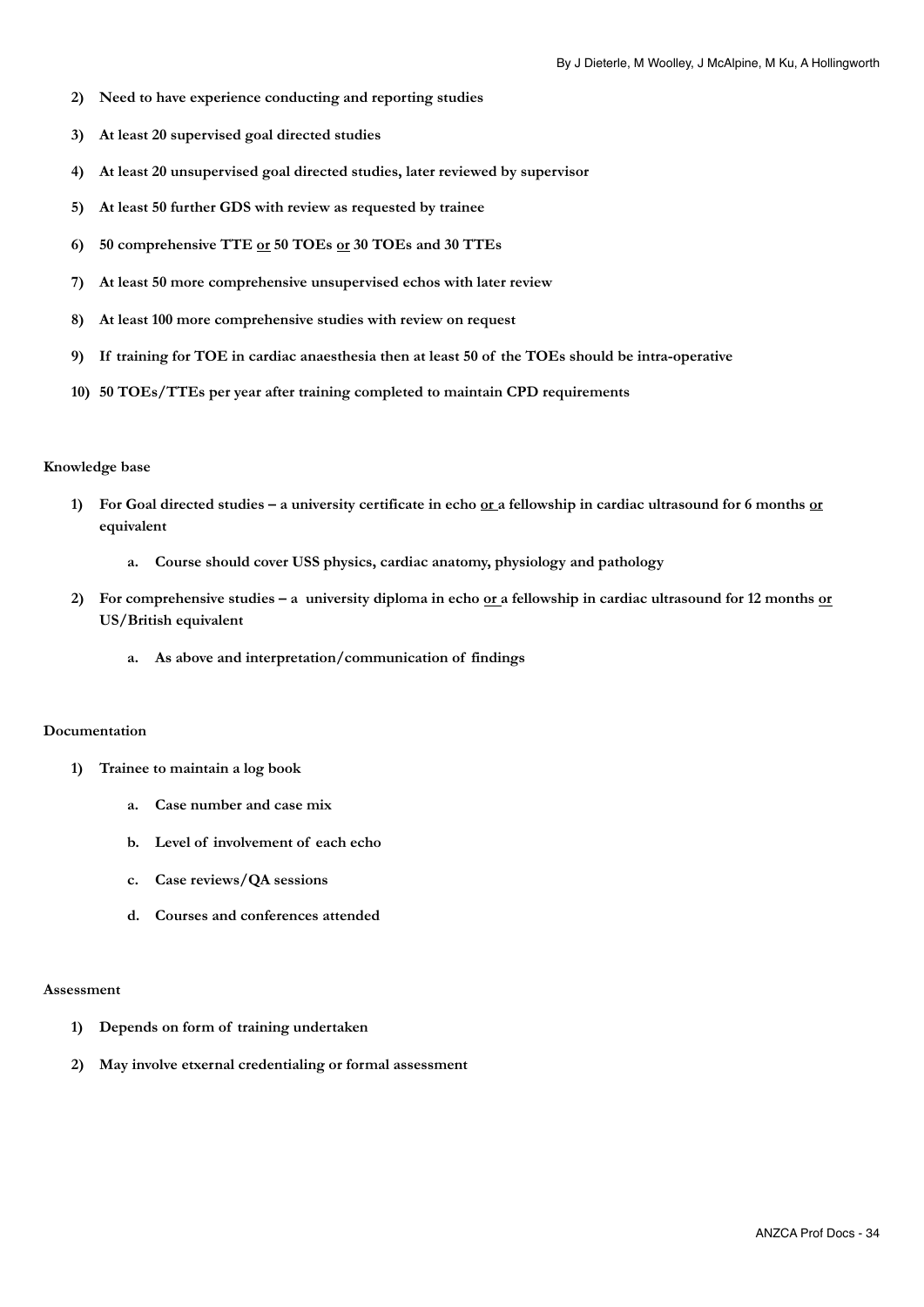## <span id="page-34-0"></span>Health of Anaesthetists and Trainees

27/2/2009 PS49 – 2008

Introduction

- we generally keep good health

- we are prone to 'drugs, drink and depression'

Things to do

- have a GP for self and family
- don't self prescribe (accept for simple OTC medications)
- have consults about self in formal clinics
- have a list of resources available for well-being of doctors
- orientation program
- personal health related programs as a part of CME
- mentoring or buddy system
- regular review of roster to minimise fatigue
- debriefing and support post crises
- advise SOT and Clinical Director of any health problems that may affect work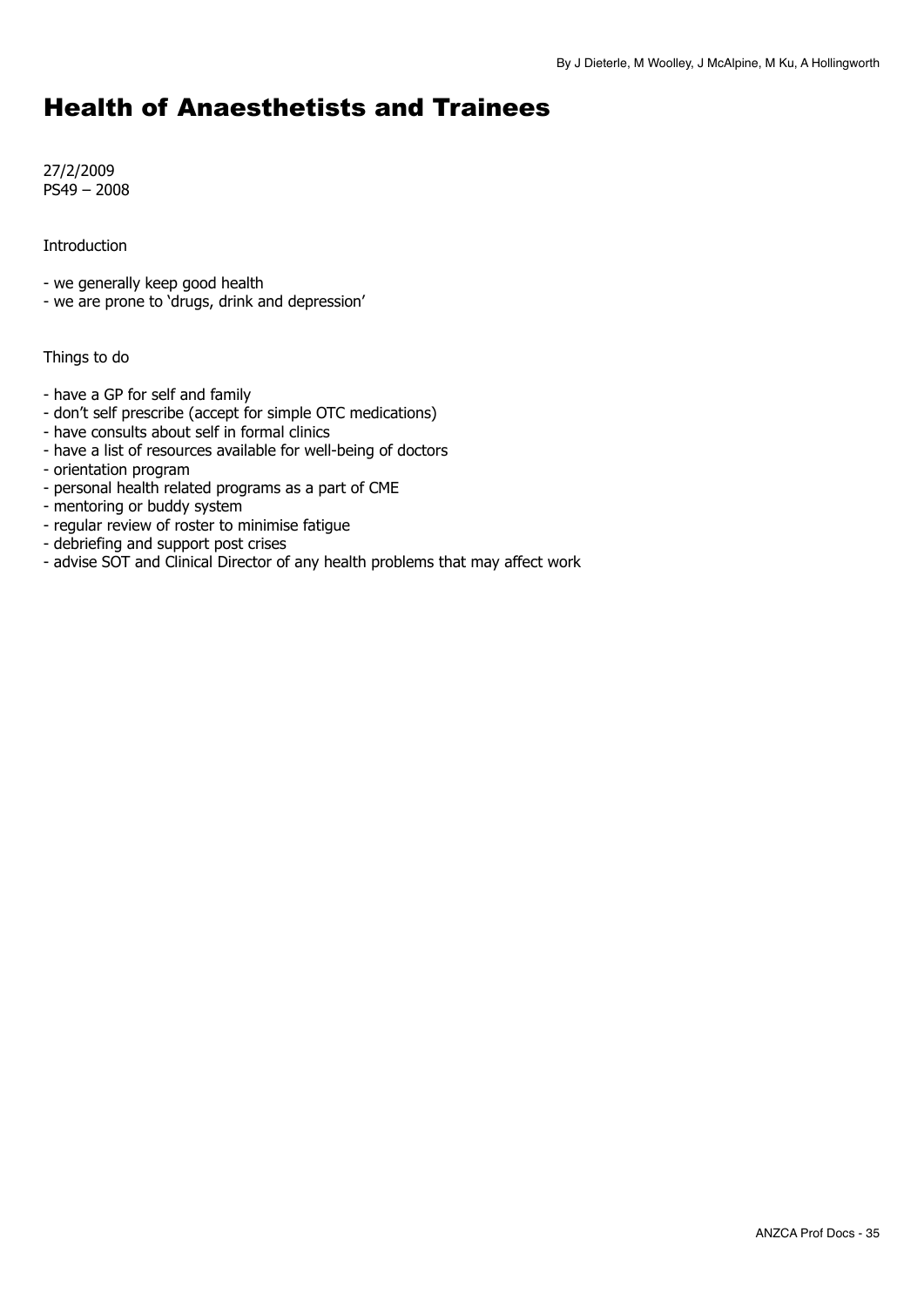## <span id="page-35-0"></span>Injectable Drugs in Anaesthesia

19/5/09 PS51 – 2009

## **Introduction**

- drug error incidence  $= 1/135$  anaesthetic
- significant harm to patients
- need to recognise and adopt techniques to minimise such events

### General

- aim = give correct drug, to correct patient by correct route and record information accurately
- we should know physiology, pharmacology and how to manage complications
- take thorough drug history
- drugs administered by non-anaesthetists should have medical supervision and a written order
- write legibly
- good communication
- minimise distraction when drawing up
- adequate light

## Purchasing

- purchasing and inventory should minimise drug error
- avoidance of look-a-like packaging
- changes to packaging must be widely communicated
- stocking of different concentrations should be avoided
- avoid need for dilution (pre-diluted)
- prefilled syringes

Storage (the anaesthetic workspace)

- tidy
- organised
- standardised
- emergency drug drawer
- look-alike ampoules -> store apart
- store in original packaging prior to drawing up
- appropriate trays

### Labels

- labels should have agreed and clear writing
- pre-printed labels should be colour coded by drug class
- if labels not available -> permanent marker pen

Drawing up and checking drugs prior to Administration

- read label (check name and dose)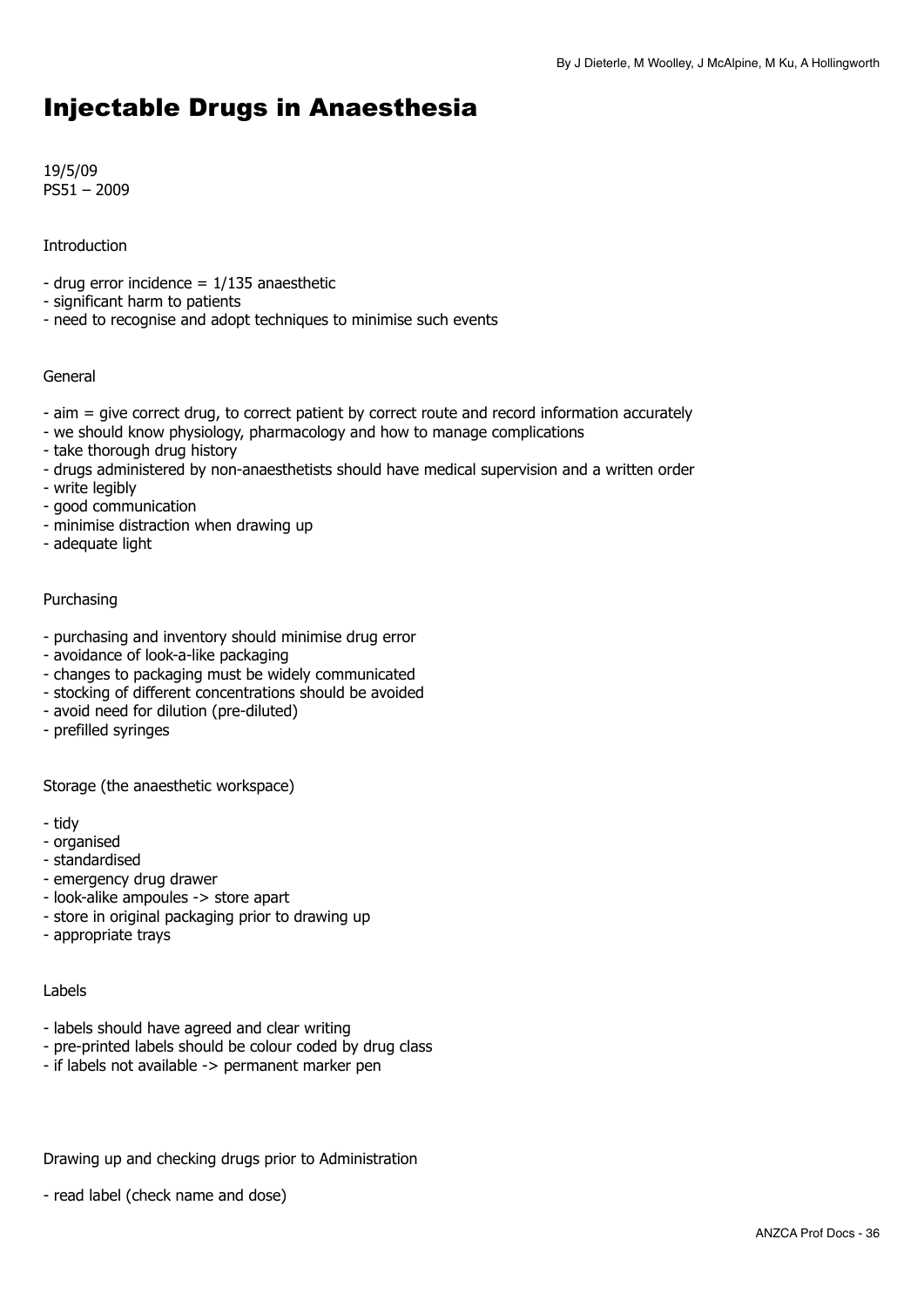### - regular checking for expired drugs

- label syringes appropriately
- draw up one drug @ a time and label
- if interrupted when drawing up a drug -> discard
- before administering check drug and dose with a second person or an automated device (always check
- intrathecal drugs with a second person)
- any one ampoule should be administered to only one patient

#### Storage during Anaesthesia

- time interval from drawing up and administering should be short
- store logically and orderly
- drugs with different routes should not be stored together

- emergency drugs should only be drawn up where there is time critical response -> otherwise can be given inadvertently, should be in separate tray, prefilled syringes might be beneficial

Maintenance of Accurate Records

- keep accurate records

- keep ampoules so drugs can be reconciled if problem develops
- discard ampoules once finished with

#### Infusion Drugs

- infusion pumps and syringe drivers should be standardised
- label patient end of the infusion
- caution of one way valves to avoid siphoning of infused drug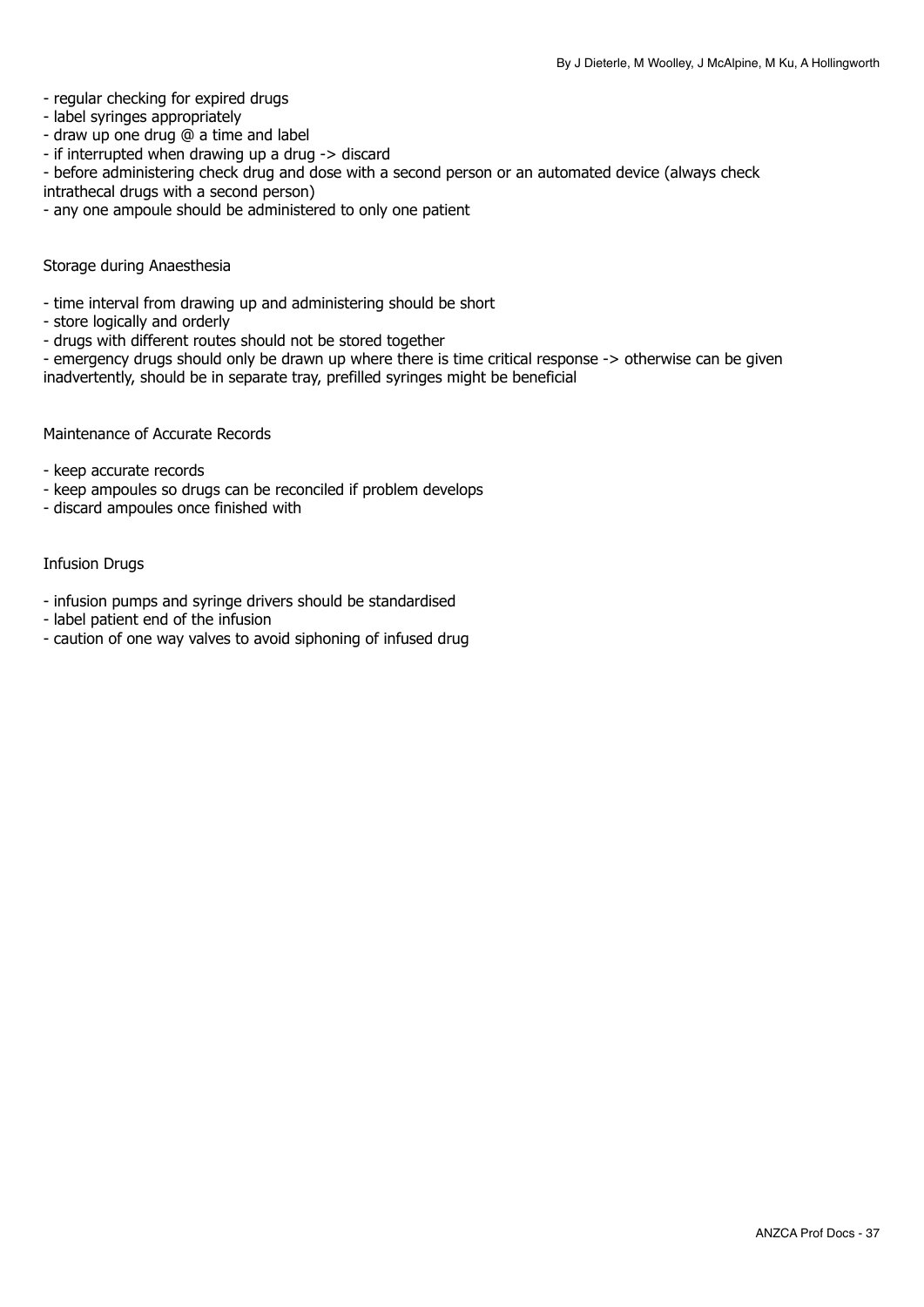## <span id="page-37-0"></span>Transport of critically ill patients (2013)

#### **General**

- **1. Requires accurate assessment and stabilization of the patient before transport**
- **2. Level of care provided by transport must aim to at least equal that at the point of referral**

#### **Organisation:**

- **1) Initiation of transfer** 
	- **a. Referral should be a simple process requiring a single phone call**
	- **b. Should not be delayed if a patient is critical, accepting hospital to be arranged after dispatch**
- **2) Communication/coordination** 
	- **a. Single coordinating clinician and nurse**
	- **b. Constant means of communication between coordinator and retrieval team**

#### **3) Responsibility**

- **a. Clear chain of responsibility**
- **b. Clear handover from referral team to retrieval team to accepting team**

#### **4) Documentation**

**a. Clear documentation of clinical state before, during and after transport, therapy given and any procedures** 

#### **5) Governance**

- **a. Effective QA system**
- **b. Clinical research**
- **c. Risk management**
- **d. Education/training**
- **e. Credentialing/scope of clinical practice**

#### **Staffing:**

- **1) Must be able to provide usual high level of care in any location**
- **2) Consultants must be able to provide real time support to juniors**
- **3) Constant communication possible**
- **4) Knowledge of equipment**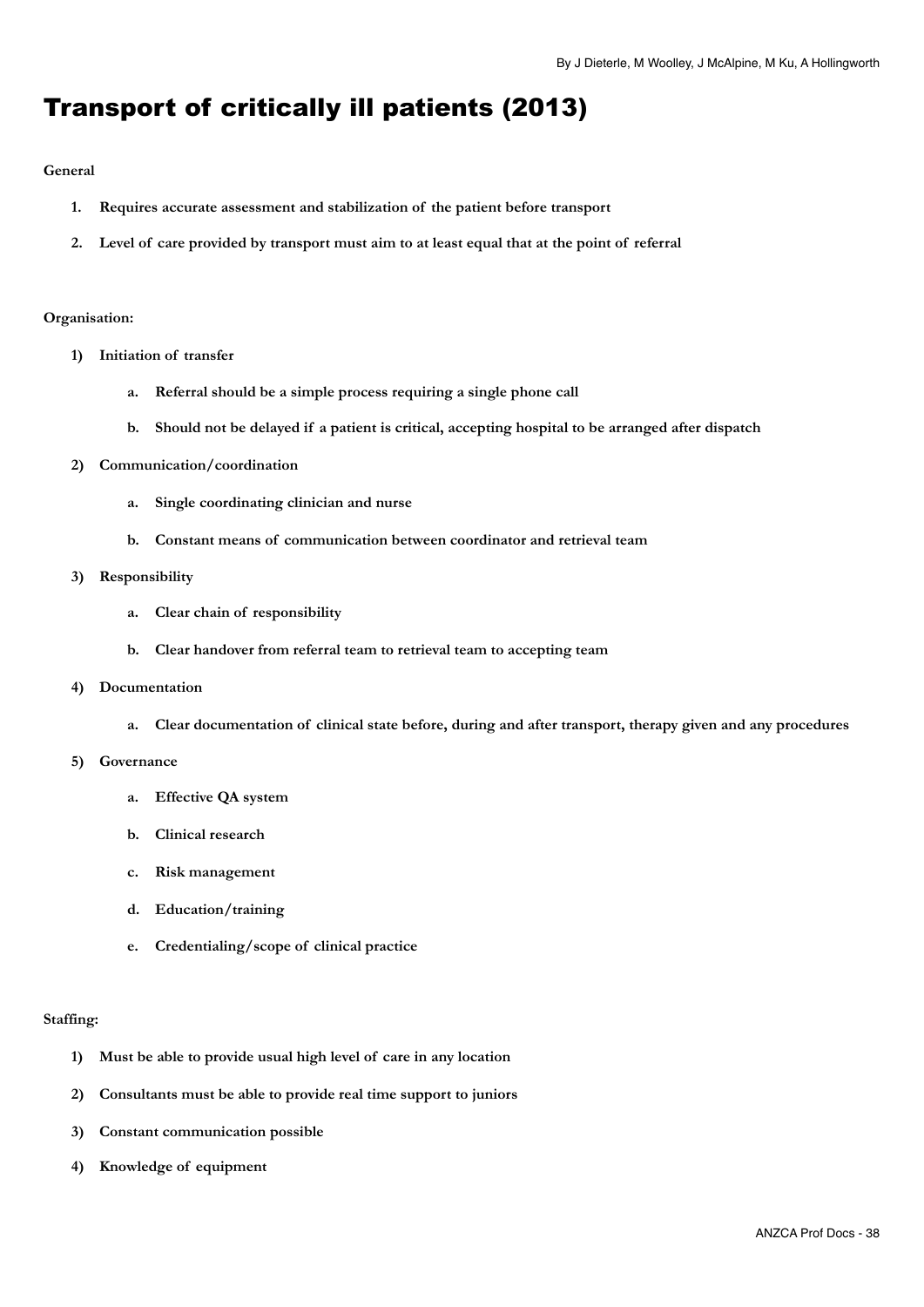- **5) Dedicated team if inter-hospital transfer**
- **6) Relieved of all other clinical duties if intrahospital transport**
- **7) Training in mass casualty/hazard scenarios if pre-hospital carer**
- **8) High vis and PPE provided**

#### **Transport:**

- **1) Dictated by… illness, urgency, location, distance, weather, vehicle range and speed, transport team fatigue, aircraft landing facilities**
- **2) Vehicle requirements…adequate room, lighting, power, suction, gas supply, communication, easy access, noise protection**
- **3) Risks…low O2 partial pressure, rapid depressurization, limb swelling under casts, temperature extremes, acceleration/deceleration, vibration, motion sickness, air filled cavity expansion**

#### **Equipment:**

- **1) Appropriate to the patient**
- **2) Level of care must be maintained in transit**
- **3) Equipment to be secured for transport**
- **4) To include equipment for patient management and staff safety**

#### **Monitoring:**

- **1) At least of the same level as at the referring hospital**
- **2) Frequency of measurement dictated by patient clinical condition**

#### **Training:**

- **1) New staff to undergo appropriate training and participate in supervised flights prior to independent care**
- **2) Training should be regular and recurrent**
- **3) All flight staff to remain up to date with education standards**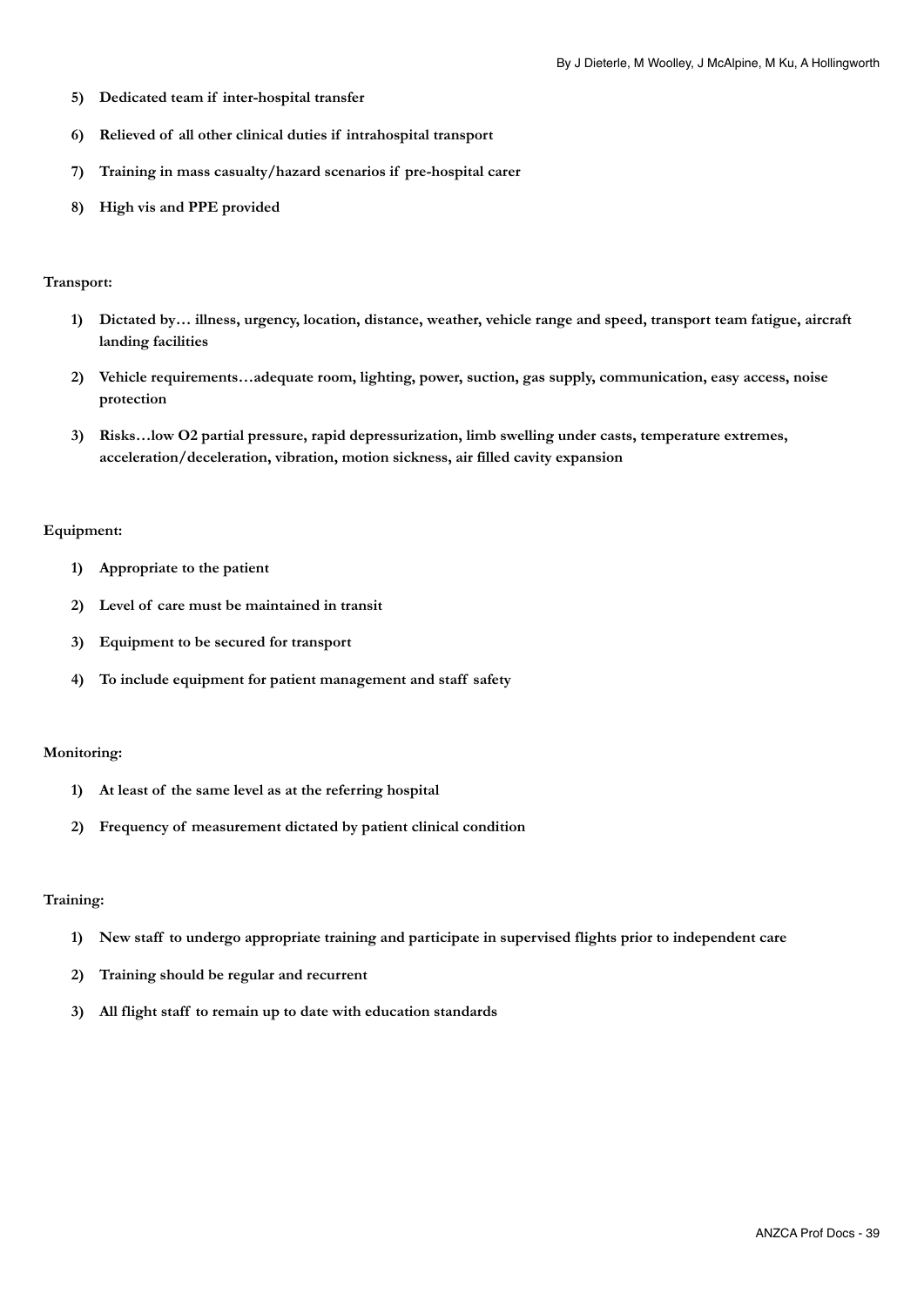## <span id="page-39-0"></span>Handing over Anaesthetic Case

PS53 – 2013

## **Circumstances**

- fatigue (eg prolonged anaesthesia)
- temporary relief
- permanent handover for remainder of anaesthetic
- handing over of care at end of an anaesthetic (PACU, ICU, HDU)

## **During Anaesthesia**

- satisfied as to competence of relieving anaesthetist
- ideally patient stable and no foreseen adverse events are likely to occur
- past history and present condition
- anaesthetic details (airway, IV access, drugs used, fluid and pressor management, foreseeable problems)
- nature and stage of surgery
- check of monitoring, devices and infusions connected to patient
- documentation up to date
- post operative plan and destination
- surgical team notified
- anaesthetic team notified
- colleague has time to satisfy themselves with case and ask questions
- if temporary handover staff will not significantly change Anaesthetic technique without liaising with primary Anaesthetist first (unless an emergency)

## **Handover at completion of Anaesthesia**

- Anaesthetist responsible for ensuring that the patient recovers safely from surgery and anaesthesia in an area appropriate for that purpose

- Care of and responsibility for the patient is shared between nursing staff, anaesthetist and surgeon

- anaesthetist is responsible for recognising, managing and documenting adverse effects that may be related to the anaesthetic technique

## **Specific Anaesthetist Responsibilities**

- responsible for safe transport of patient to PACU, HDU or ICU
- must provide a formal handover to suitable trained and qualified staff in PACU or ICU
- must provide specific advice regarding
	- obs and monitoring,
	- pain relief,
	- management of complications,
	- fluid and respiratory therapy,
	- residual regional anaesthetic block,
	- discharge expectations and ongoing care related to anaesthesia matters

- must be readily available to deal with any unexpected problem or ensure another suitable qualified medical practitioner is available

- ensure that there are plans for adequate care post PACU discharge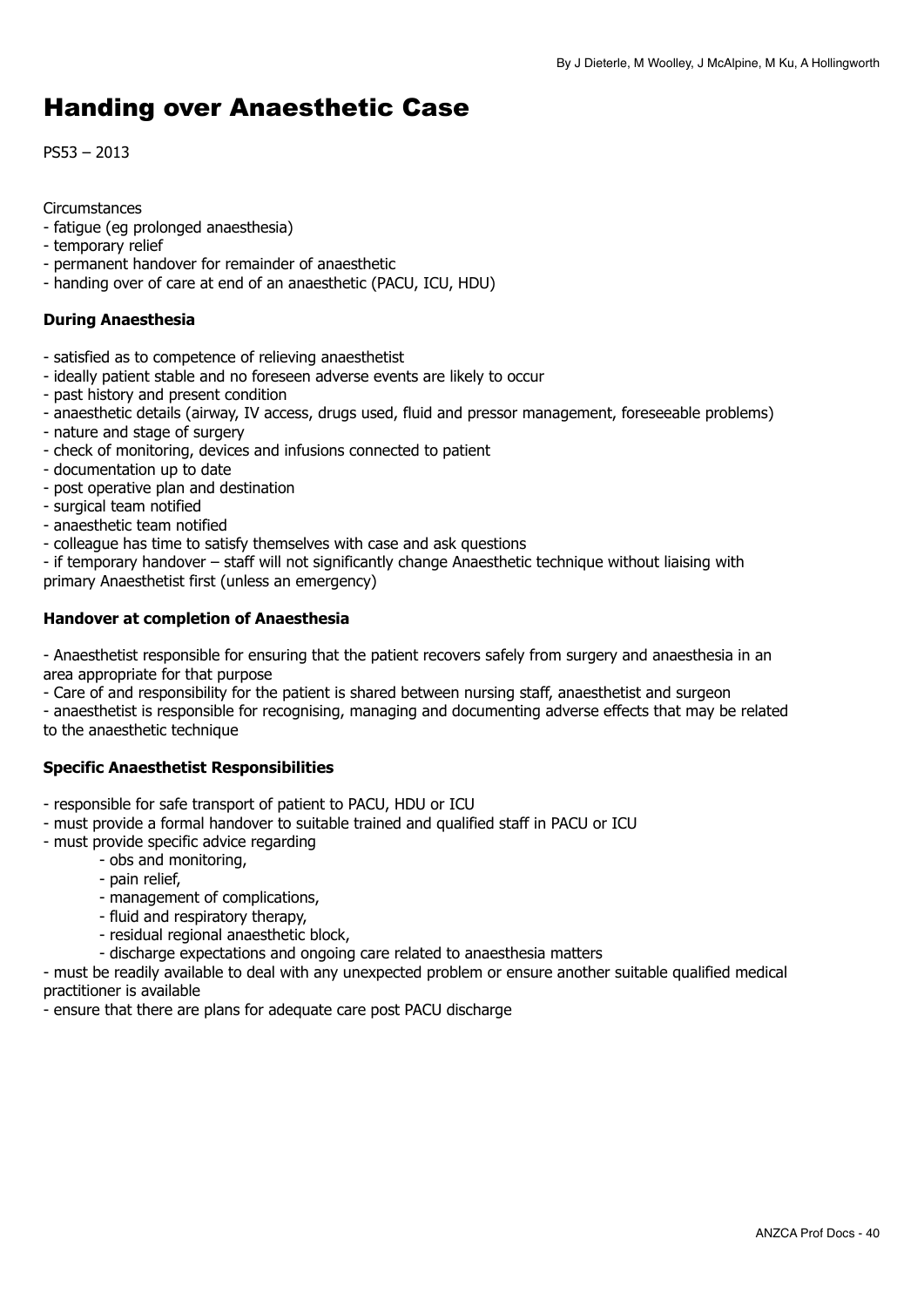## <span id="page-40-0"></span>Statement on the minimum safety requirements for anaesthetic machines and workstations for clinical practice 2013:

## **Purpose:**

- 1. Safe anaesthetic machines are essential to the provision of safe patient care.
- 2. all anaesthetic machines in clinical use in Australia and New Zealand should comply with Australian/ New Zealand standards "Medical electrical equipment - Particular requirements for safety -Anaesthetic systems" and "Anaesthetic machines - Non-electrical - For use with humans", and other relevant national standards

## **Machine assessment and safety requirements:**

All machines should be assessed at least once a year (really??, I tripled checked, and it's indeed what the PS says) by specialist anaesthetist, or other person, with the required skill and technical knowledge. The assessment will result in 1 or more of these categories defined by specific course of action:

- 1. needs to be removed, or upgraded so to meet specified standard, if the following standards are not met: ie key safety and performance parameter:
	- a. pin-indexed connections
	- b. reserve oxygen supply
	- c. non-interchangeable gas hose connectors to ensure correct gas supply
	- d. pressure display of gases on front of the machine
	- e. oxygen supply failure warning device on the machine, capable of alarming and cut off gas supplyes other than air/oxygen.
	- f. If a gas flowmeter bank is present, oxygen must be the last gas to enter the common gas, and the oxygen flow knob must be first from left on the rotameter relative to other flow knobs.
	- g. Only one gas flow control knob for each gas.
	- h. Anti-hypoxic mixture device when nitrous oxide is available for use
	- i. Vaporiser interlock system
	- j. High pressure relief valve
	- k. Life time maintenance
	- I. high priority alarm for high airway pressure
	- m. backup power supply for machine for >30mins independently
	- n. protection cap/mechanism for main switch and emergency oxygen flush control
- 2. needs to be withdrawn from clinical use within 6 months (failed maintenance record)
	- a. Maintenance record must be kept
	- b. Maintenance history indicating problems that could threaten patient safety or meeting needs of current anaesthetic practice.
- 3. acceptable for clinical use

## Summary:

- all anaesthetic machines in clinical use in Australia and New Zealand should comply with prescribed Australian/New Zealand standards
- key safety and performance parameters must be met, otherwise remove the machine, or upgrade it until parameters are met
- Mainenance of machine must be done regularly (frequency not stated in current PS)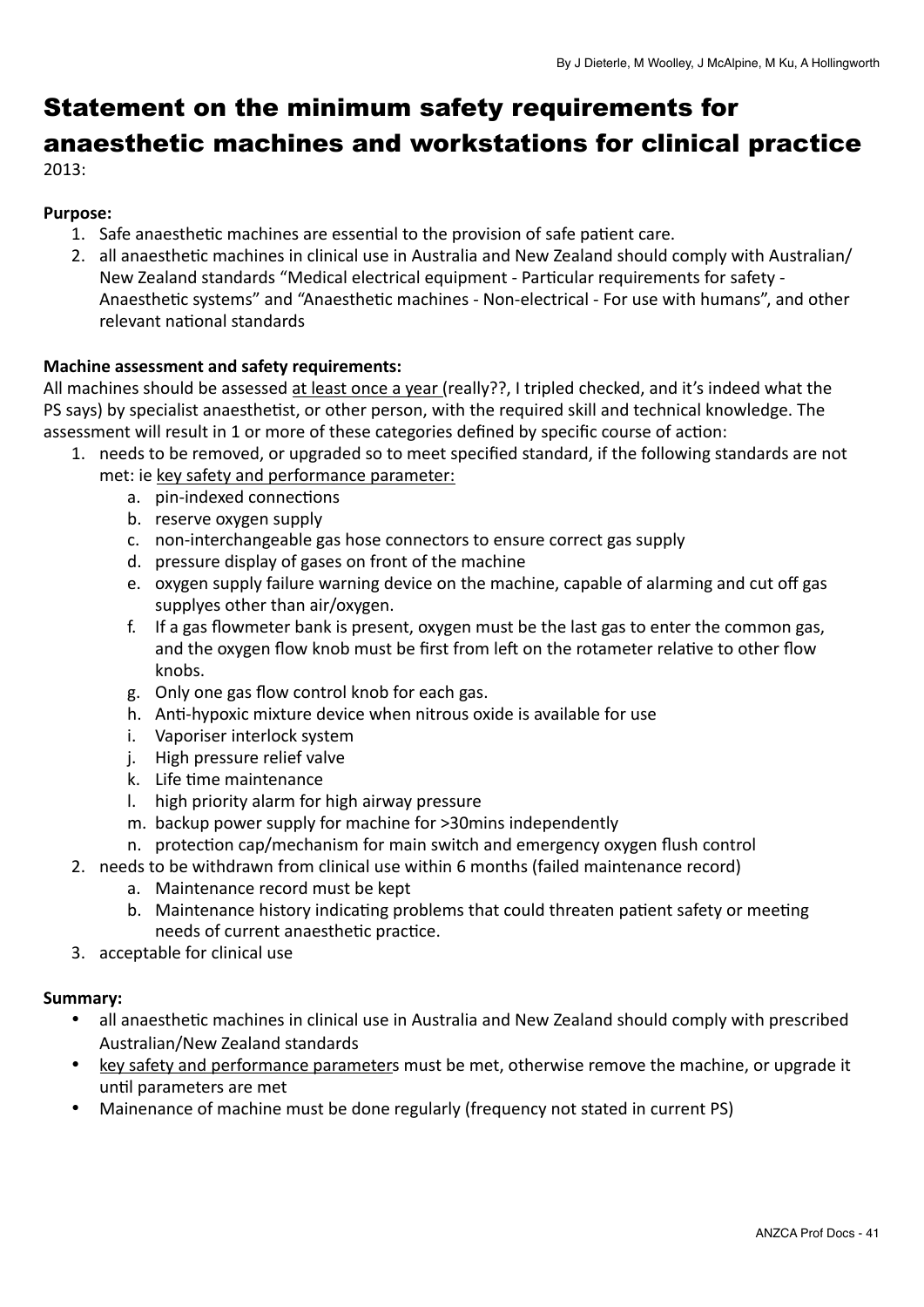## <span id="page-41-0"></span>Minimum Facilities for Safe Administration of Anaesthesia in Operating Suites & Other Locations

## <span id="page-41-1"></span>General Principles

- Need appropriate
	- $\rightarrow$  staff = medically qualified personnell
	- ‣ facilities every pt should have pre-anaesthetic consultation
	- $\rightarrow$  equipment appropriate monitoring must occur

## <span id="page-41-2"></span>Staff

- must be an anaesthetic assistant
- assistance to position patient
- all equipment serviced by qualified people

## <span id="page-41-3"></span>Areas where Anaesthetics Given

## **Equipment**

- 1 specialist anaesthetist to advise on anaesthetic equipment
- person resonsible to upkeep equipment
- In each location:
	- ‣ O2 & medical air flow meters
	- ‣ working contents of an Anaesthetic machine eg breathing circuits, vaporisers, BMV, suction etc
	- ‣ access to a DI trolley
	- ‣ scavenging systems
	- ‣ PPE
	- ‣ All standard airway kit eg OP, NPs, ETTs, blades
	- ‣ monitoring equipment eg bp cuffs, sphygs, stethoscopes
	- ‣ IV access equipment incl pressure bags
	- ‣ sharps disposal
- Ancillary stuff also needed:
	- $\rightarrow$  defib
	- ‣ ICDs & underwater seals
	- ‣ humidifactioj systems
	- $\rightarrow$  equipment to cool patient actively
	- ‣ good lighting
	- ‣ emergency power outlets
	- ‣ telephones
	- ‣ fridges
	- ‣ min 3 people to transfer pts on boards

## **Drugs**

- Need standard anaesthetic drugs
- drugs to treat life threatening anaesthetic complications ie emergency drugs eg ↑ICP, pulmon oedema, ↓bp, arrhythmias etc
- mechanism to ensure drugs are up to date and in stock
- dantrolene minimum available:
	- $\rightarrow$  small hospital = 24 x 20mg ampules & ability to get more quickly
	- $\rightarrow$  large or isolated hospital = 36 x 20mg

## **Cleaning**

- cleaning of equipment
- documented servicing of anaesthesia delivery systems
	- $\rightarrow$  if no manufacturer recommendation then must service machines at least x2/yr

- if maintenance to gas system - it must not be used unless fully tested to national standards

## **PACU**

- see PS4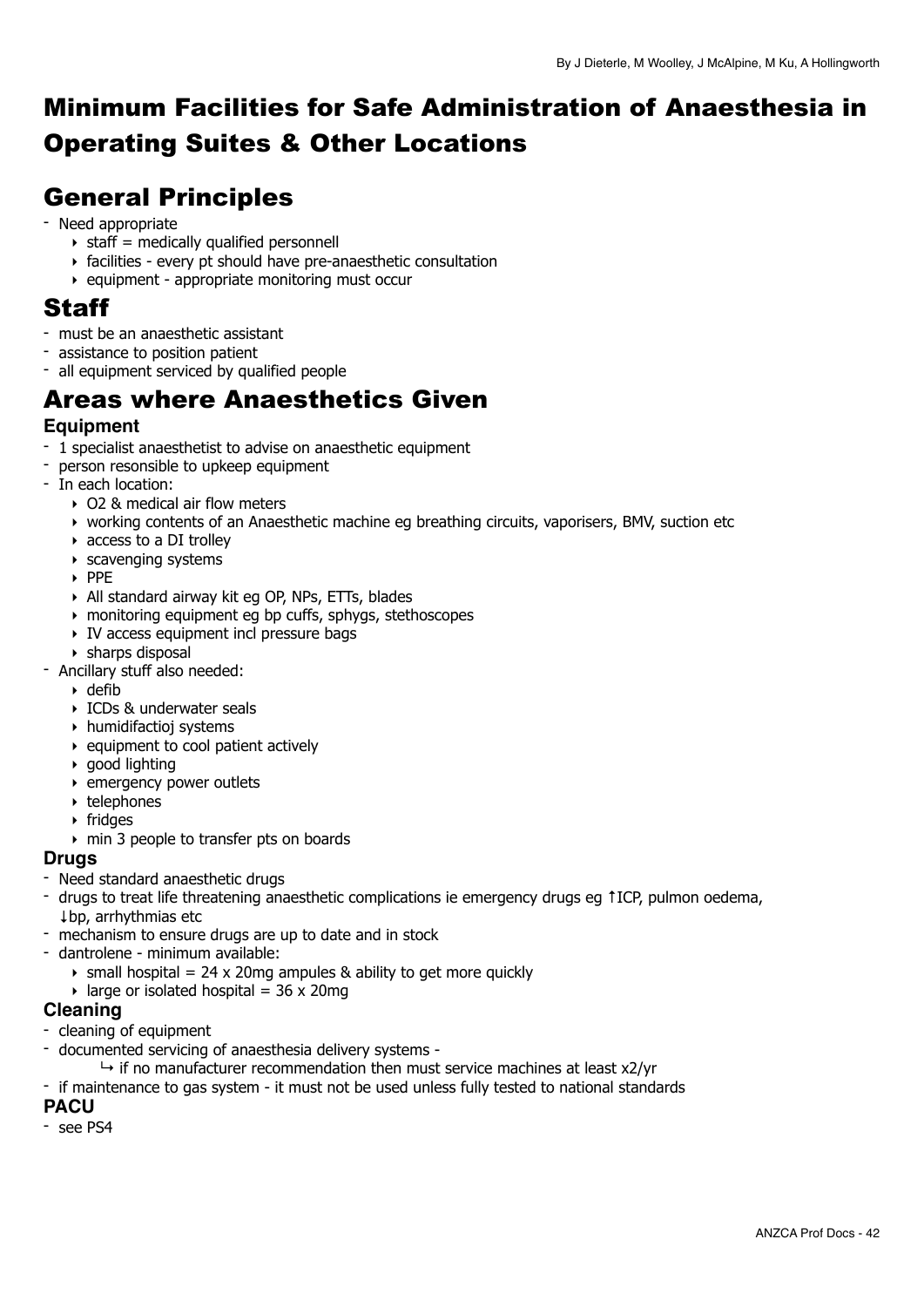## <span id="page-42-0"></span>Specific Locations

## **Delivery Suite**

- midwifes must be trained & competent in epidural management
- N2O systems must deliver at least 30% O2
- suction in every room available separate to NeoPuff
- separate O2 for mother & neonate
- Neonatal resus equip: O2, suction, intubation equip, IV aceess kit for neonates, warming system **ECT**
- breathing system capable of
	- $\cdot$  100% O<sub>2</sub>
	- ‣ SV or IPPV
	- ‣ O2 stores piped or cylinders with pressure gauge & back up cylinder
- **Dental Surgeries**
- dental chair

## **Radiology**

- Appropriate monitoring equipment
- consideration of need for all anaesthetic equipment in remote space limited location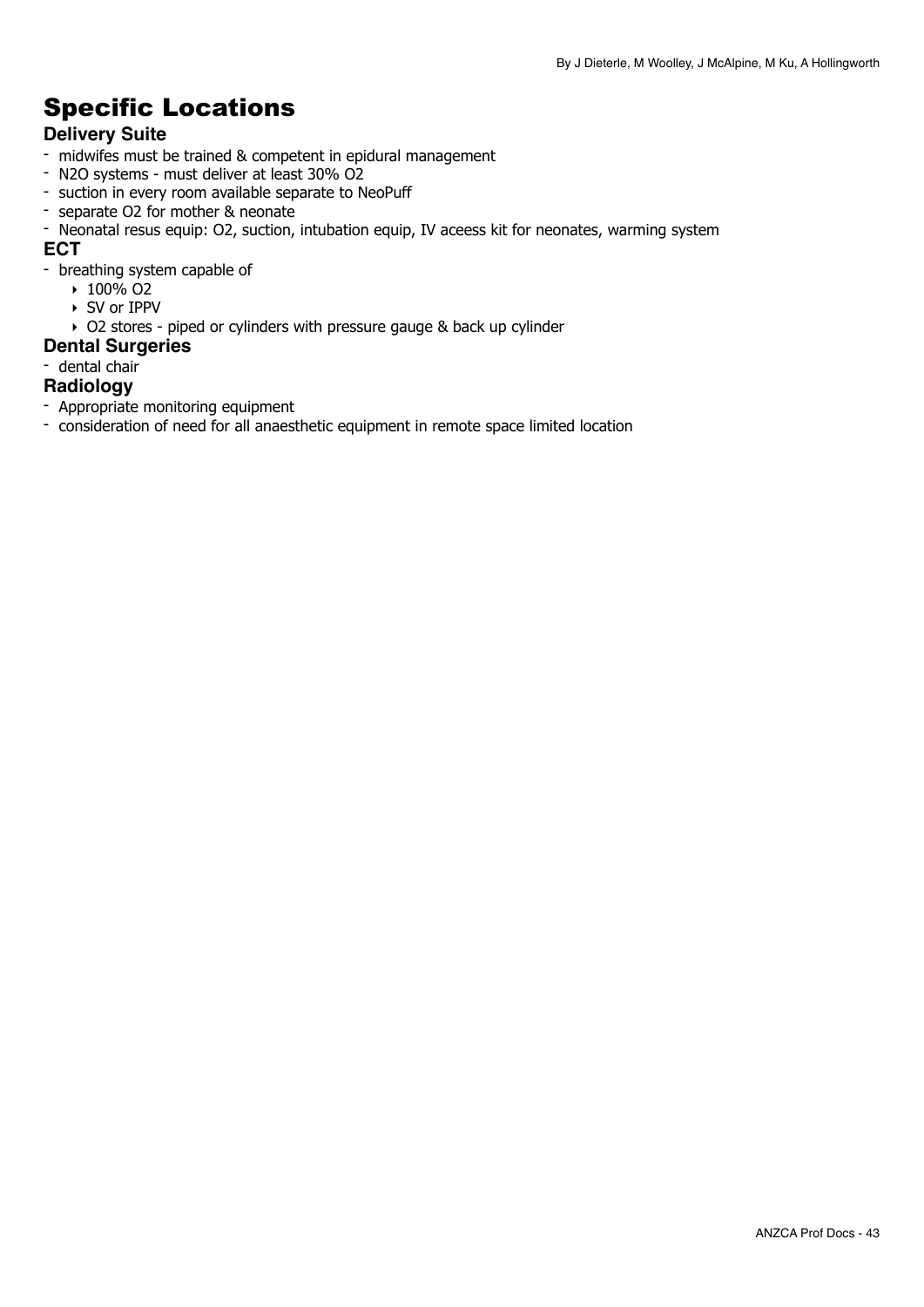## <span id="page-43-0"></span>Duties of the Specialist Anaesthetist (2014)

#### **Clinical:**

- **1) Provision of anaesthesia and peri-operative care**
- **2) Pre-operative assessment and preparation of patients for surgery**
- **3) Supervision of trainees and other staff**
- **4) Supervision of patients in PACU**
- **5) Provision of post-op are especially pain management**
- **6) DA duties**
- **7) Management of anaesthesia in the day surgery unit**
- **8) Organisation and clinical management of acute pain services**
- **9) Acute resuscitation services and retrieval services**
- **10) Management of patients in the intensive care unit with there is no intensive care specialist available**
- **11) Supervision and management of CPB**
- **12) Clinical duties in the hyperbaric unit**
- **13) Management of anaesthesia in remote locations**

#### **Clinical support duties:**

- **1) Managerial duties in pre-op unit/PACU/pre-anaesthesia**
- **2) Educational activities for anaesthetists/techs/trainees/med students/nurses**
- **3) Peer review and QA sessions**
- **4) Continuing medical education**
- **5) Contributions to activities of professional associations**
- **6) Health advocate**
- **7) Participation in research**
- **8) Participation in programmes promoting the specialty**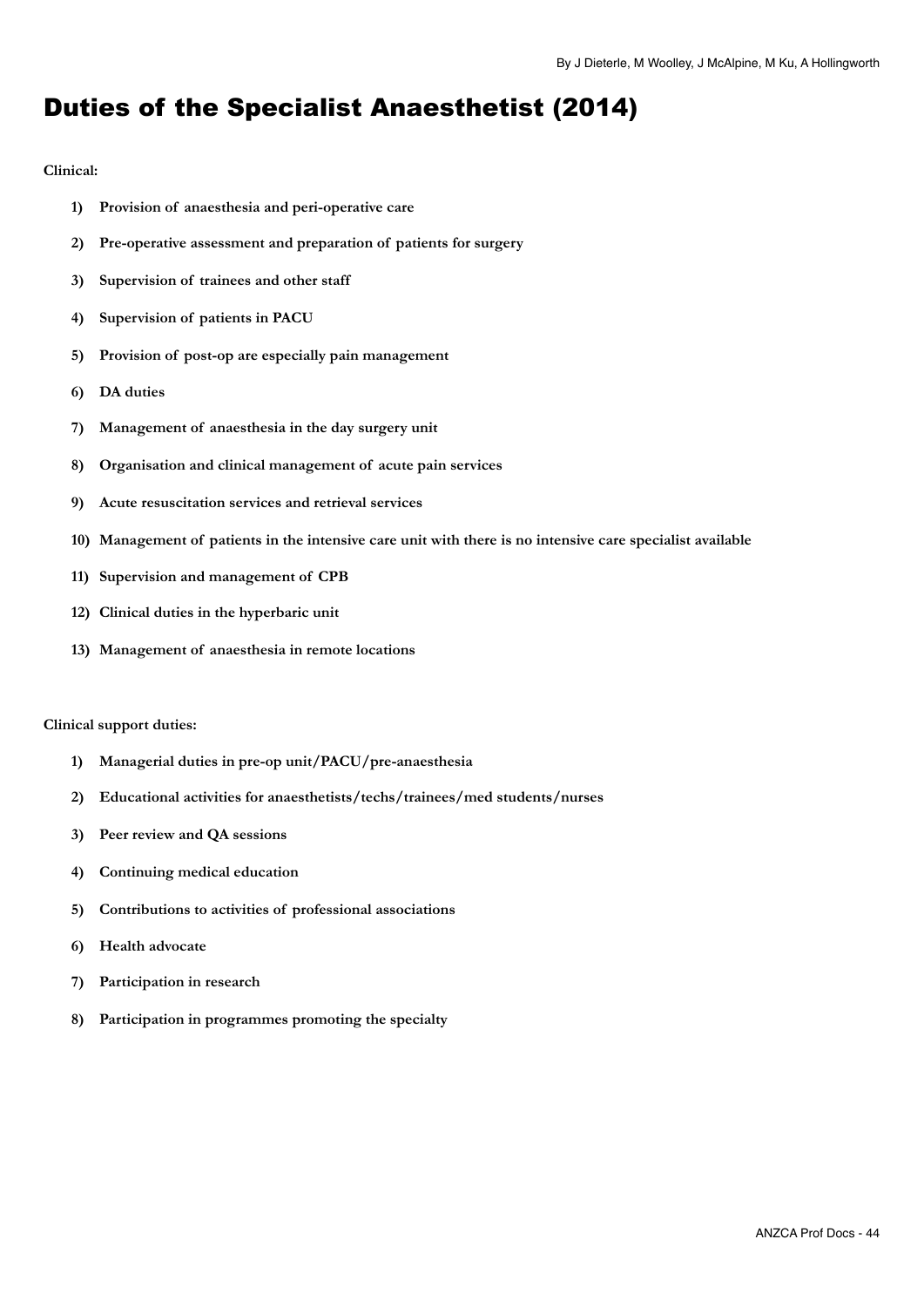## <span id="page-44-0"></span>Quality Assurance

PS58-2012

## **Introduction**

- An organized process that assesses and evaluates health services to improve practice or quality of care

- Objective is to ensure that high standards of clinical practice are maintained through regular assessments.

- The results of such assessments should be evaluated and actioned as necessary
- all anaesthetists and trainees should participate in QA programs

- QA programs must evaluate clinical care to ensure consistency with accepted professional standarts (incl. college professional docs)

#### **Process Planning**

- careful design and preparation
- defining topic to be evaluated
- data to be collected
- methods to collect and analyse data

## **Implementation**

Involves:

- Collection and analysis of the data
- Review of results
- Determining action to be taken

#### in order to:

- Monitor and evaluate quality and appropriateness of patient care
- Identification of areas of deficiency or risk
- Implement and monitor of changes where necessary

### **Review**

- Monitoring of the outcome of changes introduced from implementation with further survey in future "closing the loop"

### **Setting standards**

- Writing the improvements achieved into new official regulations, guidelines or standards

### **Quality Assurance Programs**

- anaesthesia service structure and performance (staff, physical facilities, management)
- performance evaluation according to predetermined criteria
- compliance with guidelines, policies or protocols
- critical incidents
- risk management (identification, assessment and control)
- peer reviews (M&M meetings, case review, practice review)
- patient satisfaction surveys
- root cause analysis of system errors
- reporting to external QA programs
- audit of QA programs

### **Resources**

- QA coordinator for each anaesthetic department

- Sufficient rersources of people, time and support should be available for all anaesthetists and trainees to participate fully in QA programs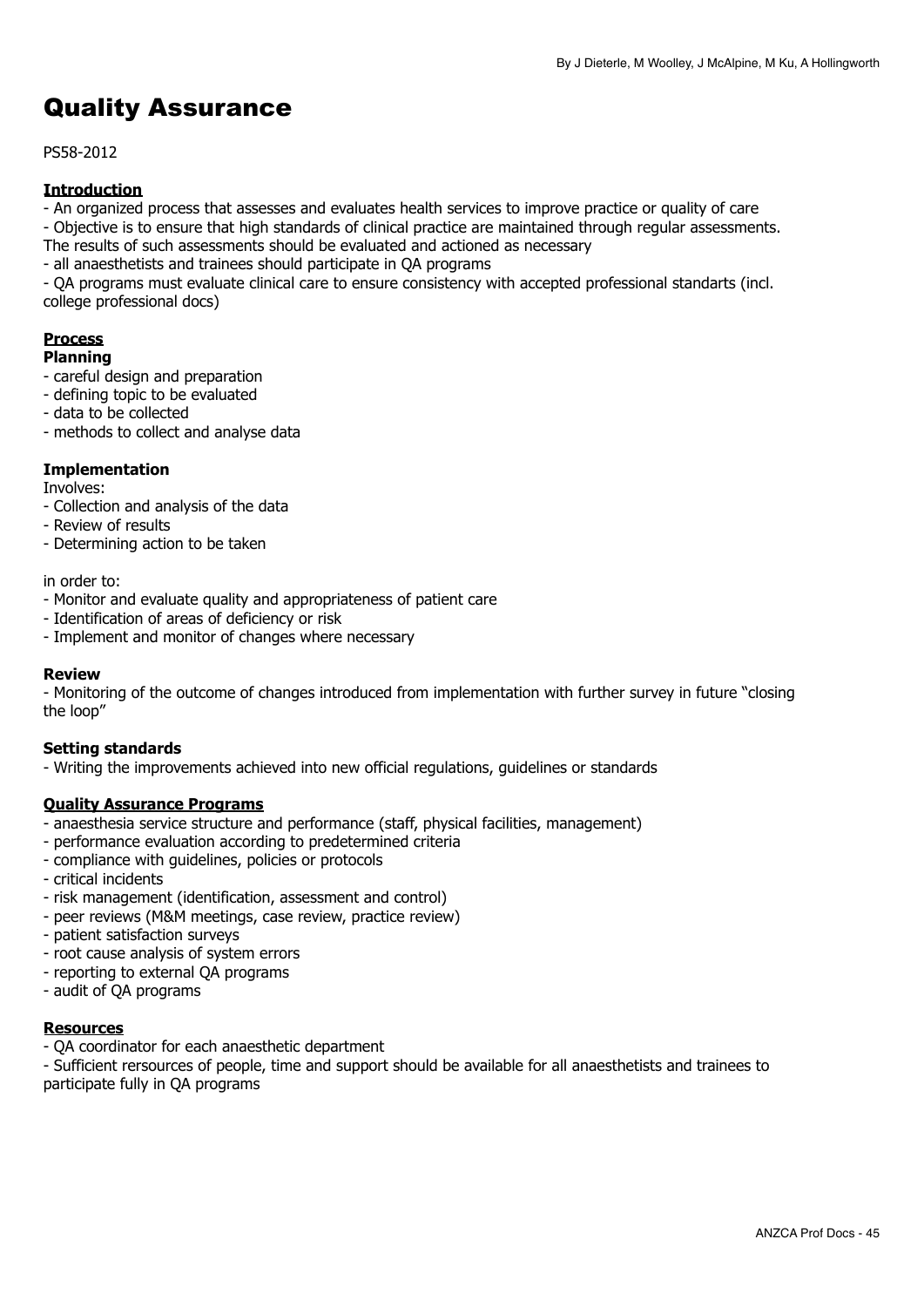## <span id="page-45-0"></span>Roles in Anesthesia and perioperative care

**(2013)** 

#### **Principles:**

- **1) Structure of anaesthesia and perioperative care must support safe, high quality care** 
	- **a. Patients factors are more predictive of poor outcome than surgical factors**
	- **b. Patient optimisation leads to better patient outcomes**
	- **c. Effective perioperative risk assessment and post-op care planning significantly improve patient outcomes**
	- **d. Patient optimization is medical lead to ensure patient safety**
- **2) Provision of anaesthesia is a medical role** 
	- **a. Minimum of 7 years post-graduate training and professional development**
	- **b. In certain circumstances anaesthesia/sedation can be provided by a non anaesthetist, e.g. rural GPs**
	- **c. ANZCA supports delegation of roles from specialist to non-specialist doctor only, anaesthetic provision is a medical role only**
- **3) Innovation should be based on delegation not substitution of roles** 
	- **a. ANZCA has an active role in the development of guidelines for non-specialists administering anaesthetic/ sedation**
	- **b. Properly implemented task delegation can optimise rather than duplicate skills**
	- **c. Peri-operative delegation of tasks, e.g. pre-assessment to non-specialist has been shown to improve efficiency and resource utilisation**
- **4) Anaesthesia and perioperative care require a team of highly skilled health professionals** 
	- **a. Anaesthesia involves interaction between multiple disciplinary specialists**
	- **b. Skilled assistance with anaesthesia specific training reduces patient harm**
	- **c. Inadequate assistance shown to increase patient harm**
	- **d. Both technical and non-technical skills are vital to patient care**
	- **e. Development of new roles requires training of team members to develop necessary skills required**
- **5) New or extended roles in anaesthesia an perioperative care should be developed implemented and evaluated in a systematic and consistent way** 
	- **a. New roles must be based on sound evidence using a collaborative, consultative and transparent process**
	- **b. Expansion of roles must…** 
		- **i. Result in improved patient care/outcome**
		- **ii. Be developed in response to specific and identified needs**
		- **iii. Be sustainable**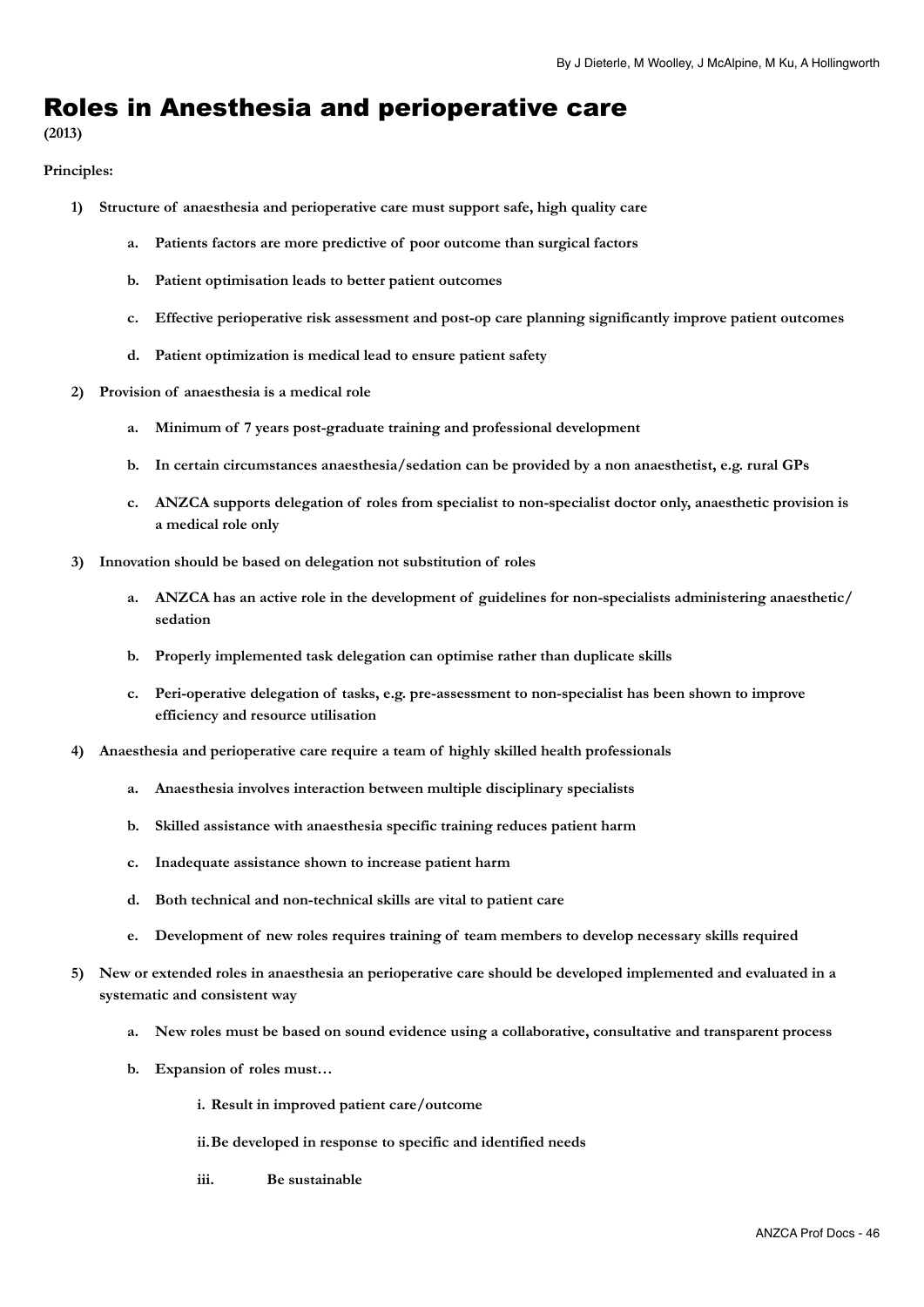**iv. Involve training institutions/employers** 

**v. Be supported by clear task guidelines and role definition** 

- **vi. Have clear accountability and lines of communication**
- **vii. Follow a legal/regulatory framework to set out scopes of practice**

#### **Summary**

**New/expanded roles must be evidence based, needs based, sustainable, lead to improved patient outcome and follow clear legal/regulatory frameworks**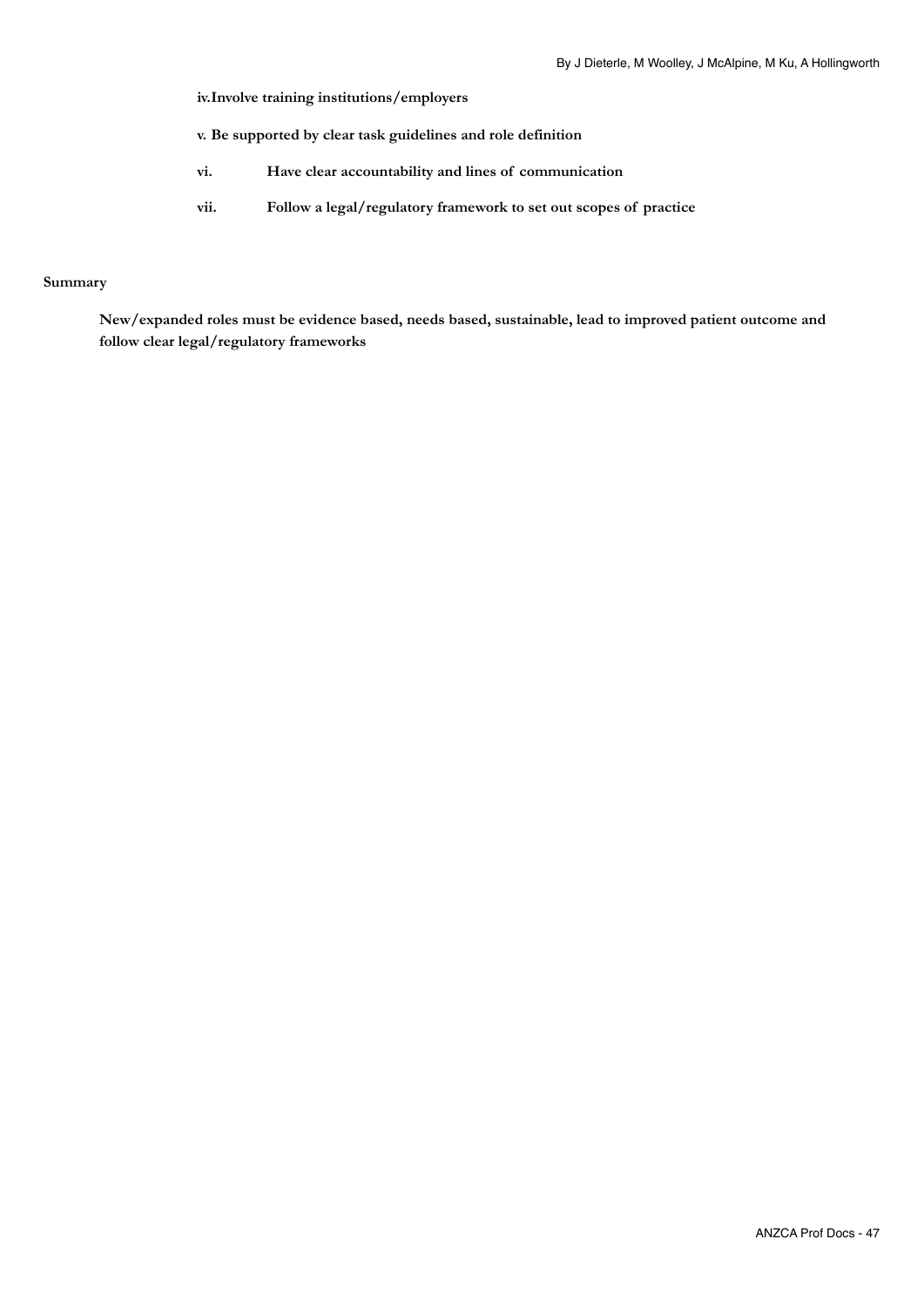## <span id="page-47-0"></span>Guidelines on the perioperative management of patients with suspected or proven hypersensitivity to chlorhexidine

2015 - endorsed by ANZAAG (Anaesthetic Allergy Group)

Chlorhexidine (1:6-Di-4'-Chlorophenyldiguanidohexane) 

- broad-spectrum antiseptic
- many applications include, but are not limited to, antiseptic solutions and gels for the disinfection of skin and in lubricants for IDC insertion, impregnated into central venous catheters, dressings, surgical drapes and other medical devices. It is also widely available in the community eg. antiseptic hand rubs, mouthwashes, toothpastes and throat lozenges.
- Hypersensitivity to chlorhexidine has an unknown incidence, but is currently still rare.
- Careful planning and precautions are necessary to prevent harm to patients with known chlorhexidine hypersensitivity.
- Ready identification of all products containing chlorhexidine is difficult with non- uniform standards of labelling. Frequent changes of products.

## **Suspected cases:**

- Patients suspected to have perioperative anaphylaxis, particularly where the reaction was delayed in relation to induction of anaesthesia or intravenous drug administration, may have chlorhexidine hypersensitivity.
- Alternatives to chlorhexidine should be used.
- If hospitalisation is elective and time permits, referral to a testing centre is advisable.

## **DEVELOPMENT OF A CHLORHEXIDINE PRODUCT REGISTER**

- Prevention of exposure requires the ability to identify all clinical products containing chlorhexidine, which is difficult and Clinician's need to be vigilant.
- Healthcare facilities are recommended to keep a register of products that contain chlorhex, so to allow clinical staff to make choices to use products without chlorhex.
- However, even if a product is not on the register, it's not an absolute guarantee that the product is chlorhex free and clinical staff should still check the product they use when there' concern of chlorhex hypersensitivity.
- Consideration should be given to develop a 'chlorhex free box', which contains: chlorhex free product register and alternative product to use.

## **AVOIDANCE OF EXPOSURE IN ALLERGIC PATIENTS**

- use clear sign on patient's door eg. 'chlorhex allergy', 'chlorhex anaphylaxis' & on patient's bed in case they go somewhere else eg. Radiology.
- use single room for patient (avoid exposure for this patient, avoid disadvantage to lack of this product for other patient).

## Treatment:

- in Anaesthetic setting, the guidelines of the Australian and New Zealand Anaesthetic Allergy Group (ANZAAG) and ANZCA should be followed
- in other setting, use the 'Australian Prescriber Wallchart "Anaphylaxis: Emergency management for health professionals". These guidelines are endorsed by Australasian Society of Clinical Immunology and Allergy, Colleges of Physicians, GPs, Ems, Radiologists, Dentists etc.

## **FOLLOW-UP OF SUSPECTED CASES OF CHLORHEXIDINE HYPERSENSITIVITY**